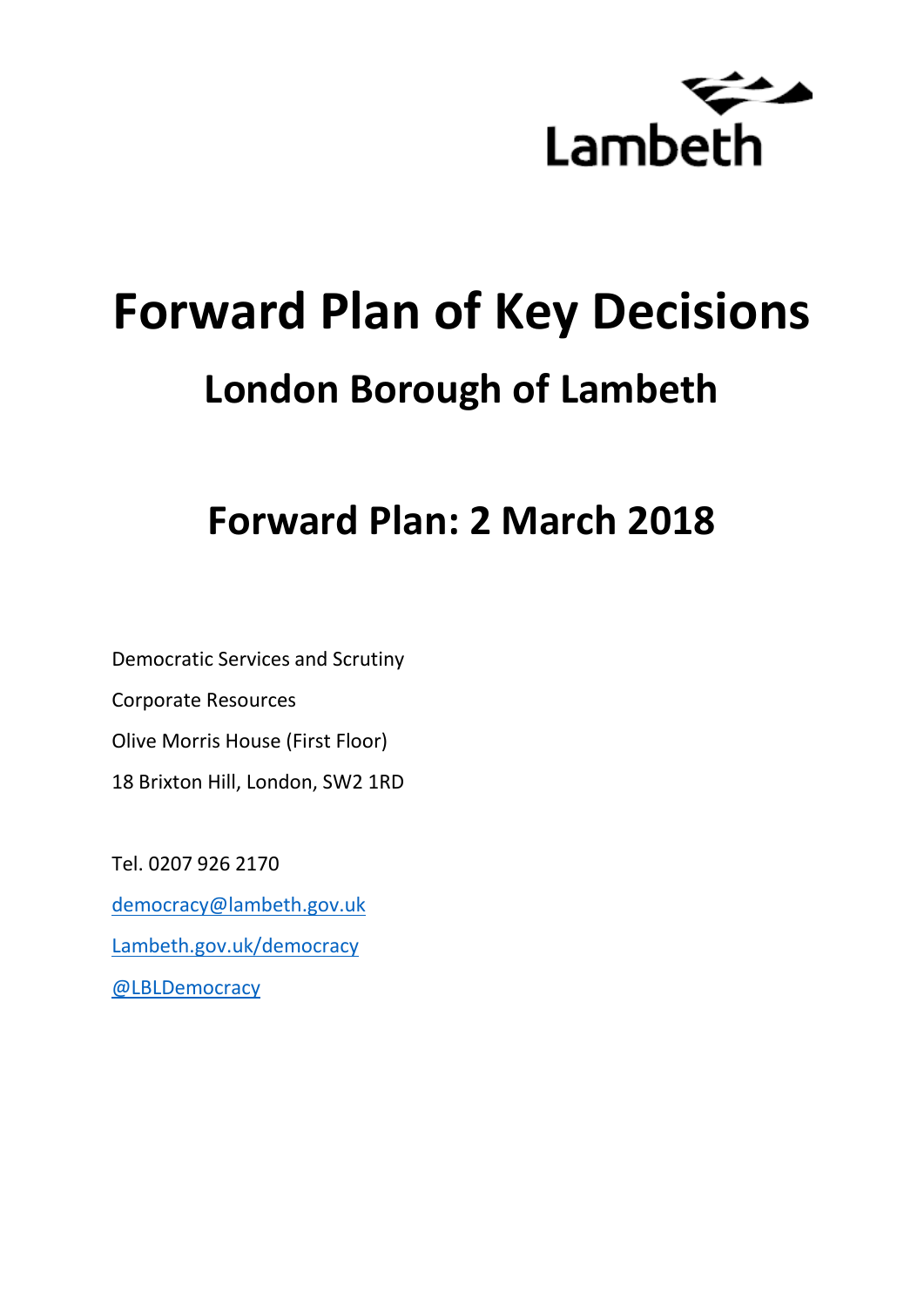# **Notice of forthcoming Key Decisions**

Local authorities are required by law to give 28 days' notice of any key decisions to be made. The Forward Plan sets out information about the key decisions that Cabinet, individual Cabinet Members, Health and Wellbeing Board and the Better Places Joint Committee intend to make in forthcoming months. It ensures public notice of all key decisions is provided at least 28 days' in advance of the decision date.

The Forward Plan contains information about each forthcoming key decision and is published to the Council website every week, usually on a Friday.

#### **What is a Key Decision?**

The Lambeth Council Constitution defines a key decision as an executive decision that:

- 1) Requires an amendment to the Community Plan Outcomes Framework or requires a recommendation to Full Council to amend the Budget and Policy Framework.
- 2) Results in the local authority incurring expenditure, raising income or the making of savings in excess of £500,000.
- 3) Has a significant impact on:
	- a) communities living or working in an area comprising two or more wards in Lambeth;
	- b) the wellbeing of the community or the quality of service provided to a significant number of people living or working in an area; or,
	- c) Communities of interest.

The majority of key decisions are taken by the Cabinet or individual Cabinet Members (the Executive). Each Key Decision will be communicated via a comprehensive report which must be published at least five clear days before the decision is taken. Published reports can be accessed through [Decisions Online.](http://moderngov.lambeth.gov.uk/mgDelegatedDecisions.aspx?bcr=1&DM=0&DS=2&K=0&DR=&V=0) Cabinet reports will also be available in [Cabinet agenda](https://moderngov.lambeth.gov.uk/ieListMeetings.aspx?CommitteeId=225)  [packs,](https://moderngov.lambeth.gov.uk/ieListMeetings.aspx?CommitteeId=225) which are published five clear days before the meeting.

The Executive cannot consider key decisions that have not been included on the Forward Plan. However, the Council Constitution sets out procedures that can be used if a decision that has not been advertised on the Forward Plan must be taken immediately. Urgency procedures can only be used in exceptional circumstances. For further information on Access to Information procedure rules please see Part 3, Section 2 of the [Council](http://moderngov.lambeth.gov.uk/ieListMeetings.aspx?CId=738&info=1&MD=Constitution)  [Constitution](http://moderngov.lambeth.gov.uk/ieListMeetings.aspx?CId=738&info=1&MD=Constitution) or contact Democratic Services.

# **What information is included on the Forward Plan?**

The Forward Plan gives information about:

- key decisions that are likely to be considered in forthcoming months
- the earliest date a key decision can be taken
- who will make a decision
- what consultation will be undertaken
- whether the forthcoming report is likely to include exempt or confidential information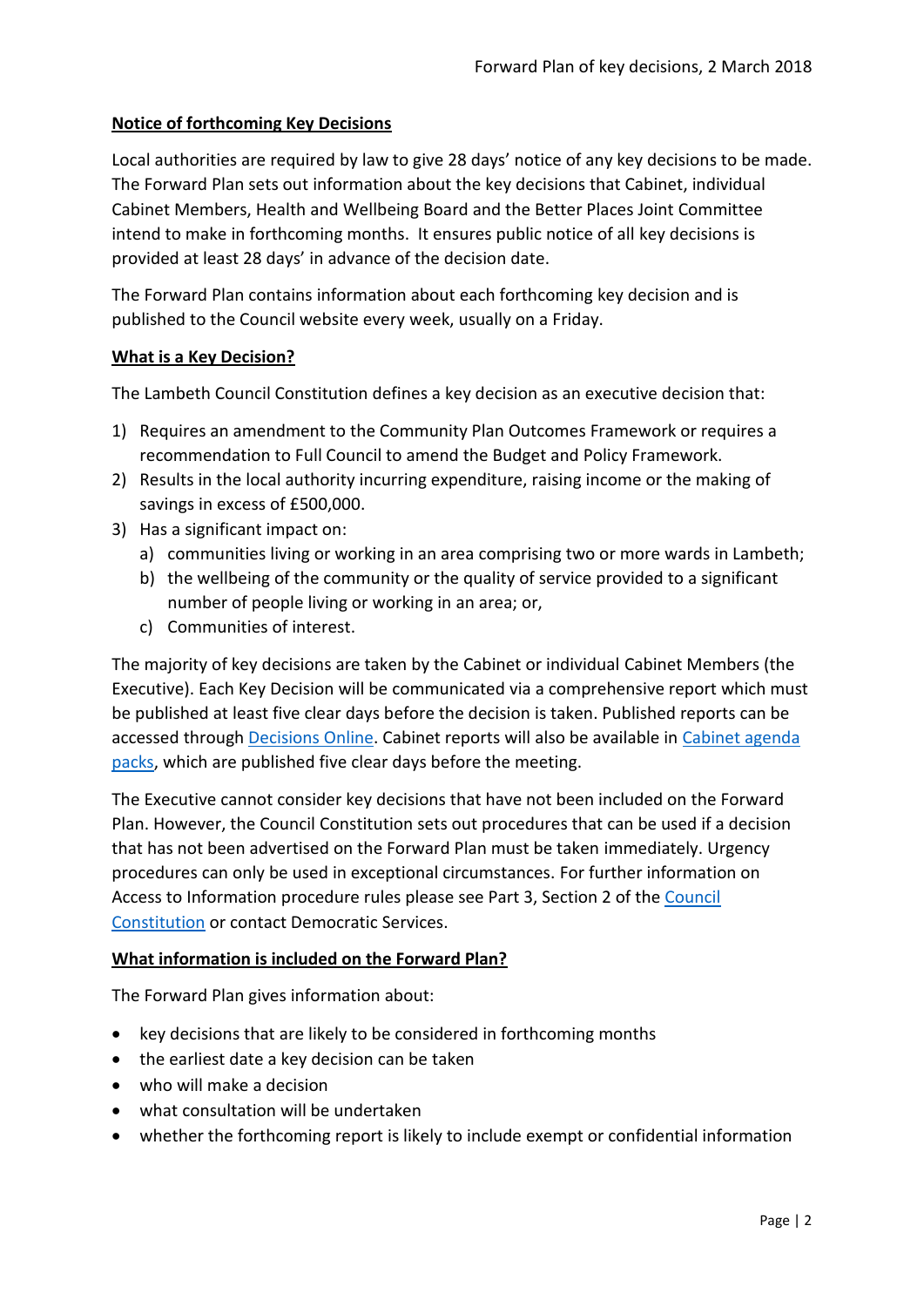- A list of background documents to be submitted to the decision maker for consideration in relation to the forthcoming decision
- who you can contact for further information

# **Public representations and further information**

Each Forward Plan entry gives the name of the relevant officer to contact about that particular decision. Where possible, a contact name, e-mail address and telephone number are provided.

Members of the public can make representations about forthcoming decisions by:

- Contacting the Lead Officer responsible for the report
- Contacting the decision maker or relevant Cabinet Member (details can be found on the [council website\)](http://moderngov.lambeth.gov.uk/mgMemberIndex.aspx?bcr=1)
- Contacting Democratic Services

Any document listed in the Forward Plan can be requested via the Lead Officer or by contacting Democratic Services. The reader is encouraged to access any such documents electronically, however copies or extracts may be made available at the following address on request: Olive Morris House, 18 Brixton Hill, SW2 1RD.

When making representations, members of the public may submit to the decision maker any further documents relevant to the decision.

All decision dates given in the Forward Plan are subject to change. Therefore please ensure that you *always consult the latest version of the Forward Plan* for the most up to date information. Any further queries can be directed to Democratic Services.

#### **Notice of decisions likely to contain confidential or exempt information**

Local authorities are required to specify 28 days in advance of a Cabinet meeting all the reports that are likely to contain confidential or exempt information. Should this be the case, a private 'Part 2' report will be produced to accompany the main report, but will not be published. The public and press may also be asked to leave the Cabinet meeting for part of the proceedings. Any person is able to make representations if he or she believes the decision should instead be made in the open part of the meeting.

If you wish to make any such representation please contact Democratic Services. All representations will be documented in the relevant agenda a minimum of five clear days before the Cabinet meeting takes place. This will also include any response to the representations and a statement of the reasons why the meeting is be held in private.

For further information about exempt or confidential information please see the Access to Information Procedure Notes in Part 3, Section 2 of the [Council Constitution](http://www.lambeth.gov.uk/sites/default/files/ec-Council-Constitution-2014-15-approved-with-changes-November-2014.pdf) or contact Democratic Services.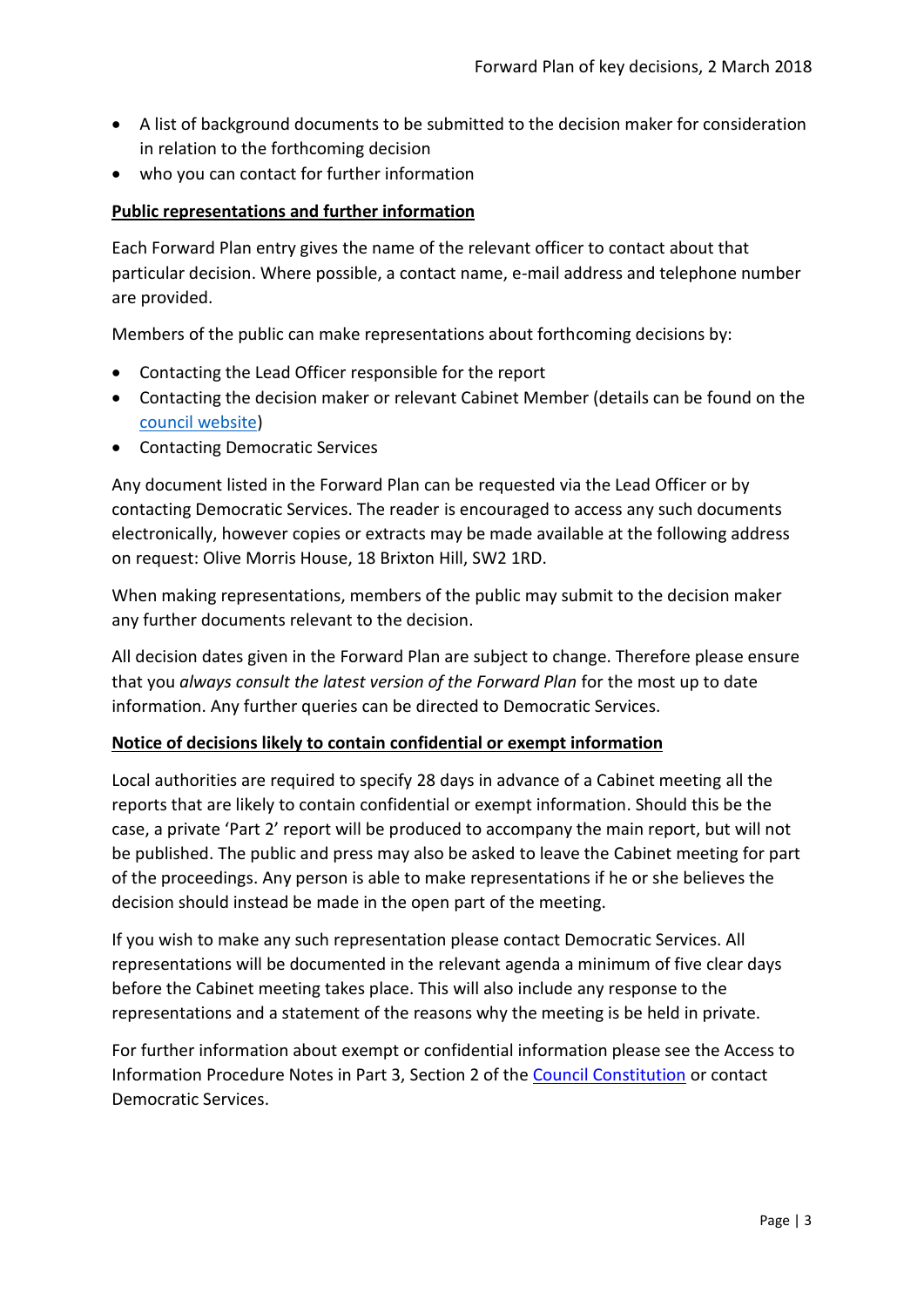| <b>Contents</b>                                                                |    |
|--------------------------------------------------------------------------------|----|
| Accessibility of Council Digital Services Scrutiny Commission                  | 8  |
| Living Well Network Alliance                                                   | 9  |
| Equality Commission - An analysis of disability in relation to Lambeth Council | 10 |
| Tackling Violence Against Young People: Outline & Vision                       | 11 |
| <b>Public Space Protection Order</b>                                           | 12 |
| South Lambeth Estate - Compulsory Purchase Order                               | 13 |
| Knights Walk Estate - Compulsory Purchase Order                                | 14 |
| Westbury Estate - Compulsory Purchase Order                                    | 15 |
| July Finance Planning Report 2018 to 2021                                      | 16 |
| Neighbourhood Services Fees and Charges                                        | 17 |
| Leasehold Building Insurance Contract                                          | 18 |
| Server, Storage and Associated Services Contract                               | 19 |
| Oracle data archiving                                                          | 20 |
| Capital investment for Lambeth's ICT Services five-year strategy               | 21 |
| Development Options Appraisal - Fenwick Estate                                 | 22 |
| Fenwick Estate Transport for London Development                                | 23 |
| One Oracle Contract Extension                                                  | 24 |
| Delivery of Budget                                                             | 25 |
| The Nine Elms Vauxhall Development Business Case                               | 26 |
| Proposal regarding the site at the former Clapham Old Library                  | 27 |
| <b>Upper Norwood Joint Library</b>                                             | 28 |
| Temporary Accommodation - Modular Construction on Council Owned Hostel Sites   | 29 |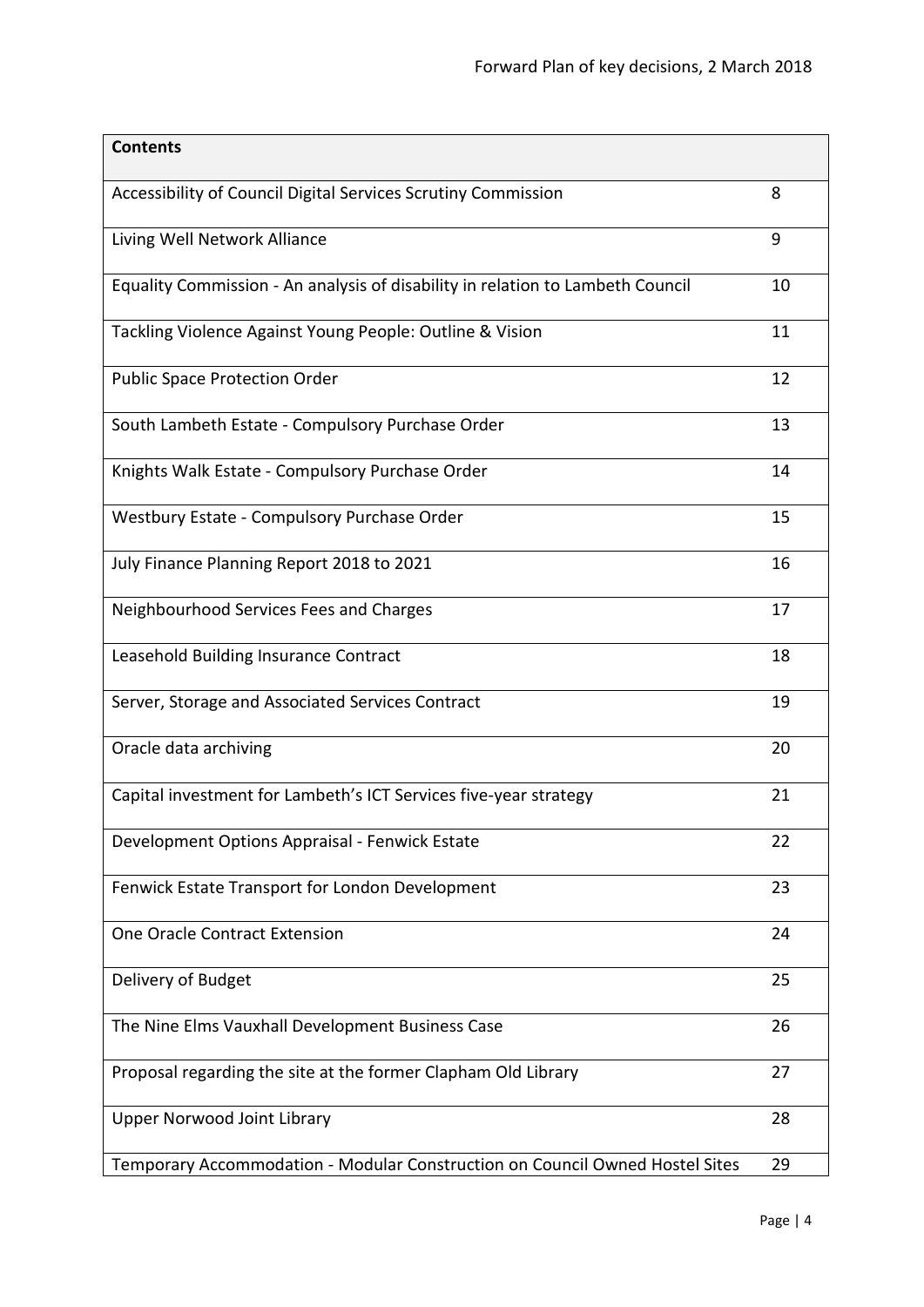| Disposal of Land at Lollard Street - Former Ethelred Youth Centre Site                                                                                  | 30 |
|---------------------------------------------------------------------------------------------------------------------------------------------------------|----|
| Carmelita Centre and Orsett Street Lead Consultant Architect                                                                                            | 31 |
| Westbury Estate St James Development Agreement                                                                                                          | 32 |
| Purchase of residential properties at Crichton Street                                                                                                   | 33 |
| Contract extensions and variations for care and support services within Extra Care<br>Housing                                                           | 34 |
| Care and Support at Bankhouse - a Newly Developed Extra Care Scheme                                                                                     | 35 |
| Tenancy Support Service - Single Homeless Project                                                                                                       | 36 |
| Independent and Living Carers Partnership (ILCP) Contract Extension                                                                                     | 37 |
| Latch House offender service                                                                                                                            | 38 |
| <b>Tenancy Support Service</b>                                                                                                                          | 39 |
| Vulnerable Adults' Pathway                                                                                                                              | 40 |
| <b>Contract Award for Supporting People Contracts</b>                                                                                                   | 41 |
| Phase 1 of the Lambeth Early Action Partnership (LEAP) Capital Works Programme.                                                                         | 42 |
| Works to Jubilee Primary School as part of the LEAP programme                                                                                           | 43 |
| Works to St Stephens C or E Primary School as part of the LEAP programme.                                                                               | 44 |
| <b>Commercial Waste Options</b>                                                                                                                         | 45 |
| Appointment of a contractor to deliver cycle parking in Lambeth                                                                                         | 46 |
| Asbestos Surveys and Removals                                                                                                                           | 47 |
| Floating car clubs                                                                                                                                      | 48 |
| Commencement of formal consultation on the proposed transfer of Lambeth HRA<br>properties in the London Boroughs of Bromley, Croydon, Merton and Sutton | 49 |
| <b>Consultancy Services for Lambeth</b>                                                                                                                 | 50 |
| Civil Enforcement Systems Procurement                                                                                                                   | 51 |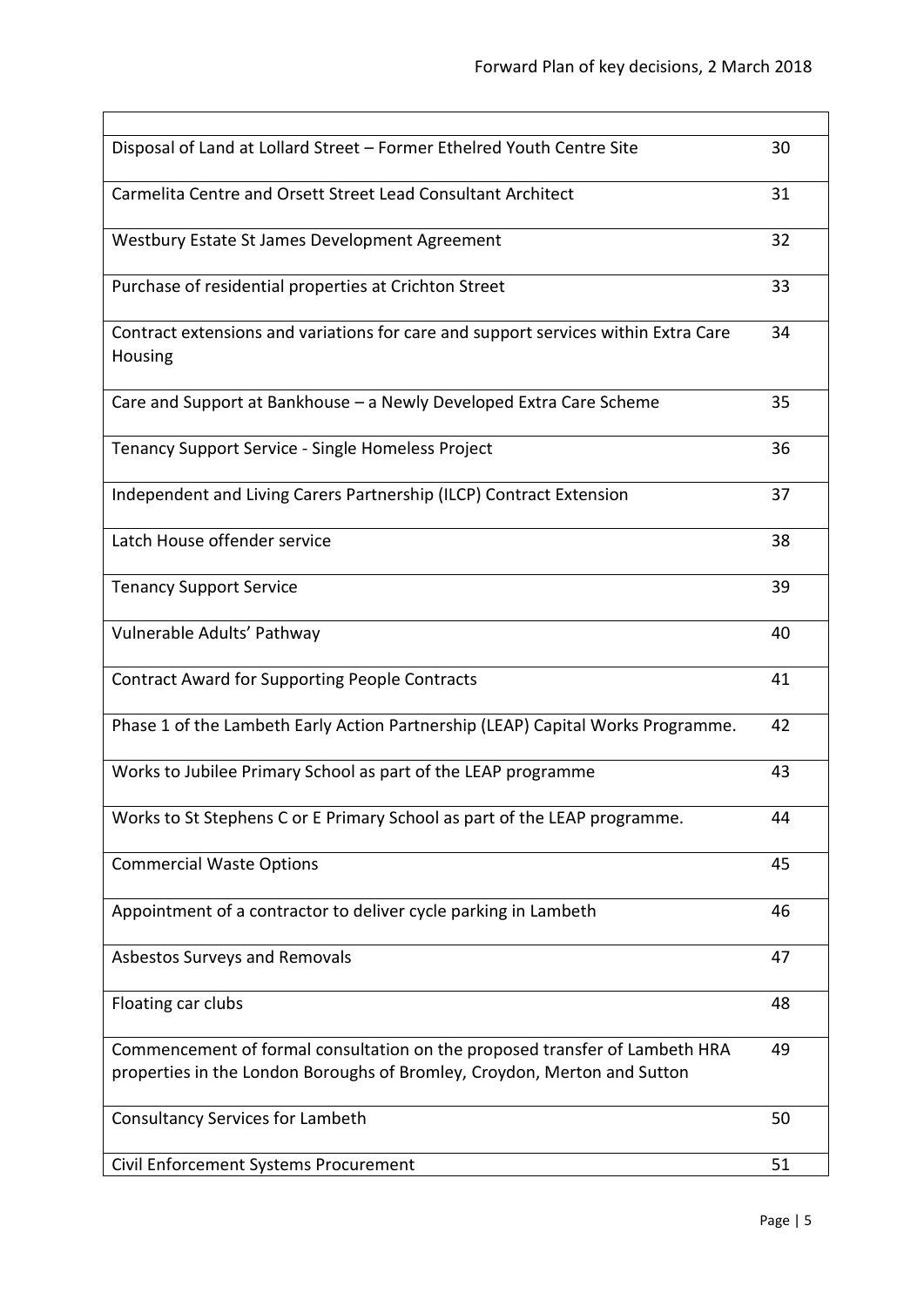| Investment in electric sweeping vehicles                                                                     | 52 |
|--------------------------------------------------------------------------------------------------------------|----|
| Our Streets- The Neighbourhood Enhancement                                                                   | 53 |
| Mental Health Accommodation and Community Support contract.                                                  | 54 |
| Extension to pilot level 3 specialist weight management service for children                                 | 55 |
| <b>Gateway Mental Health Support Service</b>                                                                 | 56 |
| Extension and Variation of s75 partnership agreement with NHS Lambeth CCG                                    | 57 |
| Service to prevent and reduce offending                                                                      | 58 |
| <b>Contract Award for Public Health services</b>                                                             | 59 |
| Service to prevent and reduce female offending (South London Female Offending<br>Alliance)                   | 60 |
| Welfare, Employment and Skills - S106 Budget Commitment 2017-20                                              | 61 |
| Recommended CIL Allocation for the Stockwell, Vassall, Larkhall Co-operative Local<br>Investment Plan (CLIP) | 62 |
| Transforming Waterloo (Waterloo Roundabout) Regeneration Project                                             | 63 |
| Redevelopment of 114 - 118 Lower Marsh                                                                       | 64 |
| Conversion of Brixton Recreation Centre storage space to work space                                          | 65 |
| Oval and Prince's Co-operative Local Investment Plan                                                         | 66 |
| <b>Future Use of International House</b>                                                                     | 67 |
| Article 4 Direction for change of use from office to residential - Central Activities<br>Zone                | 68 |
| Keybridge House, Phase II Land, affordable housing subsidy                                                   | 69 |
| Norwood High Street site acquisition                                                                         | 70 |
| <b>Contract for Mortuary Provision</b>                                                                       | 71 |
| Advertising / Sponsorship Trial                                                                              | 72 |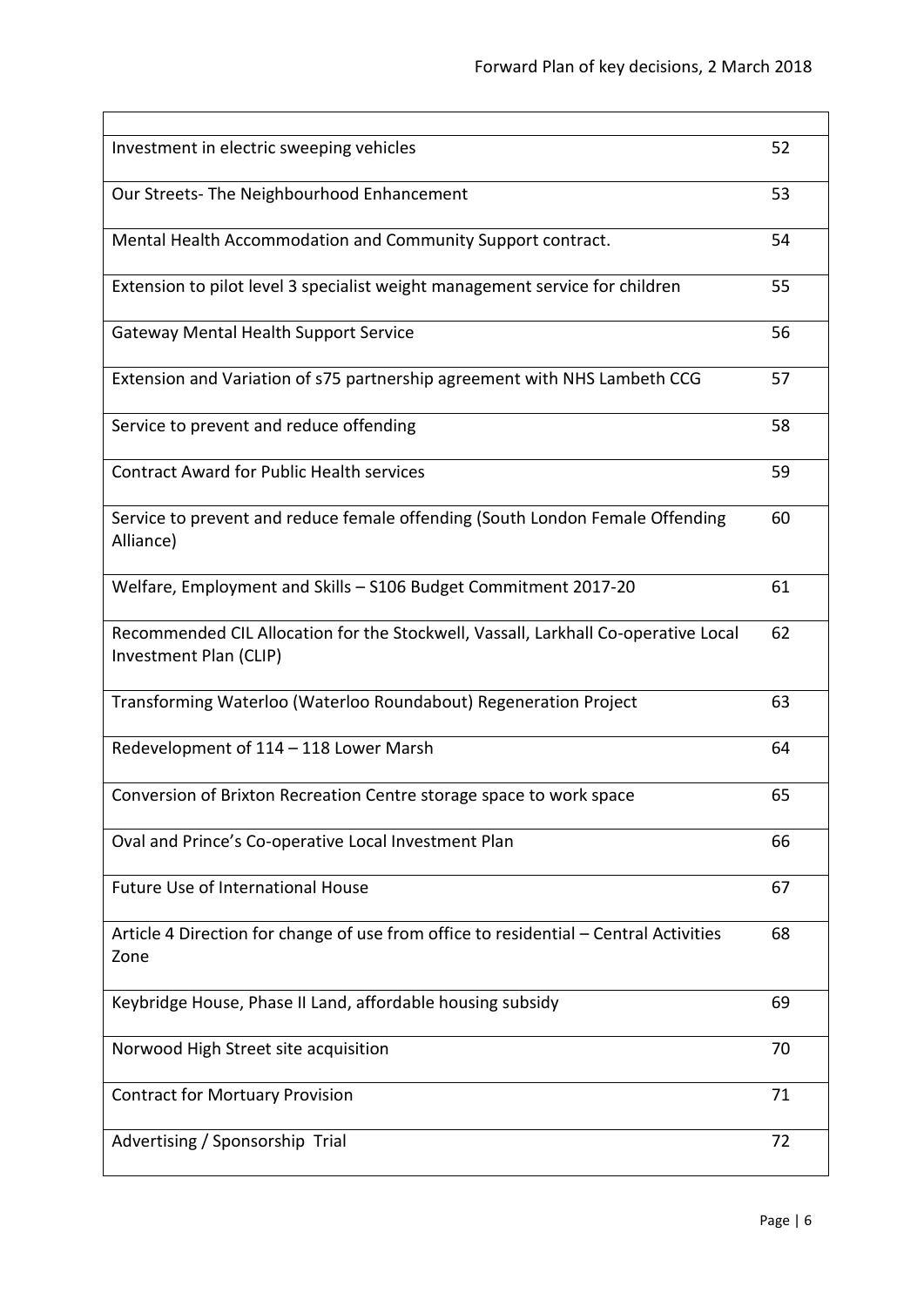| Contract Award - Carnegie Building                                                       | 73 |
|------------------------------------------------------------------------------------------|----|
| London Eye S106 Agreement                                                                | 74 |
| <b>Brixton Windmill Education and Visitors Centre</b>                                    | 75 |
| Concession Contract for Film Service with Camden, Lambeth & Islington Councils           | 76 |
| Establishing an integrated gateway for homeless 16-21 year-olds                          | 77 |
| Supported housing for young people aged 16-21                                            | 78 |
| Schools Broadband 1st Sept 2017 - 31st August 2020                                       | 79 |
| Construction of a SEND resource base at Archbishop Sumner Primary School                 | 80 |
| Woodmansterne Secondary Enabling Works and Minor Modifications to the Primary<br>School. | 81 |
| Telferscot SEN Resource Base works                                                       | 82 |
| School admissions policy and arrangements for 2019/20 entry                              | 83 |
| Woodmansterne 5FE Secondary School and Sixth Form - Budget Increase                      | 84 |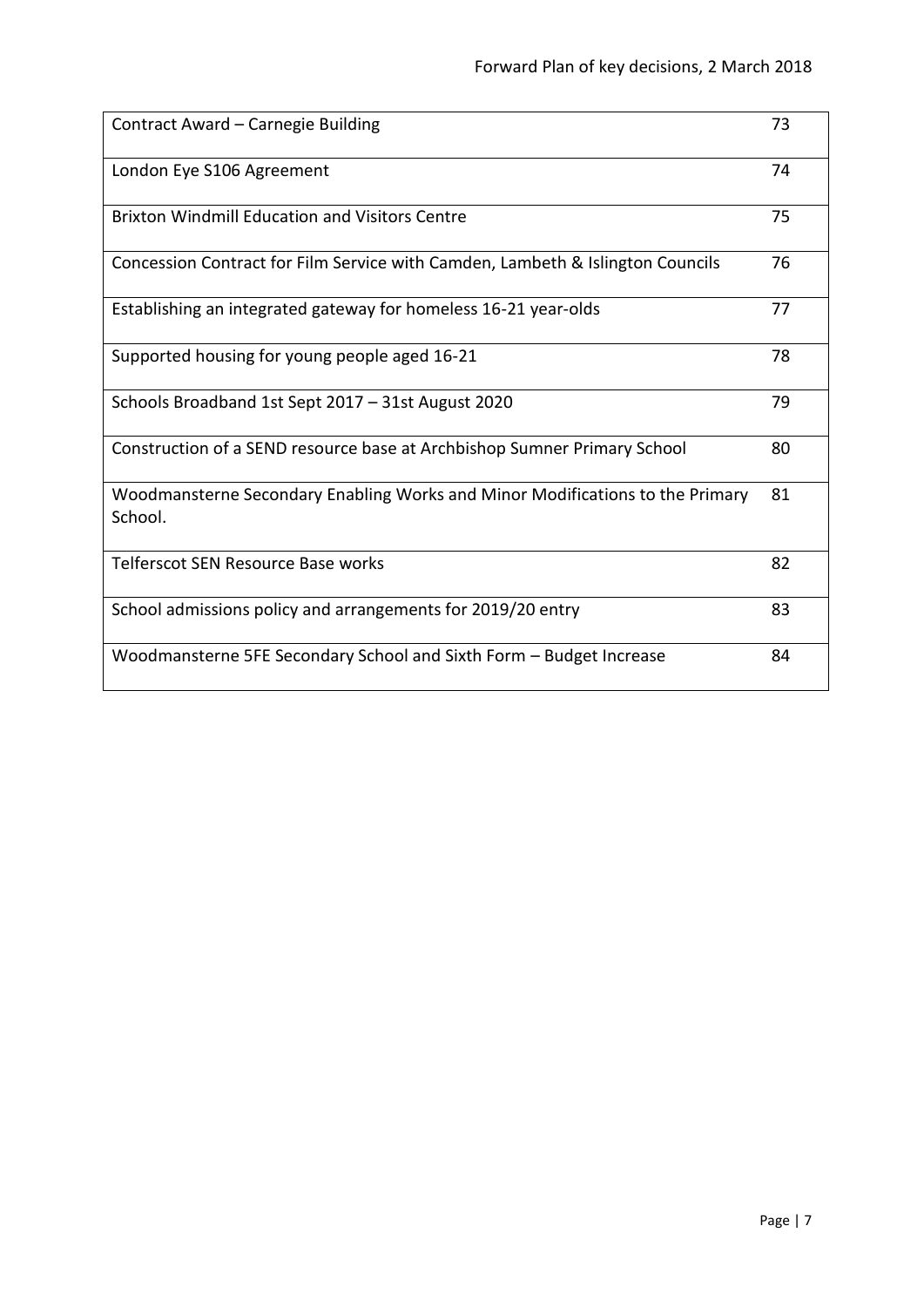#### <span id="page-7-0"></span>Decision: **Accessibility of Council Digital Services Scrutiny Commission**

The commission looked at various aspects of digital accessibility including the website user interface, frontline access & support and procedures & processes, and makes recommendations aimed at securing improvements in these areas in order that residents with access needs are not disadvantaged by the 'channel shift' from more traditional forms of customer interaction to digital.

The Cabinet report will consist of a cover report providing background, the Commission's final report (including a series of recommendations), and a departmental action plan responding to these recommendations, for which approval will be sought.

| Exempt or confidential information:                              | Consultation details: |  |
|------------------------------------------------------------------|-----------------------|--|
|                                                                  |                       |  |
|                                                                  |                       |  |
|                                                                  |                       |  |
| Decision to be taken by:                                         | Decision date:        |  |
| <b>Cabinet</b>                                                   | 19 Mar 2018           |  |
|                                                                  |                       |  |
|                                                                  |                       |  |
| <b>Background documents:</b>                                     |                       |  |
| Accessibility of Council Digital Services Scrutiny Commission    |                       |  |
|                                                                  |                       |  |
| For further information about this key decision, please contact: |                       |  |
| Gary O'Key                                                       |                       |  |
| gokey@lambeth.gov.uk                                             |                       |  |
|                                                                  |                       |  |
| Tel: 020 7926 2183                                               |                       |  |
|                                                                  |                       |  |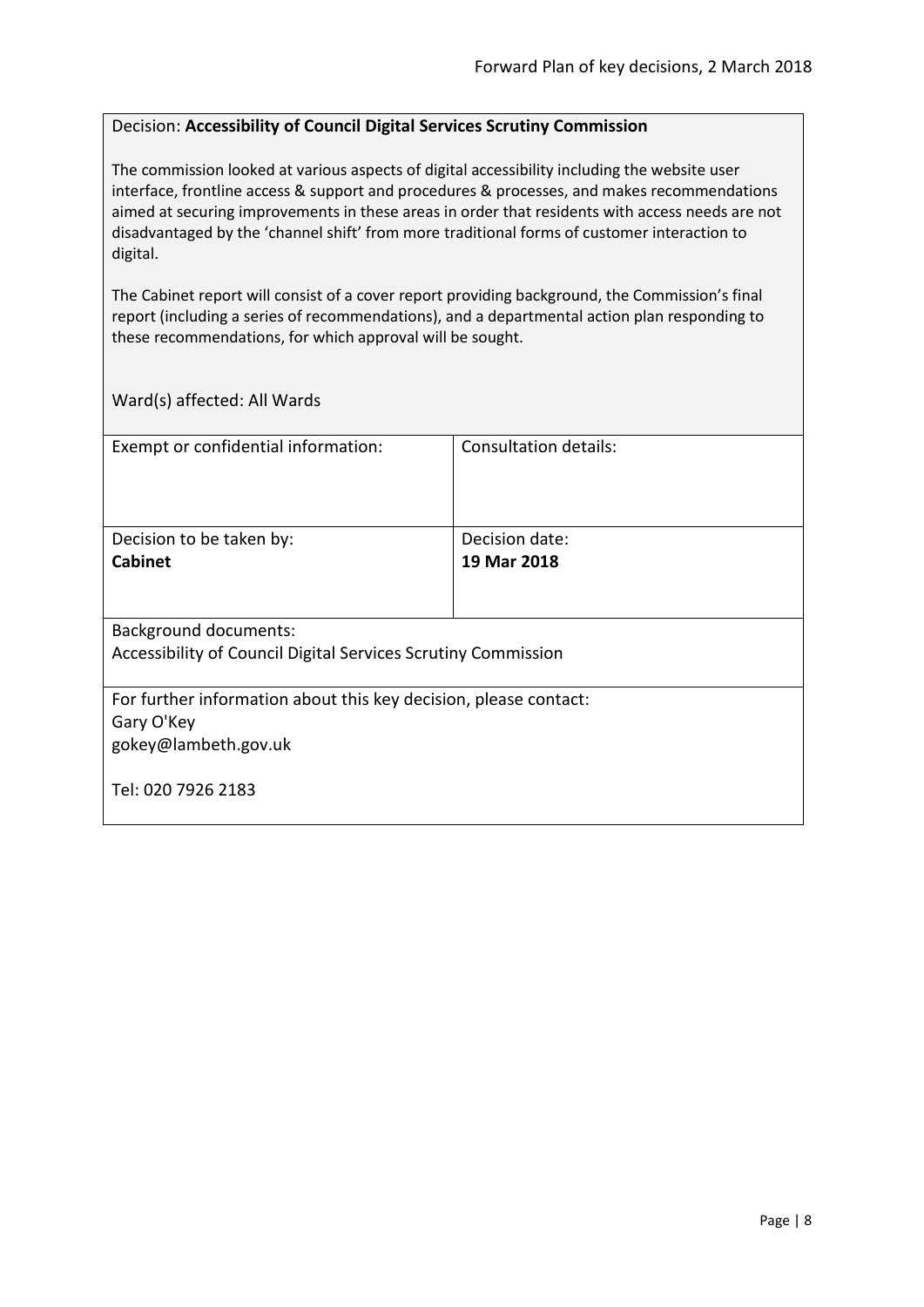<span id="page-8-0"></span>

| Decision: Living Well Network Alliance                                                                                                                                                                                                                                                  |                              |  |
|-----------------------------------------------------------------------------------------------------------------------------------------------------------------------------------------------------------------------------------------------------------------------------------------|------------------------------|--|
| Cabinet will be asked to approve the award of a 7 year (plus option to extend by a further<br>3 years) Alliance Agreement which will encompass the majority of adult mental health<br>social care services funded by the Council and those funded by NHS<br>Ward(s) affected: All Wards |                              |  |
| Exempt or confidential information:                                                                                                                                                                                                                                                     | <b>Consultation details:</b> |  |
|                                                                                                                                                                                                                                                                                         |                              |  |
| Decision to be taken by:                                                                                                                                                                                                                                                                | Decision date:               |  |
| Cabinet                                                                                                                                                                                                                                                                                 | 19 Mar 2018                  |  |
| <b>Background documents:</b>                                                                                                                                                                                                                                                            |                              |  |
| Living Well Network Alliance                                                                                                                                                                                                                                                            |                              |  |
| For further information about this key decision, please contact:                                                                                                                                                                                                                        |                              |  |
| Denis O'Rourke, Assistant Director Integrated Commissioning - Adult Mental Health<br>denisorourke@nhs.net                                                                                                                                                                               |                              |  |
|                                                                                                                                                                                                                                                                                         |                              |  |
|                                                                                                                                                                                                                                                                                         |                              |  |
|                                                                                                                                                                                                                                                                                         |                              |  |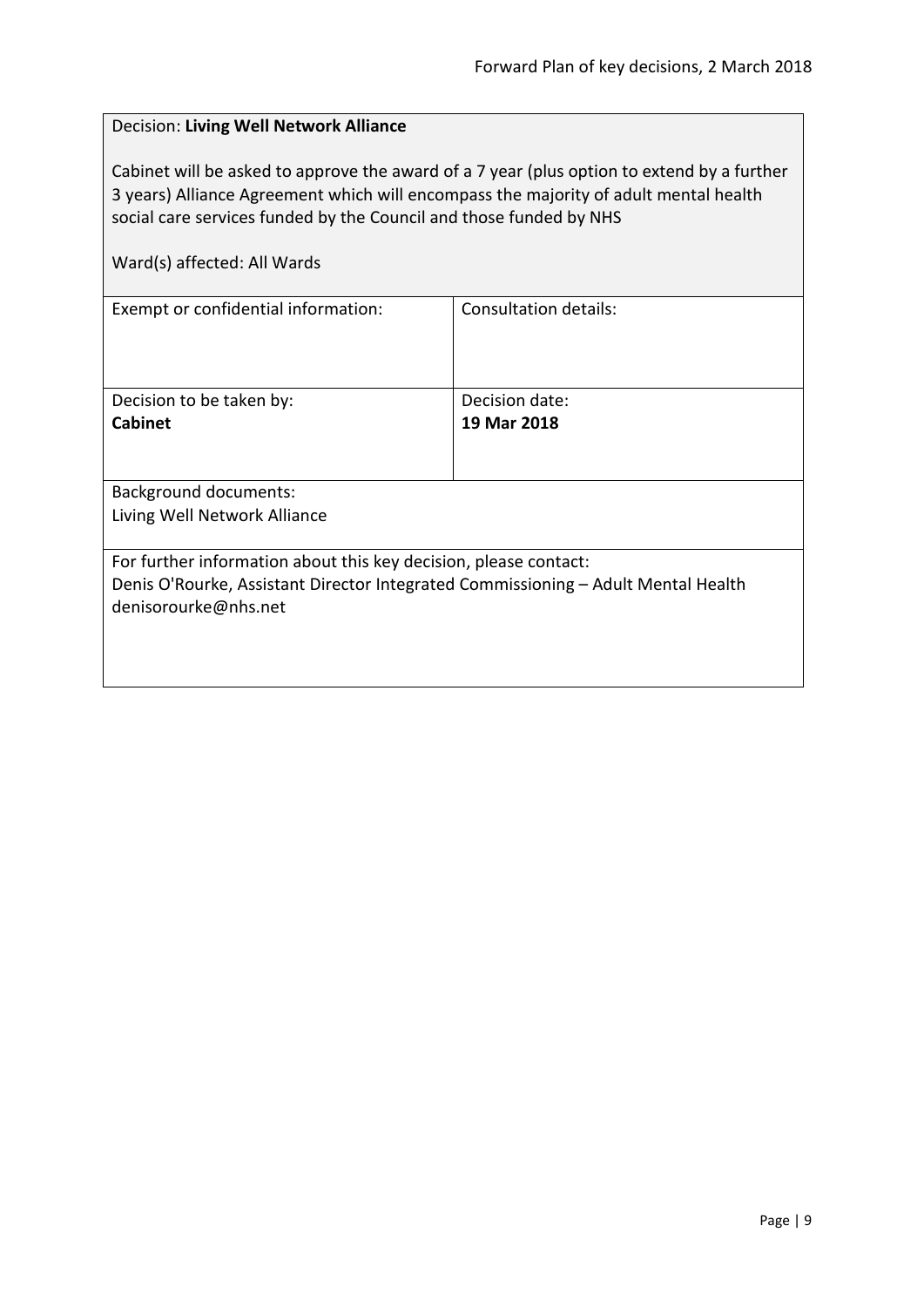#### <span id="page-9-0"></span>Decision: **Equality Commission - An analysis of disability in relation to Lambeth Council**

The Commission's final report, launched in July 2017, made a number of detailed recommendations pertaining to disability, but also made an overarching commitment to reviewing the profile and understanding of disability across the council as a whole.

The purpose of this report is to analyse council performance on disability. This is analysis focuses on the functions and services that were identified in the recent Equality Commission as being most important to disabled residents. This is with the exception of social care, which was felt too broad to include. The report sets out what we intend to do to address any areas of weakness through practical steps.

| Exempt or confidential information:                              | Consultation details: |  |
|------------------------------------------------------------------|-----------------------|--|
| Decision to be taken by:                                         | Decision date:        |  |
| <b>Cabinet</b>                                                   | 19 Mar 2018           |  |
|                                                                  |                       |  |
| <b>Background documents:</b>                                     |                       |  |
| Review of the organisational approach to disability              |                       |  |
| For further information about this key decision, please contact: |                       |  |
| Bethan Hope-Evans, Policy and Communications Officer             |                       |  |
| BHope-evans@lambeth.gov.uk                                       |                       |  |
| 3rd Floor, Olive Morris House                                    |                       |  |
| Tel: 020 7926 6793                                               |                       |  |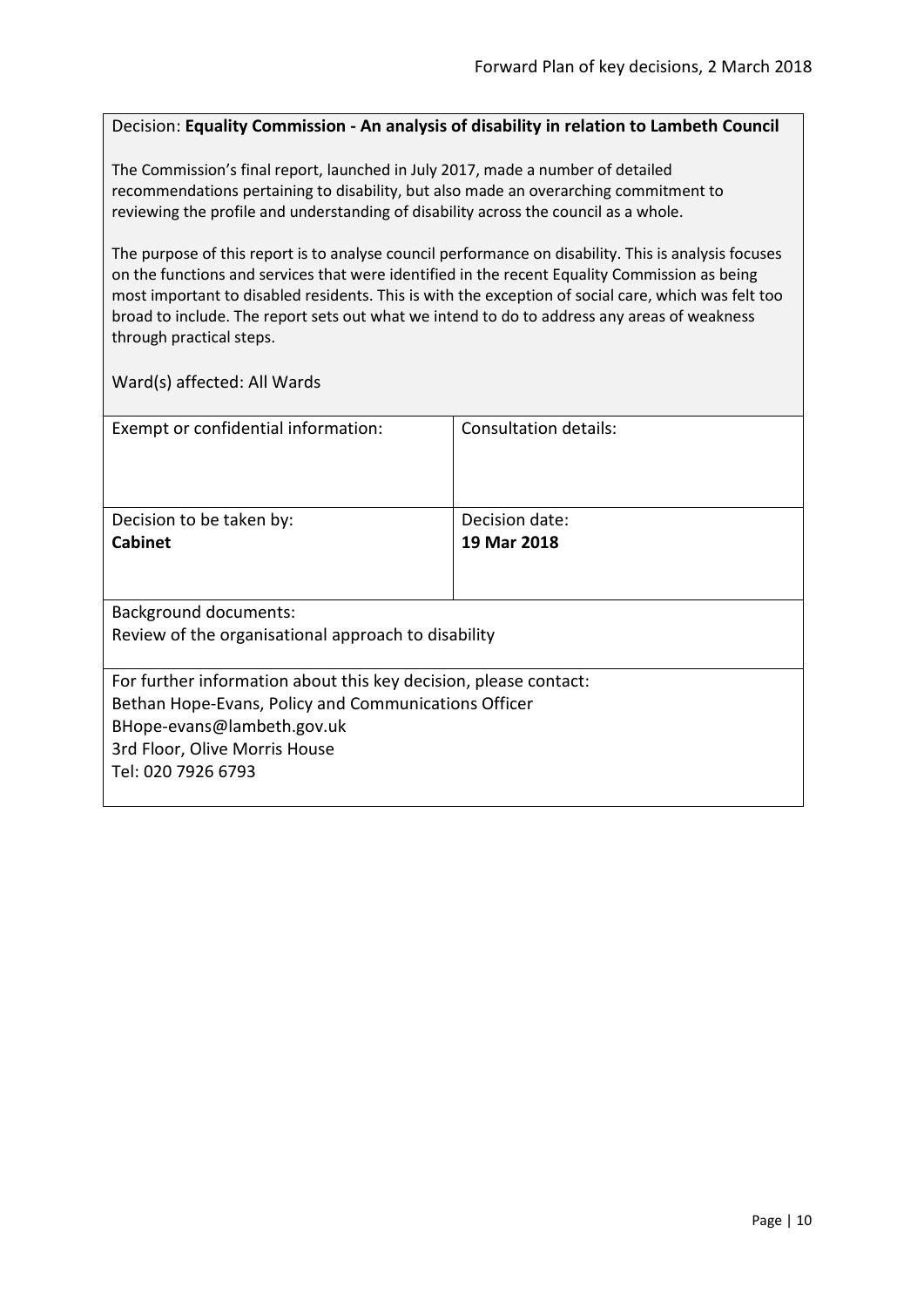<span id="page-10-0"></span>

| Decision: Tackling Violence Against Young People: Outline & Vision                                                  |                       |  |
|---------------------------------------------------------------------------------------------------------------------|-----------------------|--|
| Outline vision of our new proposal to tackle youth violence in Lambeth. Seeking cabinet<br>endorsement and backing. |                       |  |
| Ward(s) affected: All Wards                                                                                         |                       |  |
| Exempt or confidential information:                                                                                 | Consultation details: |  |
|                                                                                                                     |                       |  |
| Decision to be taken by:                                                                                            | Decision date:        |  |
| <b>Cabinet</b>                                                                                                      | 19 Mar 2018           |  |
| <b>Background documents:</b>                                                                                        |                       |  |
| Tackling Violence Against Young People: Outline & Vision                                                            |                       |  |
| For further information about this key decision, please contact:                                                    |                       |  |
| Kristian Aspinall<br>kaspinall@lambeth.gov.uk                                                                       |                       |  |
|                                                                                                                     |                       |  |
|                                                                                                                     |                       |  |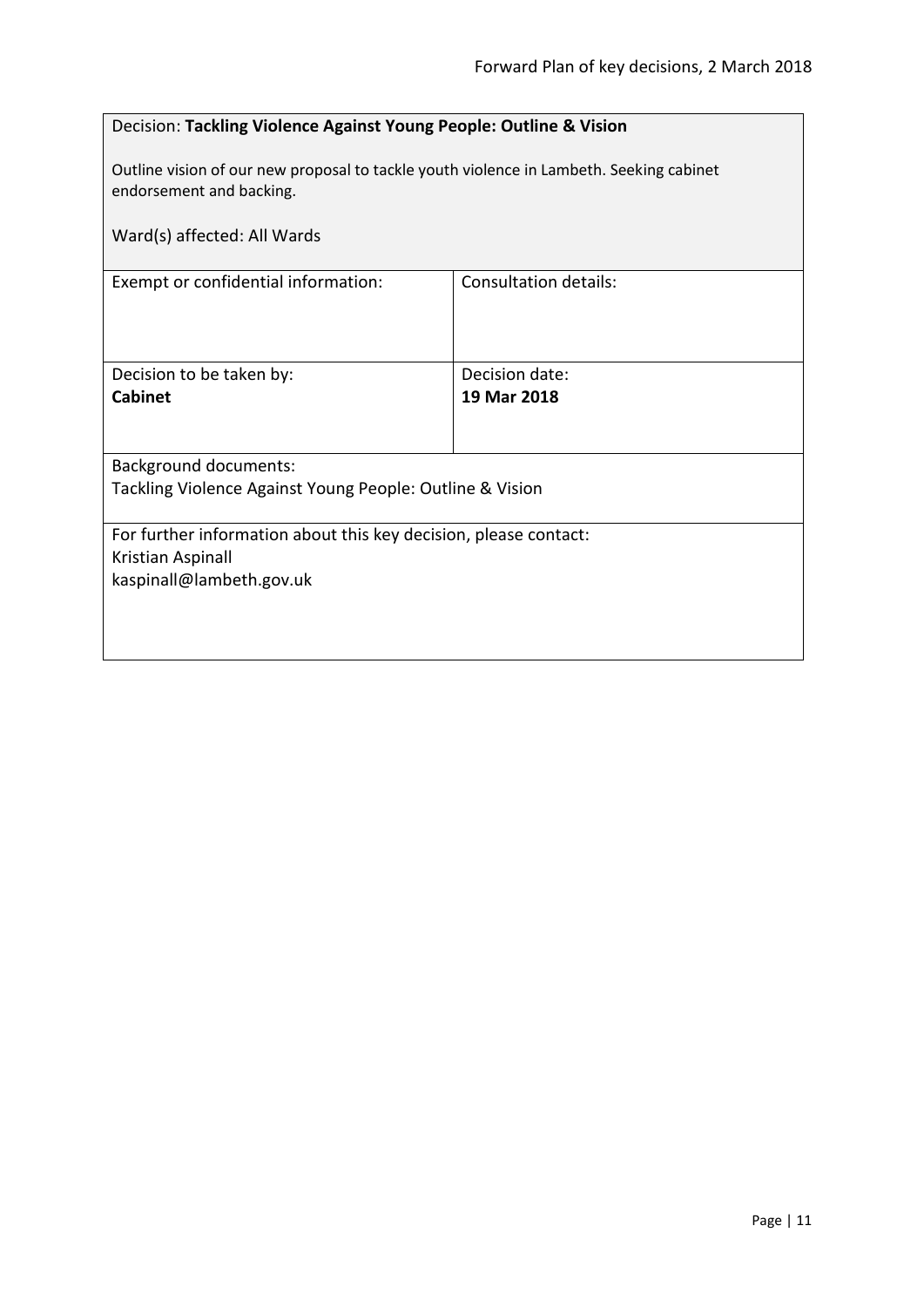#### <span id="page-11-0"></span>Decision: **Public Space Protection Order**

Report considering the results of the public consultation on the introduction of a Public Spaces Protection Order to restrict certain activities. Cabinet to make a decision based on the consultation on whether to introduce the proposed order.

| Exempt or confidential information:                              | Consultation details: |  |
|------------------------------------------------------------------|-----------------------|--|
|                                                                  |                       |  |
| Decision to be taken by:                                         | Decision date:        |  |
| <b>Cabinet</b>                                                   | 19 Mar 2018           |  |
|                                                                  |                       |  |
|                                                                  |                       |  |
| <b>Background documents:</b>                                     |                       |  |
| <b>Public Space Protection Order</b>                             |                       |  |
|                                                                  |                       |  |
| For further information about this key decision, please contact: |                       |  |
| Kristian Aspinall                                                |                       |  |
| kaspinall@lambeth.gov.uk                                         |                       |  |
|                                                                  |                       |  |
|                                                                  |                       |  |
|                                                                  |                       |  |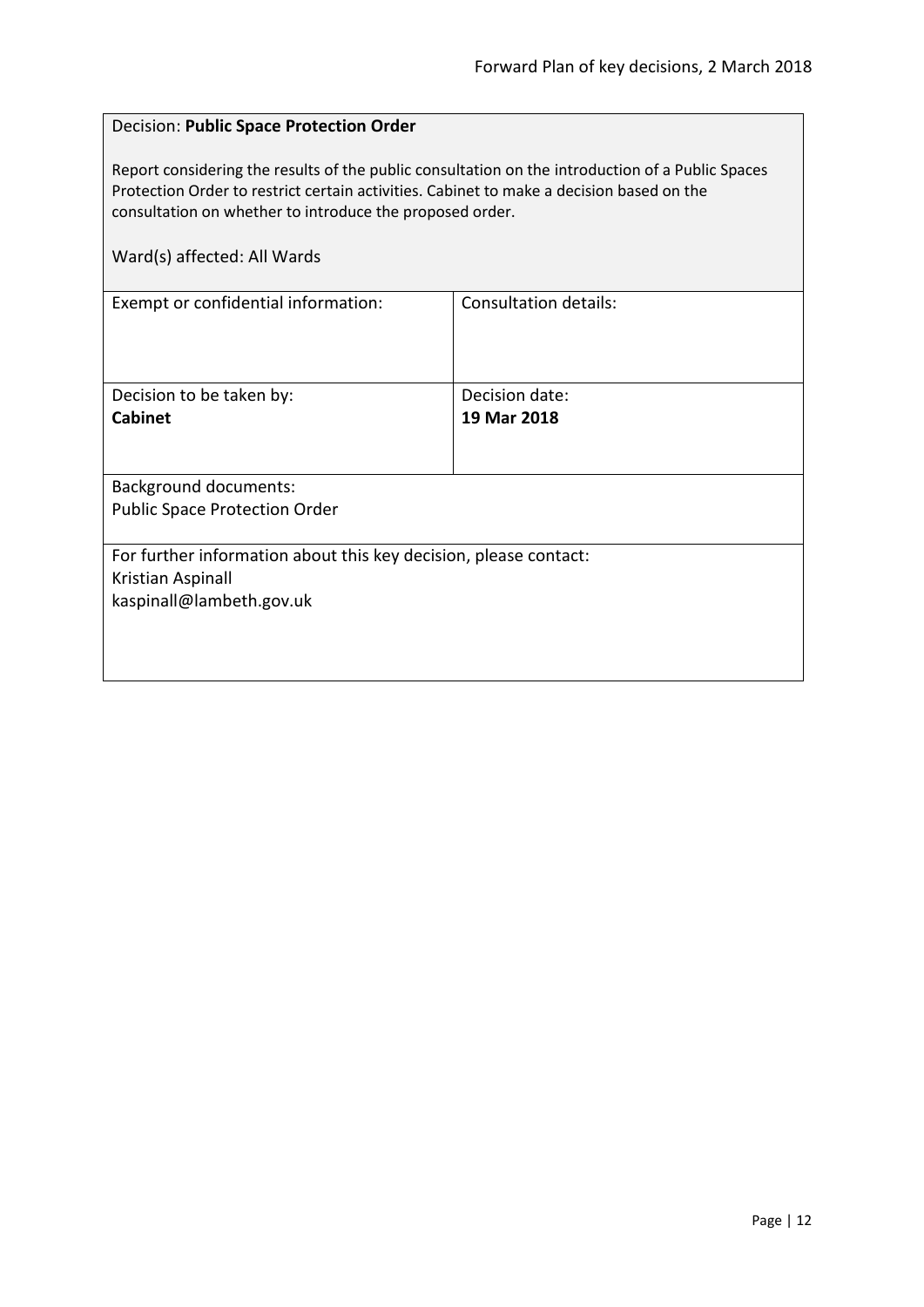# <span id="page-12-0"></span>Decision: **South Lambeth Estate - Compulsory Purchase Order**

This report will recommend that Cabinet authorises that the council will make use of compulsory purchase order powers in order to progress the redevelopment of the South Lambeth estate.

| Ward(s) affected: Stockwell                                                                                                                     |                       |  |
|-------------------------------------------------------------------------------------------------------------------------------------------------|-----------------------|--|
| Exempt or confidential information:                                                                                                             | Consultation details: |  |
| Decision to be taken by:                                                                                                                        | Decision date:        |  |
| <b>Cabinet</b>                                                                                                                                  | Not before 4 Sep 2017 |  |
| <b>Background documents:</b><br>Investing in better neighbourhoods and building the homes we need to house the people                           |                       |  |
| of Lambeth – South Lambeth - Compulsory Purchase Order                                                                                          |                       |  |
| For further information about this key decision, please contact:<br>Julian Hart, Housing Regeneration Programme Manager<br>jhart@lambeth.gov.uk |                       |  |
| Tel: 07799 775362                                                                                                                               |                       |  |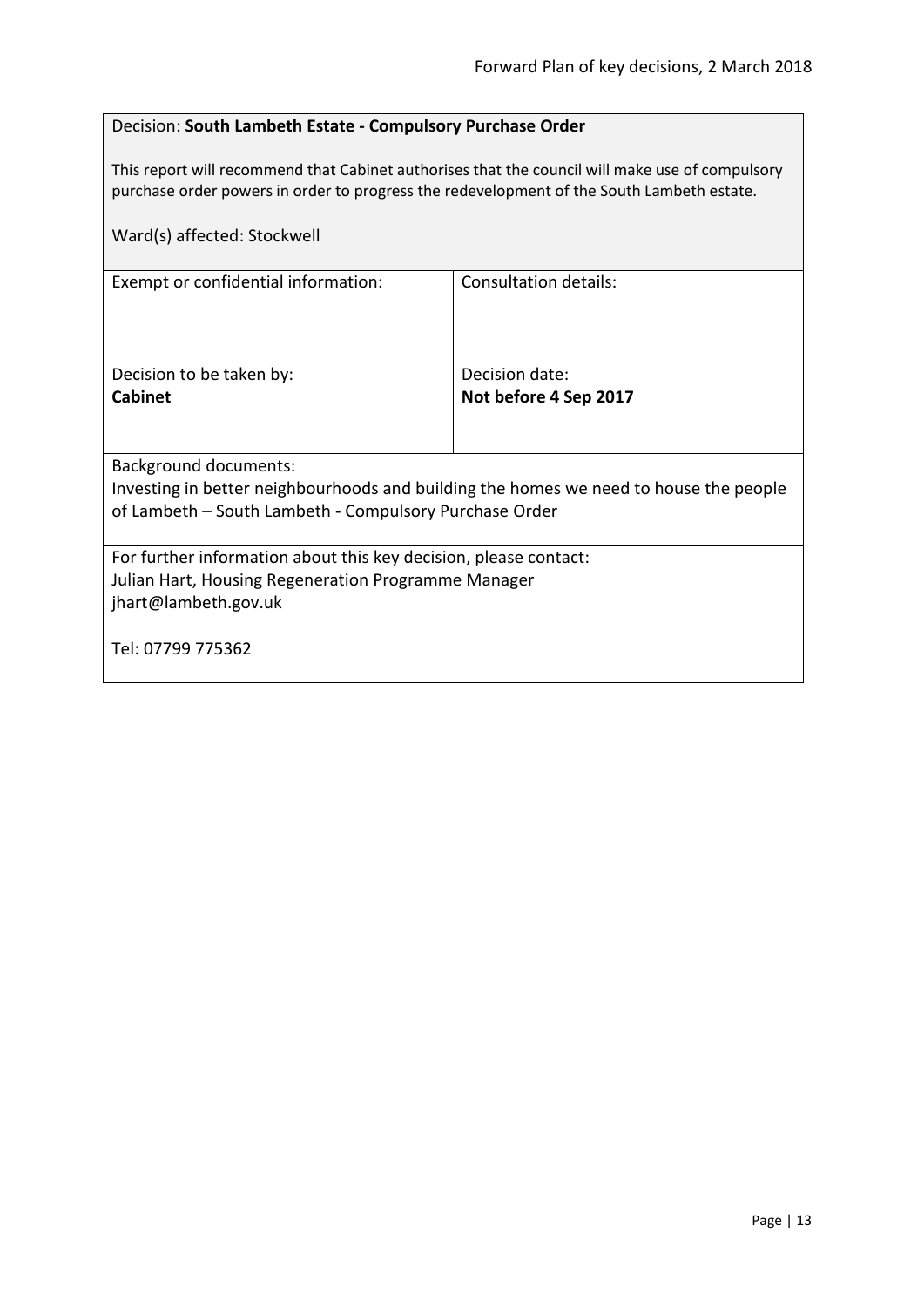# <span id="page-13-0"></span>Decision: **Knights Walk Estate - Compulsory Purchase Order**

This report will recommend that Cabinet authorises that the council will make use of compulsory purchase order powers in order to progress the redevelopment of the Knight's Walk estate.

| Ward(s) affected: Prince's                                                            |                       |  |
|---------------------------------------------------------------------------------------|-----------------------|--|
| Exempt or confidential information:                                                   | Consultation details: |  |
| Decision to be taken by:                                                              | Decision date:        |  |
| <b>Cabinet</b>                                                                        | Not before 4 Sep 2017 |  |
|                                                                                       |                       |  |
| <b>Background documents:</b>                                                          |                       |  |
| Investing in better neighbourhoods and building the homes we need to house the people |                       |  |
| of Lambeth - Knights Walk - Compulsory Purchase Order                                 |                       |  |
| For further information about this key decision, please contact:                      |                       |  |
| Julian Hart, Housing Regeneration Programme Manager                                   |                       |  |
| jhart@lambeth.gov.uk                                                                  |                       |  |
| Tel: 07799 775362                                                                     |                       |  |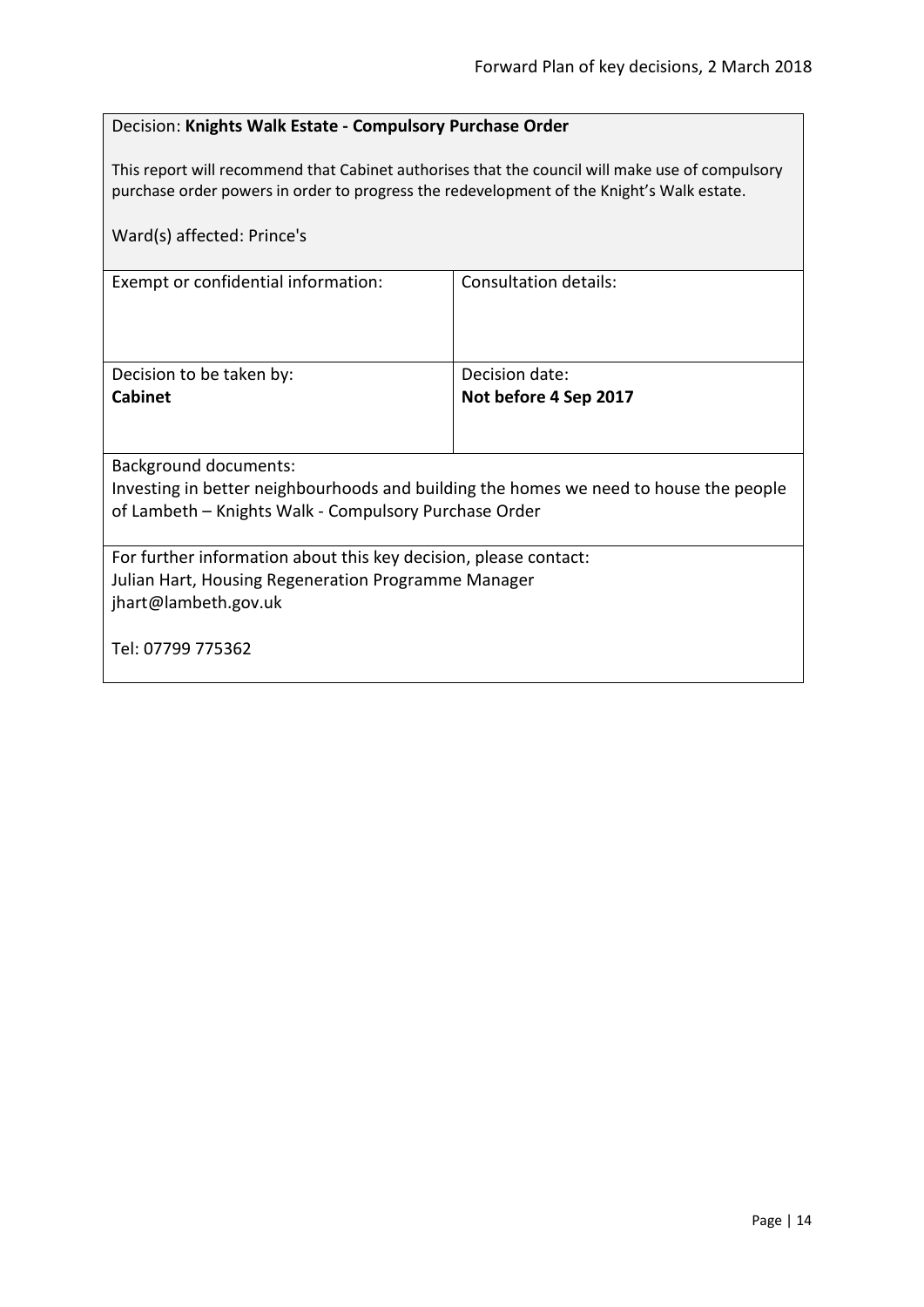# <span id="page-14-0"></span>Decision: **Westbury Estate - Compulsory Purchase Order**

This report will recommend that Cabinet authorises that the council will make use of compulsory purchase order powers in order to progress the redevelopment of the Westbury estate.

| Ward(s) affected: Clapham Town                                                        |                       |  |
|---------------------------------------------------------------------------------------|-----------------------|--|
| Exempt or confidential information:                                                   | Consultation details: |  |
| Decision to be taken by:                                                              | Decision date:        |  |
| <b>Cabinet</b>                                                                        | Not before 4 Sep 2017 |  |
| <b>Background documents:</b>                                                          |                       |  |
| Investing in better neighbourhoods and building the homes we need to house the people |                       |  |
| of Lambeth - Westbury - Compulsory Purchase Order                                     |                       |  |
| For further information about this key decision, please contact:                      |                       |  |
| Julian Hart, Housing Regeneration Programme Manager                                   |                       |  |
| jhart@lambeth.gov.uk                                                                  |                       |  |
| Tel: 07799 775362                                                                     |                       |  |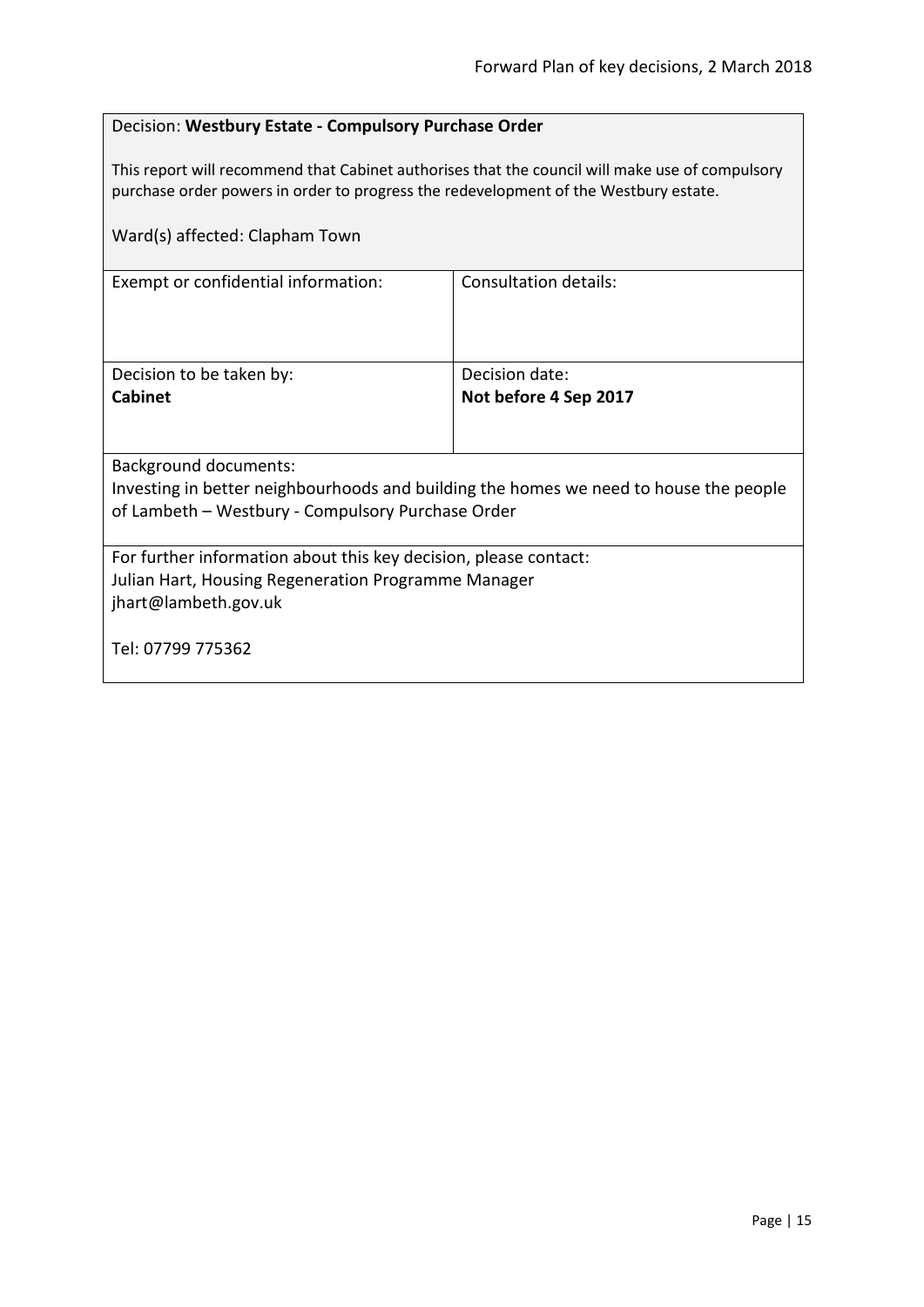# <span id="page-15-0"></span>Decision: **July Finance Planning Report 2018 to 2021**

The July Financial Planning Report will provide an update on the economic outlook, risk areas and revenue budget implementations plans for 2019-20 and the Capital Investment Programme and Asset Disposals Strategy.

| Ward(s) affected: All Wards                                                                                                                                                                 |                                         |  |
|---------------------------------------------------------------------------------------------------------------------------------------------------------------------------------------------|-----------------------------------------|--|
| Exempt or confidential information:                                                                                                                                                         | <b>Consultation details:</b>            |  |
| Decision to be taken by:<br><b>Cabinet</b>                                                                                                                                                  | Decision date:<br>Not before 1 Jul 2018 |  |
| Background documents:<br>July Finance Planning Report 2018 to 2021                                                                                                                          |                                         |  |
| For further information about this key decision, please contact:<br>Christina Thompson, Director of Finance<br>CThompson3@lambeth.gov.uk<br>Phoenix House - 8th Floor<br>Tel: 020 7926 2634 |                                         |  |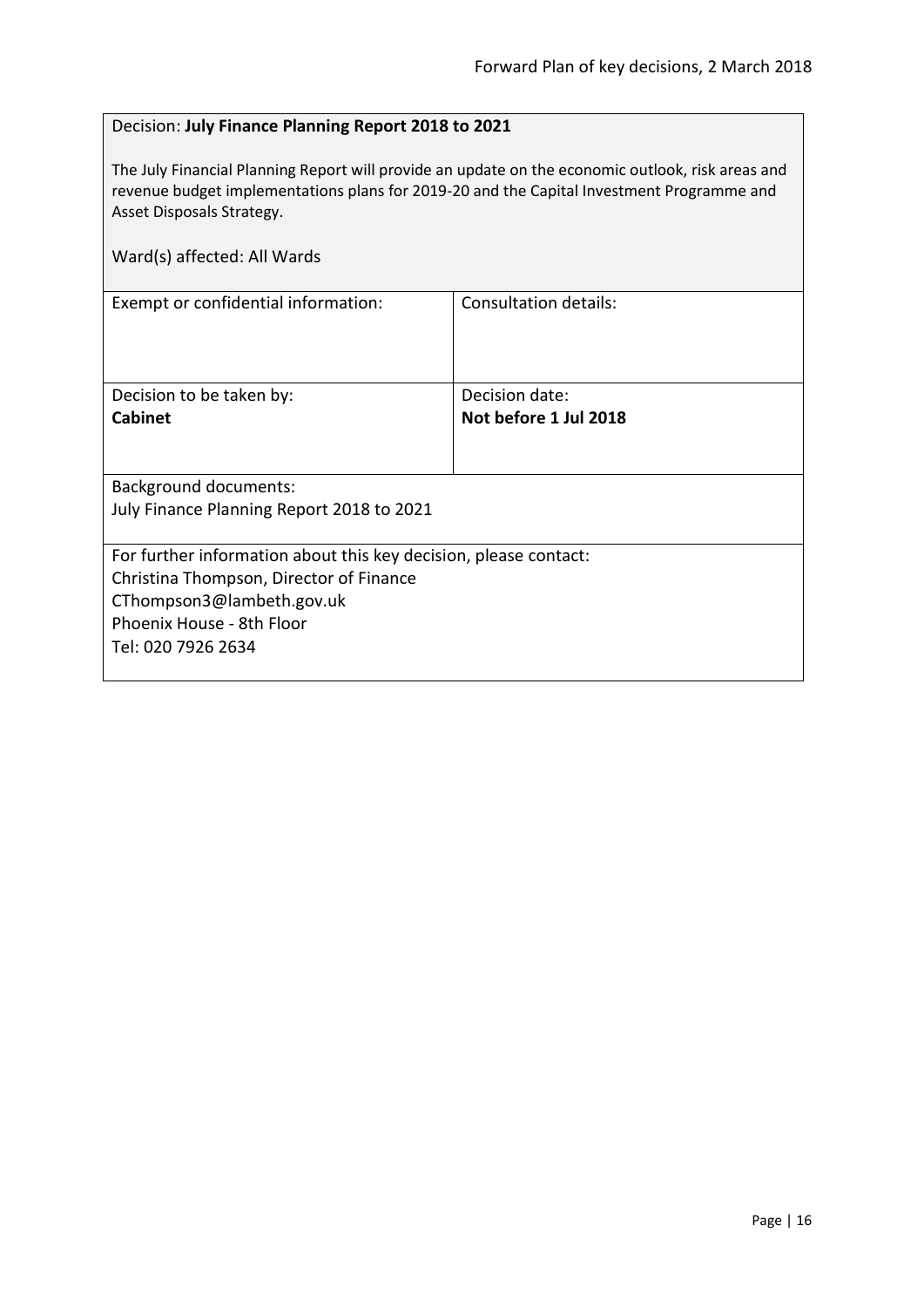# <span id="page-16-0"></span>Decision: **Neighbourhood Services Fees and Charges**

To approve new fees and charges across Neighbourhood Services (parks, cemeteries and sustainability). It is needed to help ensure these services remain within budget and meet their income targets during 2017/18; and to meet the Council's overall aim to increase income

| Exempt or confidential information:                              | Consultation details:  |
|------------------------------------------------------------------|------------------------|
|                                                                  |                        |
|                                                                  |                        |
|                                                                  |                        |
| Decision to be taken by:                                         | Decision date:         |
| Deputy Leader of the Council (Finance and                        | Not before 29 May 2017 |
| Resources)                                                       |                        |
|                                                                  |                        |
| <b>Background documents:</b>                                     |                        |
|                                                                  |                        |
|                                                                  |                        |
| For further information about this key decision, please contact: |                        |
| Kevin Crook, Head of Neighbourhoods                              |                        |
| kcrook@lambeth.gov.uk                                            |                        |
| Blue Star House - 4th Floor                                      |                        |
| Tel: 020 7926 8973                                               |                        |
|                                                                  |                        |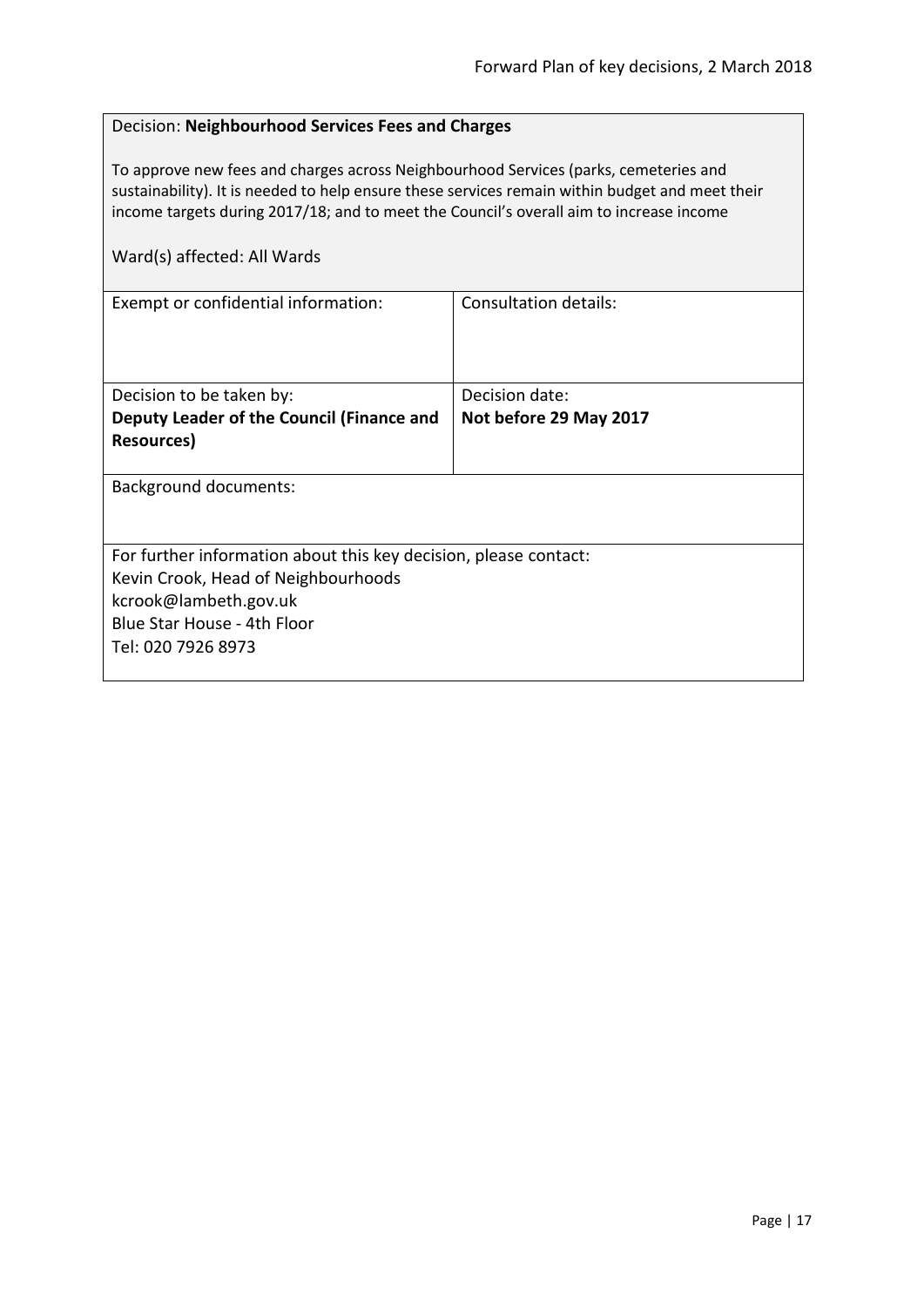# <span id="page-17-0"></span>Decision: **Leasehold Building Insurance Contract**

Lambeth are members of the Insurance London Consortium (ILC). The members of ILC have been very successful in procuring its insurance policies to date. The leasehold building insurance policy is expiring on 31st March 2018. This procurement will ensure that the council maintains continuity of cover and allow us to have in place an appropriate and comprehensive insurance policy to protect the council's liabilities and properties in accordance with the terms of our Lease.

| Exempt or confidential information:                              | <b>Consultation details:</b> |
|------------------------------------------------------------------|------------------------------|
|                                                                  |                              |
| Decision to be taken by:                                         | Decision date:               |
| Deputy Leader of the Council (Finance and                        | 5 Mar 2018                   |
| Resources)                                                       |                              |
|                                                                  |                              |
| <b>Background documents:</b>                                     |                              |
|                                                                  |                              |
|                                                                  |                              |
| For further information about this key decision, please contact: |                              |
| Maureen Dennie, Insurance Manager                                |                              |
| mdennie@lambeth.gov.uk                                           |                              |
| 1st Floor, Olive Morris House                                    |                              |
| Tel: 020 7926 9846                                               |                              |
|                                                                  |                              |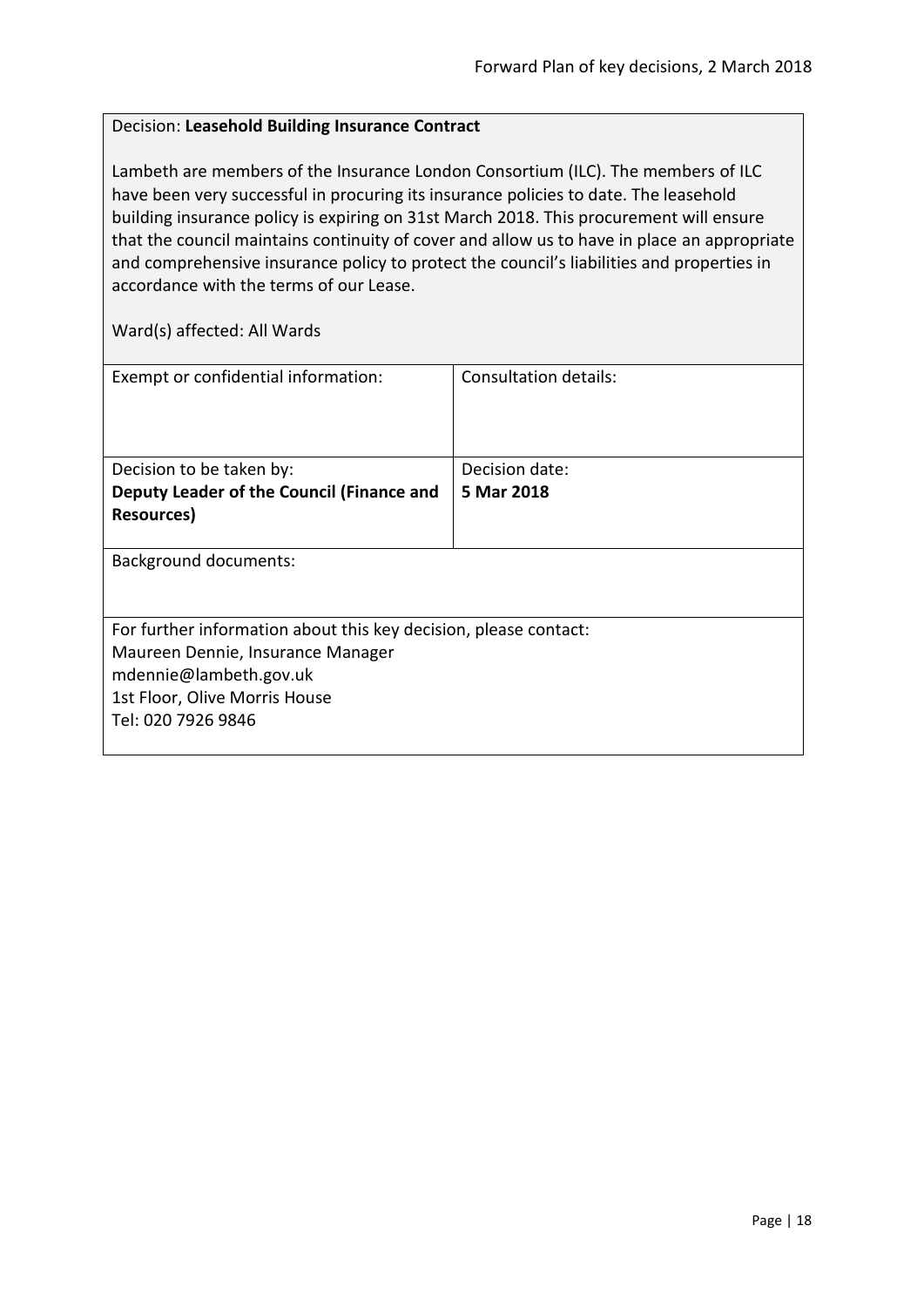#### <span id="page-18-0"></span>Decision: **Server, Storage and Associated Services Contract**

To award new contract for Server, Storage and Associated Services for Lambeth. The Council has an existing investment programme for upgrading server and storage hardware. The key outcome will be to derive value and create a route to market and to support new Lambeth initiatives such as Organisational redesign and move to new Town hall/Civic Suite.

| Exempt or confidential information:<br>Part exempt<br>Information relating to the financial or<br>business affairs of any particular person<br>(including the authority holding that<br>information) | Consultation details:  |
|------------------------------------------------------------------------------------------------------------------------------------------------------------------------------------------------------|------------------------|
| Decision to be taken by:                                                                                                                                                                             | Decision date:         |
| Deputy Leader of the Council (Finance and                                                                                                                                                            | Not before 24 Jul 2017 |
| <b>Resources</b> )                                                                                                                                                                                   |                        |
| <b>Background documents:</b>                                                                                                                                                                         |                        |
| For further information about this key decision, please contact:<br>Neeraj Mittra, Senior ICT Officer Contract Management, Business Transformation<br>NMittra@lambeth.gov.uk                         |                        |
| Tel: 020 7926 9274                                                                                                                                                                                   |                        |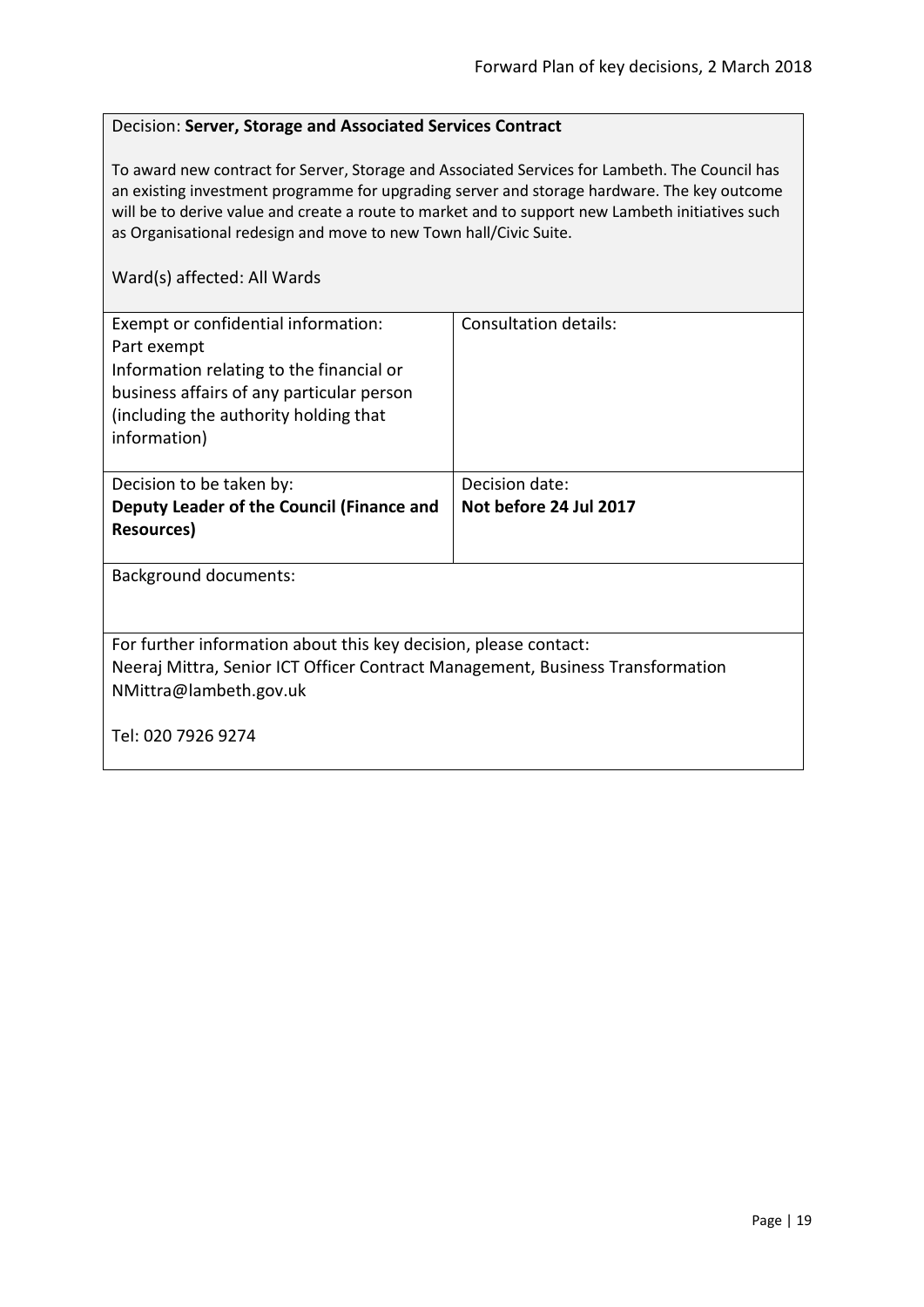<span id="page-19-0"></span>

| Decision: Oracle data archiving                                                                                                                                                                      |                       |  |
|------------------------------------------------------------------------------------------------------------------------------------------------------------------------------------------------------|-----------------------|--|
| Award of the Oracle data archiving contract to provide a data archiving solution for Oracle R12<br>data prior to the move to Oracle Cloud.<br>Ward(s) affected: All Wards                            |                       |  |
| Exempt or confidential information:<br>Part exempt<br>Information relating to the financial or<br>business affairs of any particular person<br>(including the authority holding that<br>information) | Consultation details: |  |
| Decision to be taken by:                                                                                                                                                                             | Decision date:        |  |
| Deputy Leader of the Council (Finance and                                                                                                                                                            | Not before 8 Jan 2018 |  |
| <b>Resources)</b>                                                                                                                                                                                    |                       |  |
| <b>Background documents:</b>                                                                                                                                                                         |                       |  |
| For further information about this key decision, please contact:                                                                                                                                     |                       |  |
| Rachel Willsher, Head of Procurement                                                                                                                                                                 |                       |  |
| rwillsher@lambeth.gov.uk                                                                                                                                                                             |                       |  |
|                                                                                                                                                                                                      |                       |  |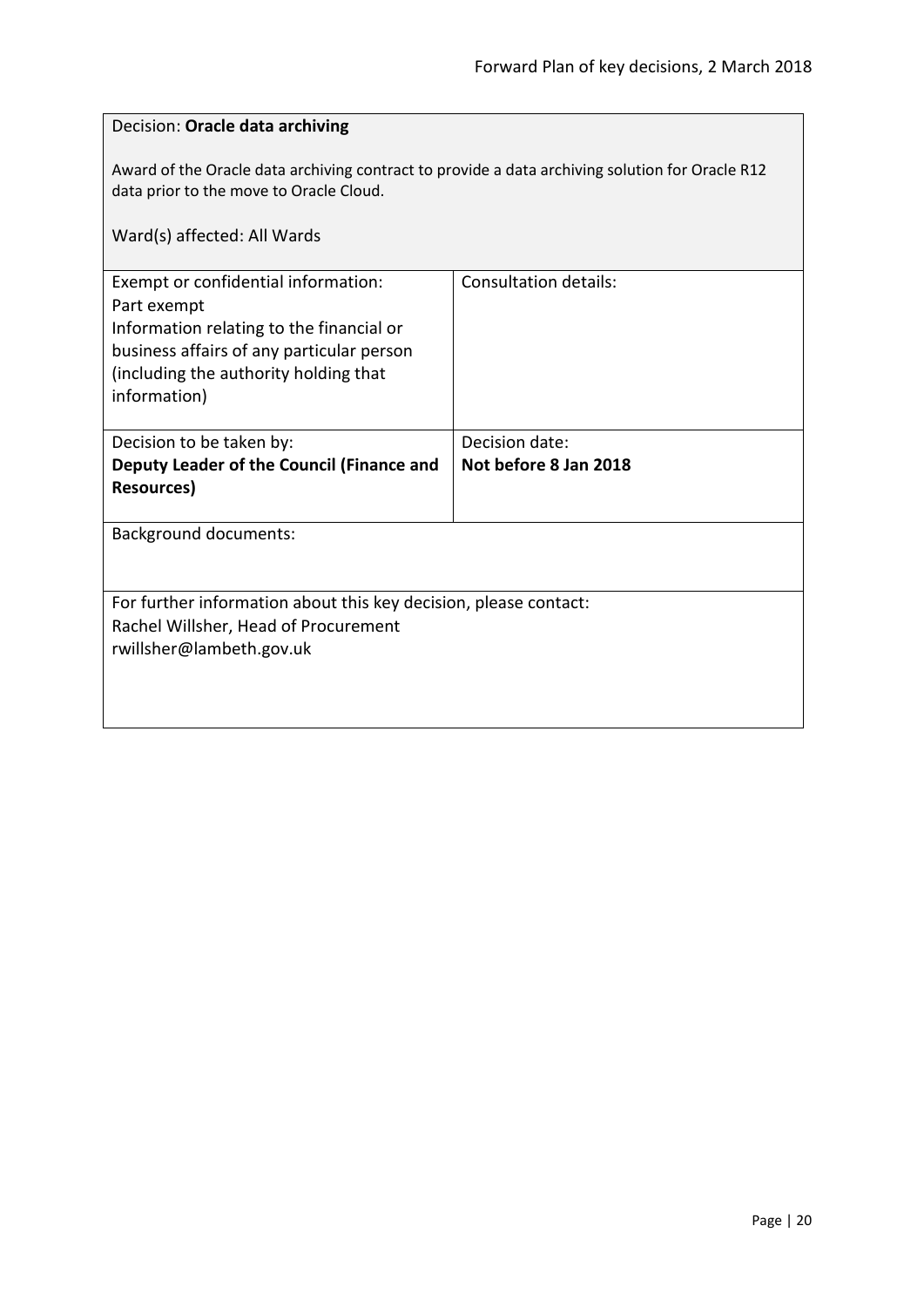<span id="page-20-0"></span>

| Decision: Capital investment for Lambeth's ICT Services five-year strategy                                                                                                                                  |                       |  |
|-------------------------------------------------------------------------------------------------------------------------------------------------------------------------------------------------------------|-----------------------|--|
| Ward(s) affected: All Wards                                                                                                                                                                                 |                       |  |
| Exempt or confidential information:                                                                                                                                                                         | Consultation details: |  |
| Decision to be taken by:                                                                                                                                                                                    | Decision date:        |  |
| Deputy Leader of the Council (Finance and                                                                                                                                                                   | 9 Mar 2018            |  |
| <b>Resources)</b>                                                                                                                                                                                           |                       |  |
| <b>Background documents:</b>                                                                                                                                                                                |                       |  |
| For further information about this key decision, please contact:<br>Paul Wickens, ICT Support Services Manager<br>pwickens@lambeth.gov.uk<br>Ivor House, 1 Acre Lane, LONDON, SW2 5SD<br>Tel: 020 7926 6442 |                       |  |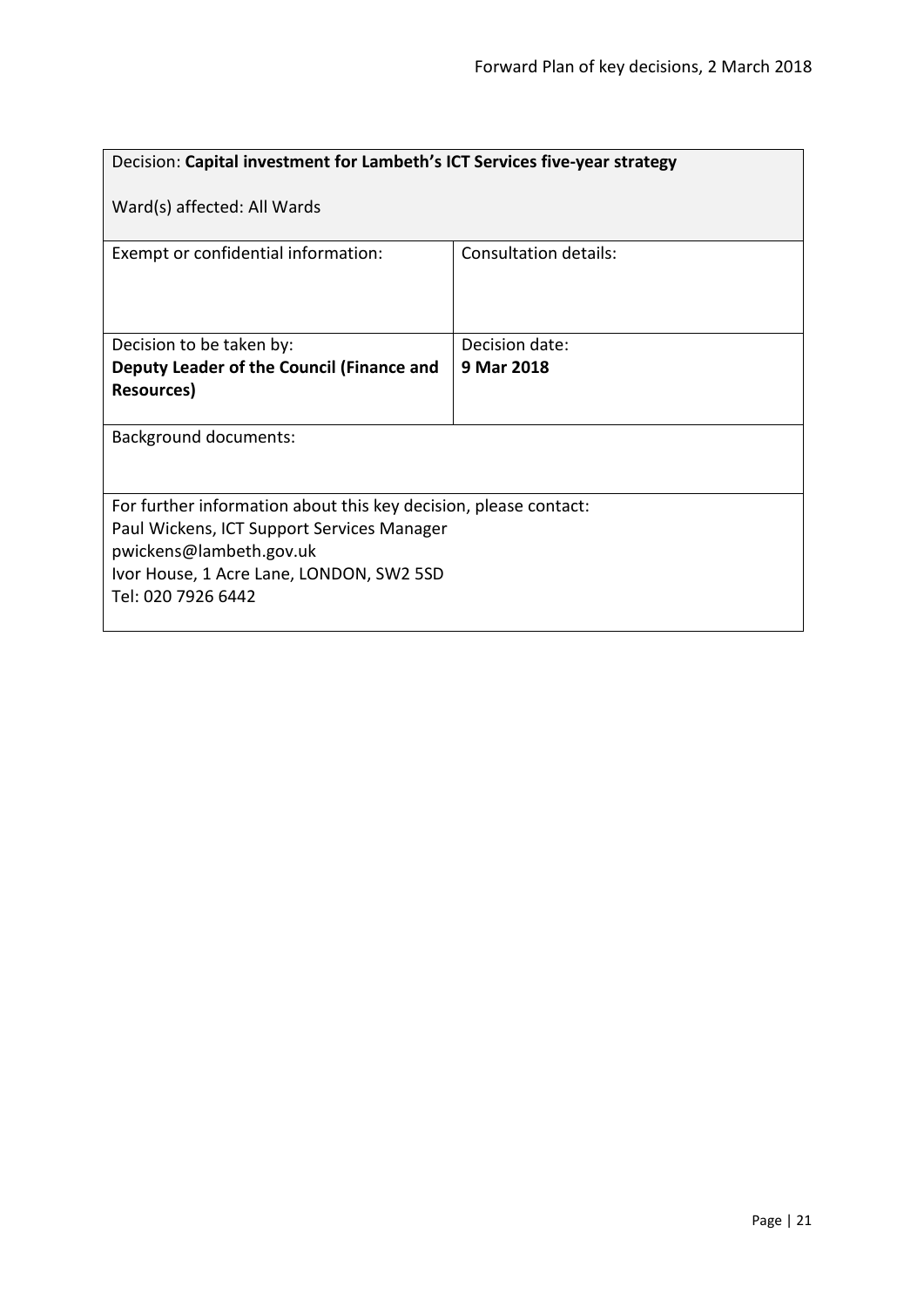<span id="page-21-0"></span>

| Decision: Development Options Appraisal - Fenwick Estate |  |
|----------------------------------------------------------|--|
|----------------------------------------------------------|--|

To approve the opportunity sites in Fenwick estate as the location for offsite affordable housing provision by Sainsbury/TfL

| Ward(s) affected: Larkhall                                                                                                                                                                                                        |                                                                                                                                                                                                                                                                                                                                            |
|-----------------------------------------------------------------------------------------------------------------------------------------------------------------------------------------------------------------------------------|--------------------------------------------------------------------------------------------------------------------------------------------------------------------------------------------------------------------------------------------------------------------------------------------------------------------------------------------|
| Exempt or confidential information:                                                                                                                                                                                               | <b>Consultation details:</b><br>Resident participation in the project will be<br>designed in close liaison with the TRA. A<br>communications plan will be developed by<br>the project team involving drop in,<br>newsletters, events etc to engage with<br>residents and coproduce a project plan.<br>Local residents and ward councillors |
| Decision to be taken by:                                                                                                                                                                                                          | Decision date:                                                                                                                                                                                                                                                                                                                             |
| Deputy Leader of the Council (Investment<br>and Partnerships)                                                                                                                                                                     | Not before 26 Jun 2015                                                                                                                                                                                                                                                                                                                     |
| <b>Background documents:</b>                                                                                                                                                                                                      |                                                                                                                                                                                                                                                                                                                                            |
| For further information about this key decision, please contact:<br>Lesley Johnson, Consultant, Strategic Housing, Regeneration & Communities<br>Ljohnson3@lambeth.gov.uk<br>International House, 7th Floor<br>Tel: 020 7926 7125 |                                                                                                                                                                                                                                                                                                                                            |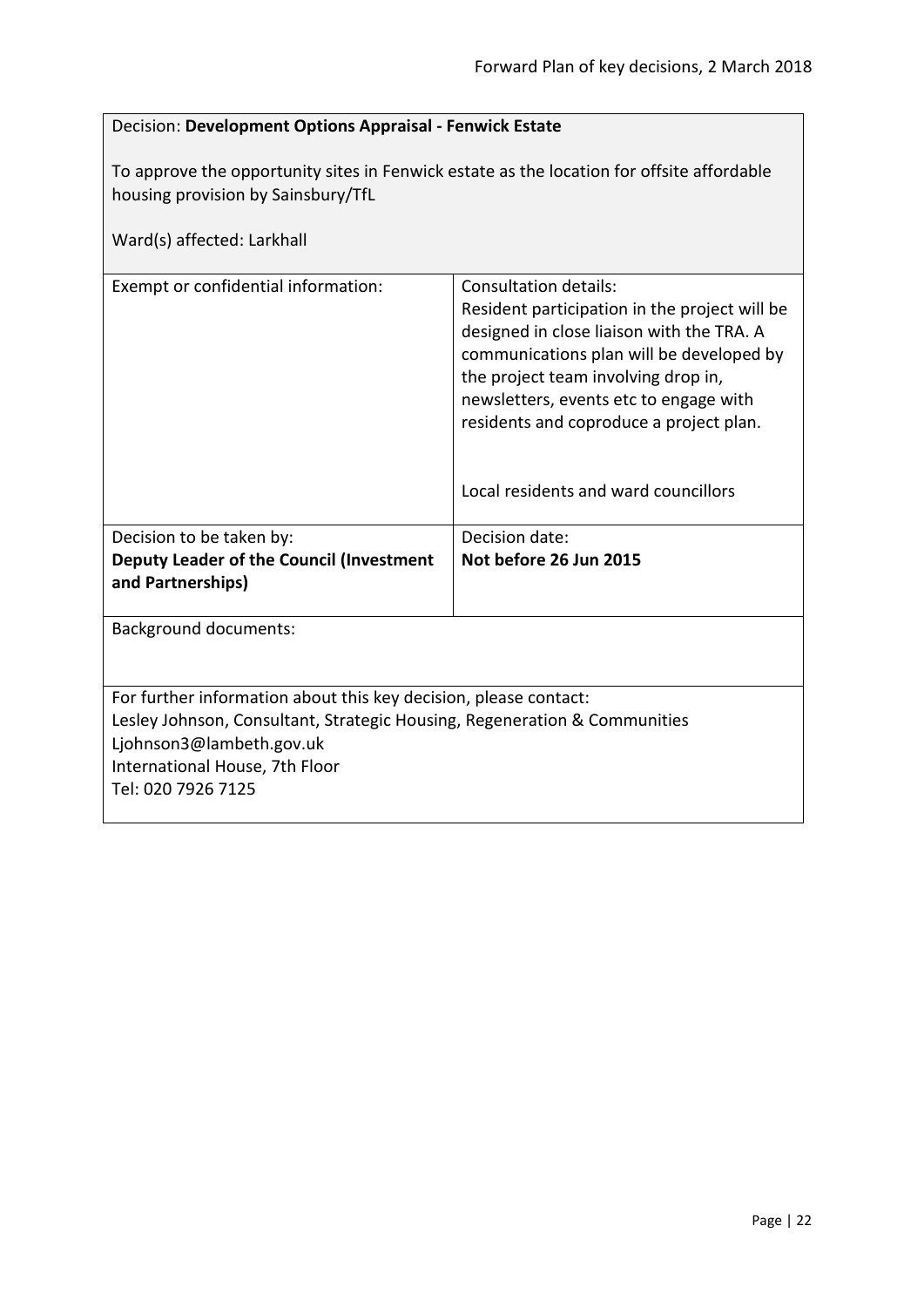<span id="page-22-0"></span>

| Decision: Fenwick Estate Transport for London Development                                                                                       |                       |  |
|-------------------------------------------------------------------------------------------------------------------------------------------------|-----------------------|--|
| To amend the Development Agreement with Transport for London regarding the delivery of new<br>homes for Council rent on sites at Fenwick South. |                       |  |
| Ward(s) affected: Larkhall                                                                                                                      |                       |  |
| Exempt or confidential information:                                                                                                             | Consultation details: |  |
|                                                                                                                                                 |                       |  |
| Decision to be taken by:                                                                                                                        | Decision date:        |  |
| Deputy Leader of the Council (Finance and                                                                                                       | Not before 2 Apr 2018 |  |
| <b>Resources</b> )                                                                                                                              |                       |  |
| <b>Background documents:</b>                                                                                                                    |                       |  |
|                                                                                                                                                 |                       |  |
| For further information about this key decision, please contact:                                                                                |                       |  |
| Jed Young, Assistant Director Housing Regeneration                                                                                              |                       |  |
| JYoung1@lambeth.gov.uk                                                                                                                          |                       |  |
| Tel: 0207 926 3463                                                                                                                              |                       |  |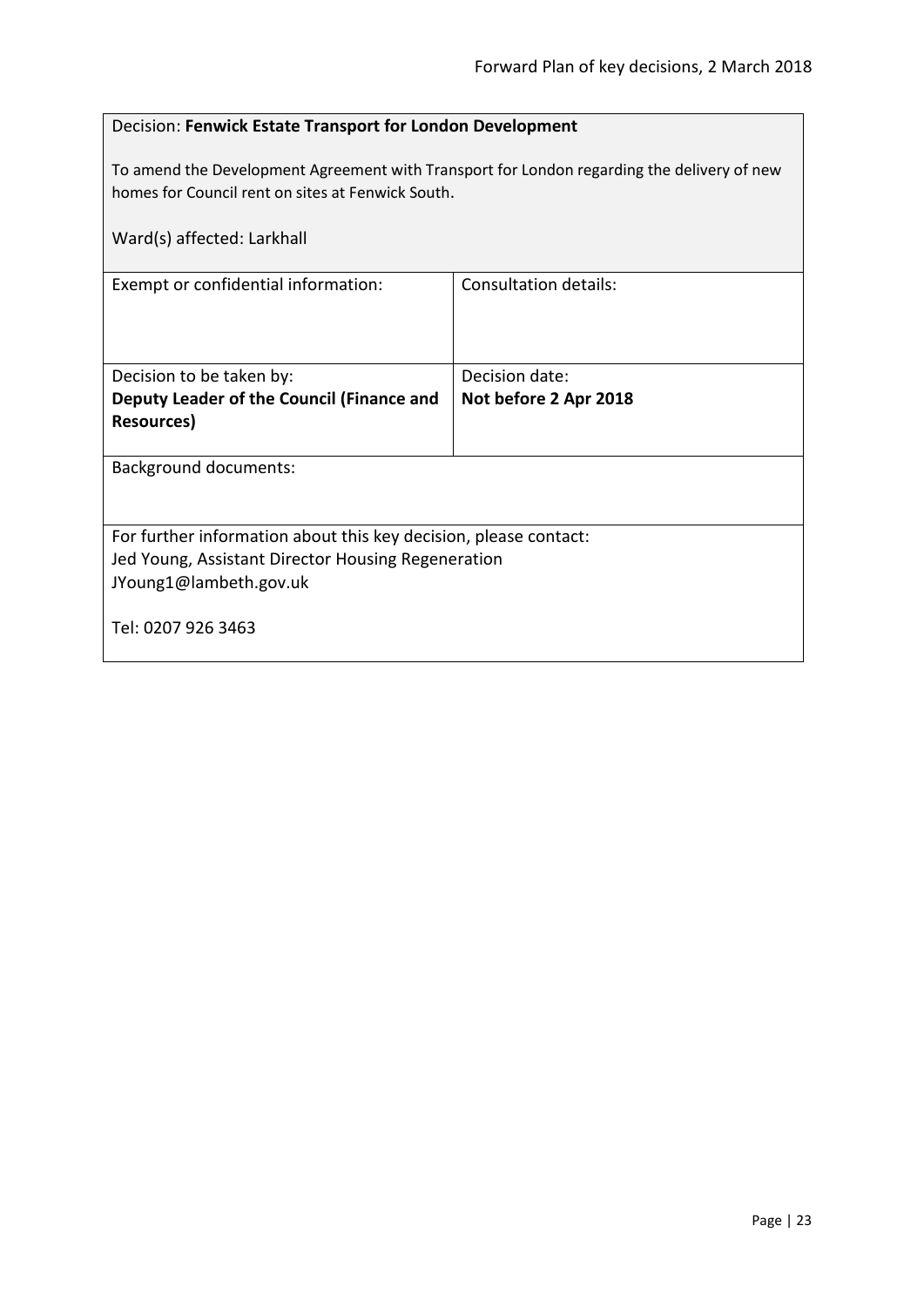<span id="page-23-0"></span>

| <b>Decision: One Oracle Contract Extension</b>                                                                                                                                                                       |                              |  |
|----------------------------------------------------------------------------------------------------------------------------------------------------------------------------------------------------------------------|------------------------------|--|
| To extend the existing One Oracle support arrangements by a further 2 years. This is<br>necessary to ensure that the Council can maintain its obligations of Paying people, Paying<br>suppliers and Collecting Debt. |                              |  |
| Ward(s) affected: All Wards                                                                                                                                                                                          |                              |  |
| Exempt or confidential information:                                                                                                                                                                                  | <b>Consultation details:</b> |  |
| Decision to be taken by:                                                                                                                                                                                             | Decision date:               |  |
| Deputy Leader of the Council (Investment<br>and Partnerships)                                                                                                                                                        | Not before 31 Mar 2016       |  |
| <b>Background documents:</b>                                                                                                                                                                                         |                              |  |
| For further information about this key decision, please contact:                                                                                                                                                     |                              |  |
| Jason Martin, Technical Project Manager                                                                                                                                                                              |                              |  |
| JMartin@lambeth.gov.uk                                                                                                                                                                                               |                              |  |
| Olive Morris House - 2nd Floor                                                                                                                                                                                       |                              |  |
| Tel: 020 7926 6244                                                                                                                                                                                                   |                              |  |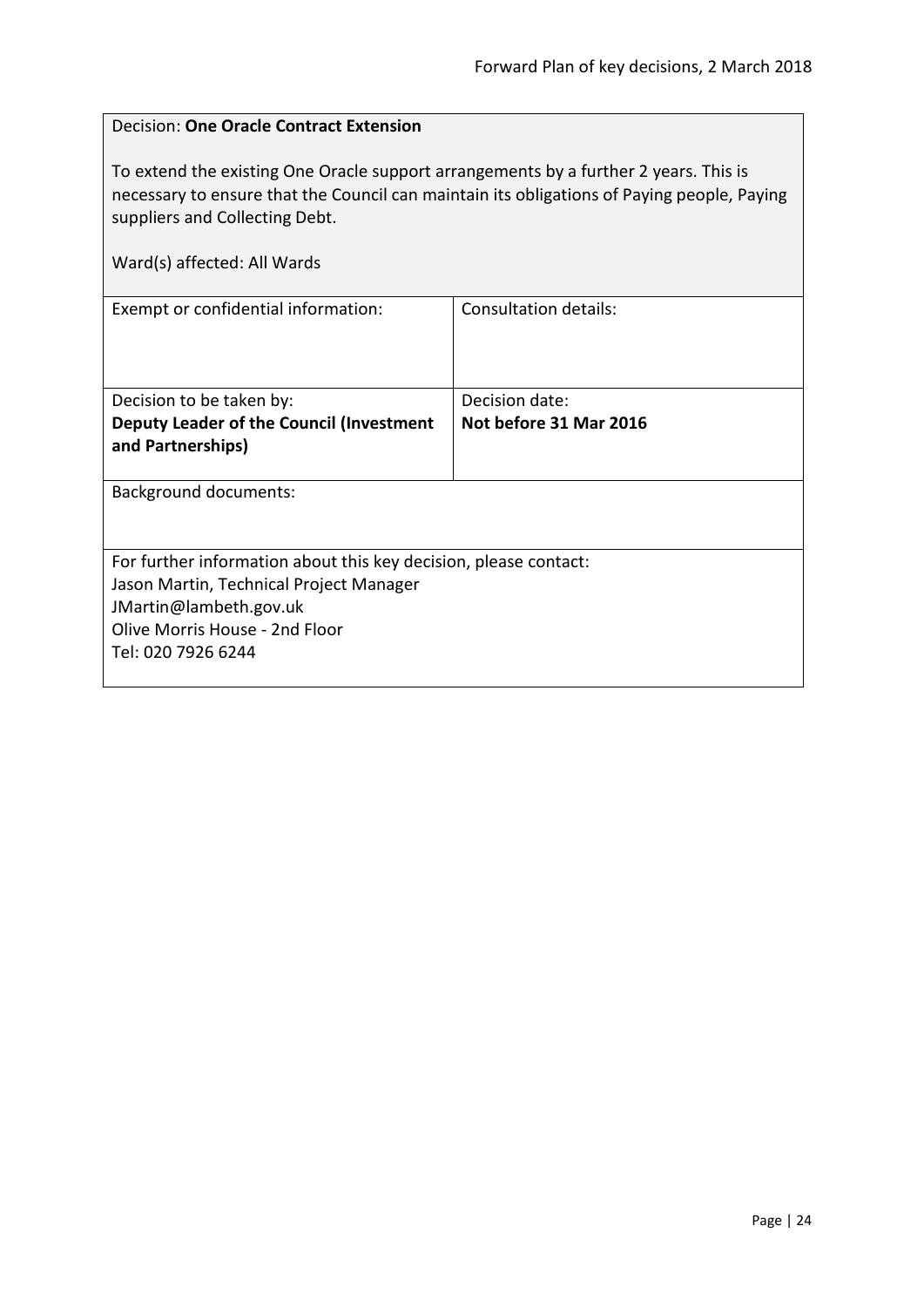<span id="page-24-0"></span>

| Decision: Delivery of Budget                                         |                       |  |
|----------------------------------------------------------------------|-----------------------|--|
| Implementation of budget recommendations                             |                       |  |
| Ward(s) affected: All Wards                                          |                       |  |
| Exempt or confidential information:                                  | Consultation details: |  |
|                                                                      |                       |  |
| Decision to be taken by:                                             | Decision date:        |  |
| <b>Deputy Leader of the Council (Investment</b><br>and Partnerships) | Not before 6 Oct 2016 |  |
|                                                                      |                       |  |
| <b>Background documents:</b>                                         |                       |  |
|                                                                      |                       |  |
| For further information about this key decision, please contact:     |                       |  |
| Christina Thompson, Director of Finance                              |                       |  |
| CThompson3@lambeth.gov.uk                                            |                       |  |
| Phoenix House - 8th Floor                                            |                       |  |
| Tel: 020 7926 2634                                                   |                       |  |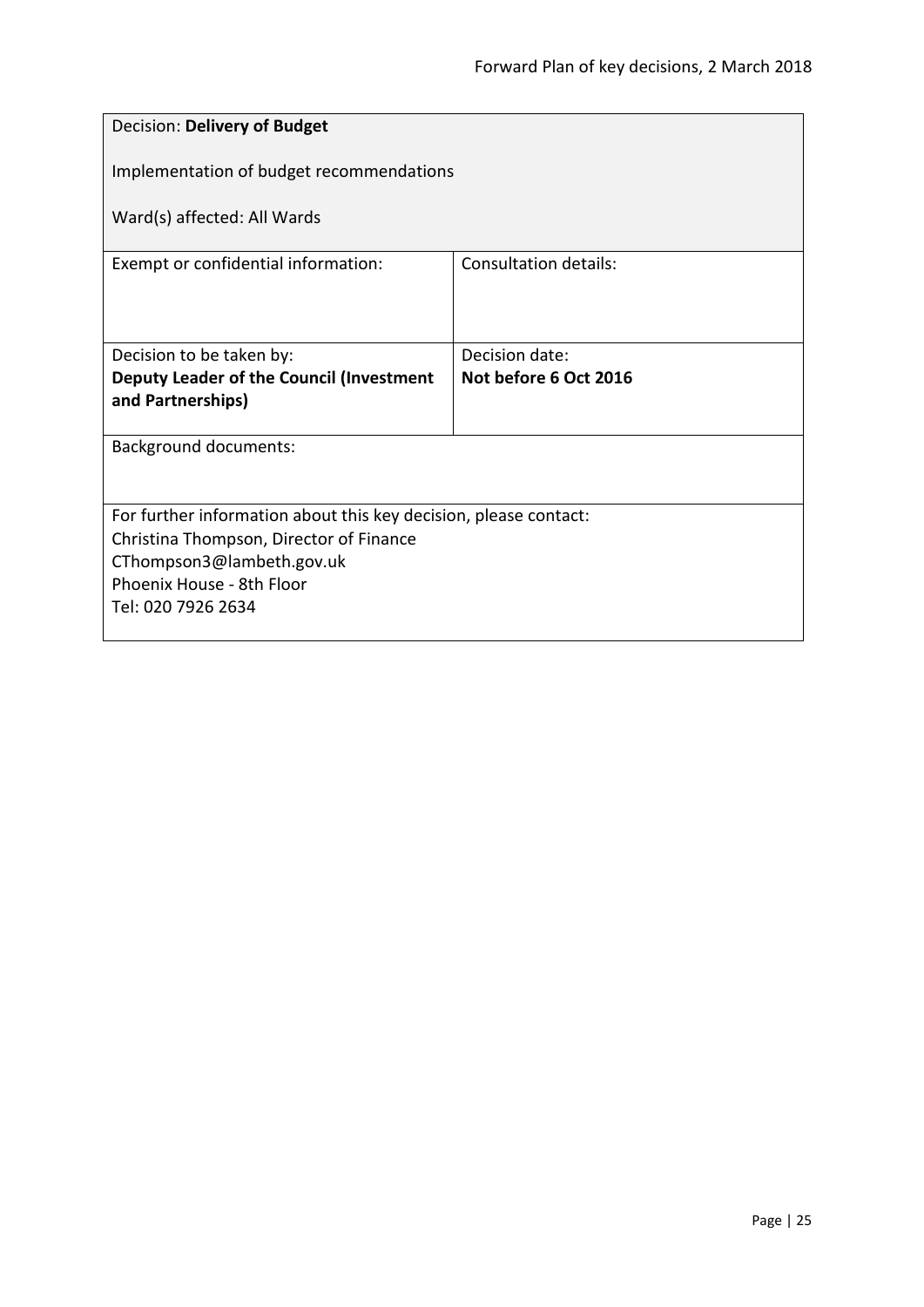<span id="page-25-0"></span>

| Decision: The Nine Elms Vauxhall Development Business Case                                                                                                |                        |  |
|-----------------------------------------------------------------------------------------------------------------------------------------------------------|------------------------|--|
| The approval of £1.986m from s106/Community Infrastructure Levy in Nine Elms Vauxhall<br>for 2017/18.                                                     |                        |  |
| Ward(s) affected: Oval; Stockwell                                                                                                                         |                        |  |
| Exempt or confidential information:                                                                                                                       | Consultation details:  |  |
|                                                                                                                                                           |                        |  |
| Decision to be taken by:                                                                                                                                  | Decision date:         |  |
| Deputy Leader of the Council (Investment<br>and Partnerships)                                                                                             | Not before 12 Dec 2016 |  |
| <b>Background documents:</b>                                                                                                                              |                        |  |
| For further information about this key decision, please contact:<br>Moira McGrath, Director of Strategy and Commissioning Adults<br>moira.mcgrath@nhs.net |                        |  |
| Tel: 0203 049 4481                                                                                                                                        |                        |  |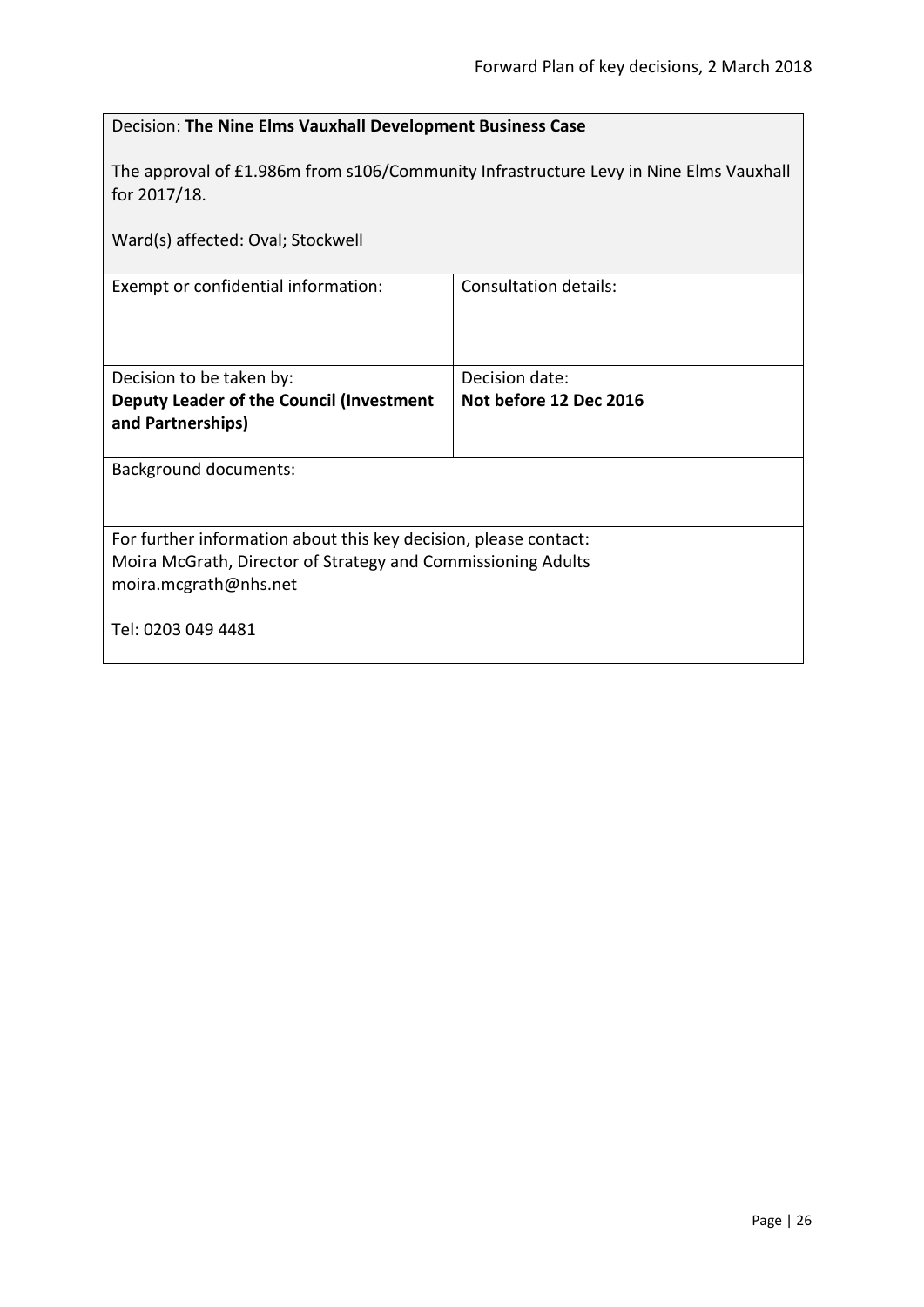# <span id="page-26-0"></span>Decision: **Proposal regarding the site at the former Clapham Old Library**

Following the acquisition of the property at 60 Orlando Road, the Council is proposing to work with Ipsus Developments and Omnibus Theatre to bring forward plans for a small scale redevelopment of the rear of the site, with the aim of creating a new asset, subject to further discussions with the planning department and formal consent, which will provide a sustainable revenue stream to the parties. The form of this joint venture is being discussed and it is anticipated that any works contracts will be under the OJEU threshold.

The Council wishes to engage with the above parties who will bring the local and commercial expertise to the venture. Ipsus Developments brought the opportunity to the Council and in recognition of their input to the process, it is proposed that the Council continues to utilise their significant local development expertise.

The Council also wishes to continue to work collaboratively with Omnibus to ensure the future of the building as a leading performance arts venue.

Ward(s) affected: Clapham Town

| Exempt or confidential information:                              | Consultation details:  |
|------------------------------------------------------------------|------------------------|
|                                                                  |                        |
|                                                                  |                        |
| Decision to be taken by:                                         | Decision date:         |
| Deputy Leader of the Council (Investment                         | Not before 12 Jun 2017 |
| and Partnerships)                                                |                        |
|                                                                  |                        |
| <b>Background documents:</b>                                     |                        |
|                                                                  |                        |
|                                                                  |                        |
| For further information about this key decision, please contact: |                        |
| Sophie Linton, Head of Valuation and Strategic Property Services |                        |
| SLinton@lambeth.gov.uk                                           |                        |
| 2nd Floor, Olive Morris House                                    |                        |
| Tel: 020 7926 6954                                               |                        |
|                                                                  |                        |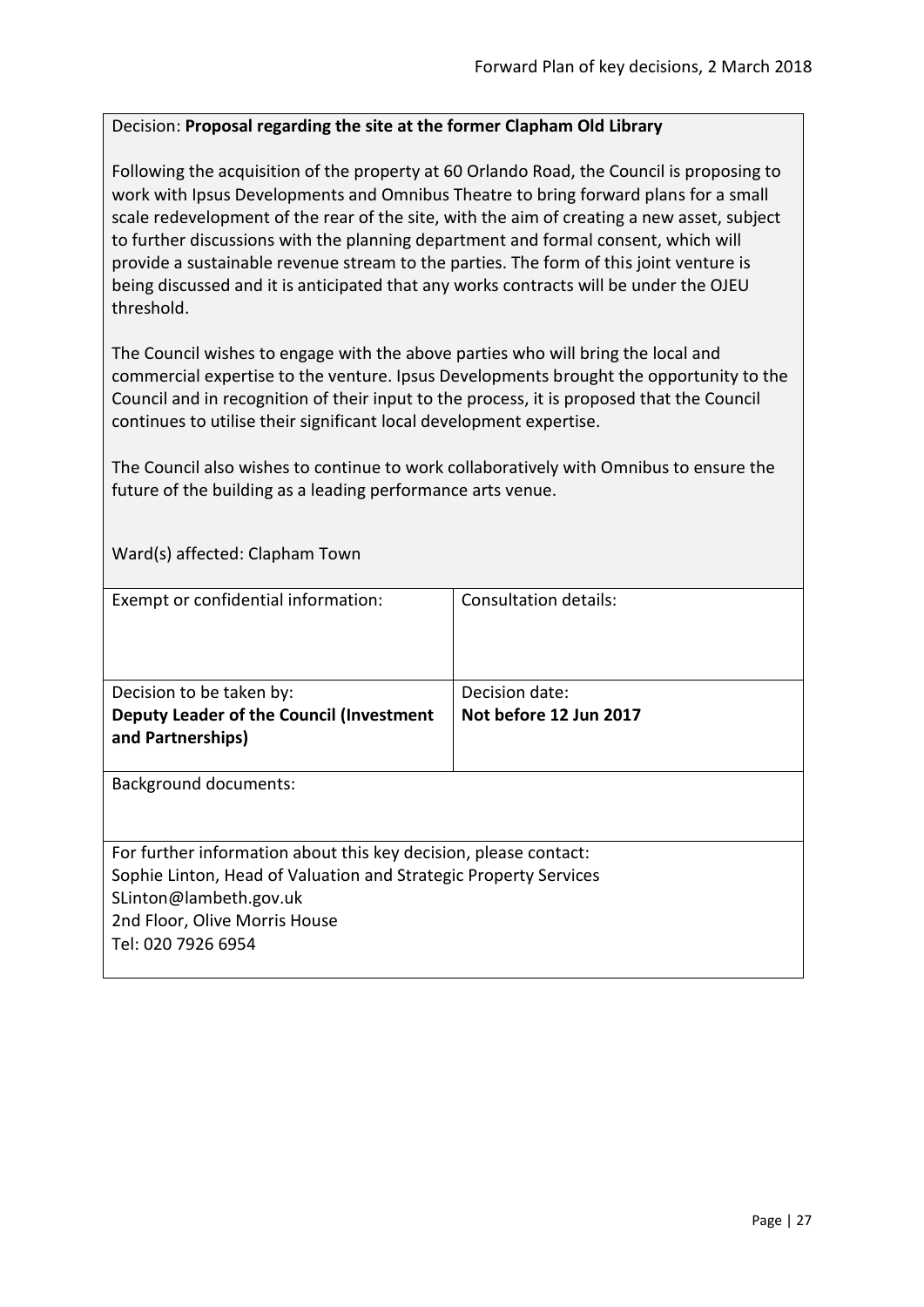<span id="page-27-0"></span>

| Decision: Upper Norwood Joint Library                                           |                              |
|---------------------------------------------------------------------------------|------------------------------|
| To grant a 25 year lease to Upper Norwood Library Trust at a peppercorn rent    |                              |
| Ward(s) affected: Gipsy Hill                                                    |                              |
| Exempt or confidential information:                                             | <b>Consultation details:</b> |
|                                                                                 |                              |
| Decision to be taken by:                                                        | Decision date:               |
| Not before 17 Jul 2017<br>Deputy Leader of the Council (Investment              |                              |
| and Partnerships)                                                               |                              |
| <b>Background documents:</b>                                                    |                              |
|                                                                                 |                              |
| For further information about this key decision, please contact:                |                              |
| Donna Wiggins, Lead Commissioner, Strategic Housing, Regeneration & Communities |                              |
| dwiggins@lambeth.gov.uk                                                         |                              |
| Phoenix House - 3rd Floor<br>Tel: 020 7926 2681                                 |                              |
|                                                                                 |                              |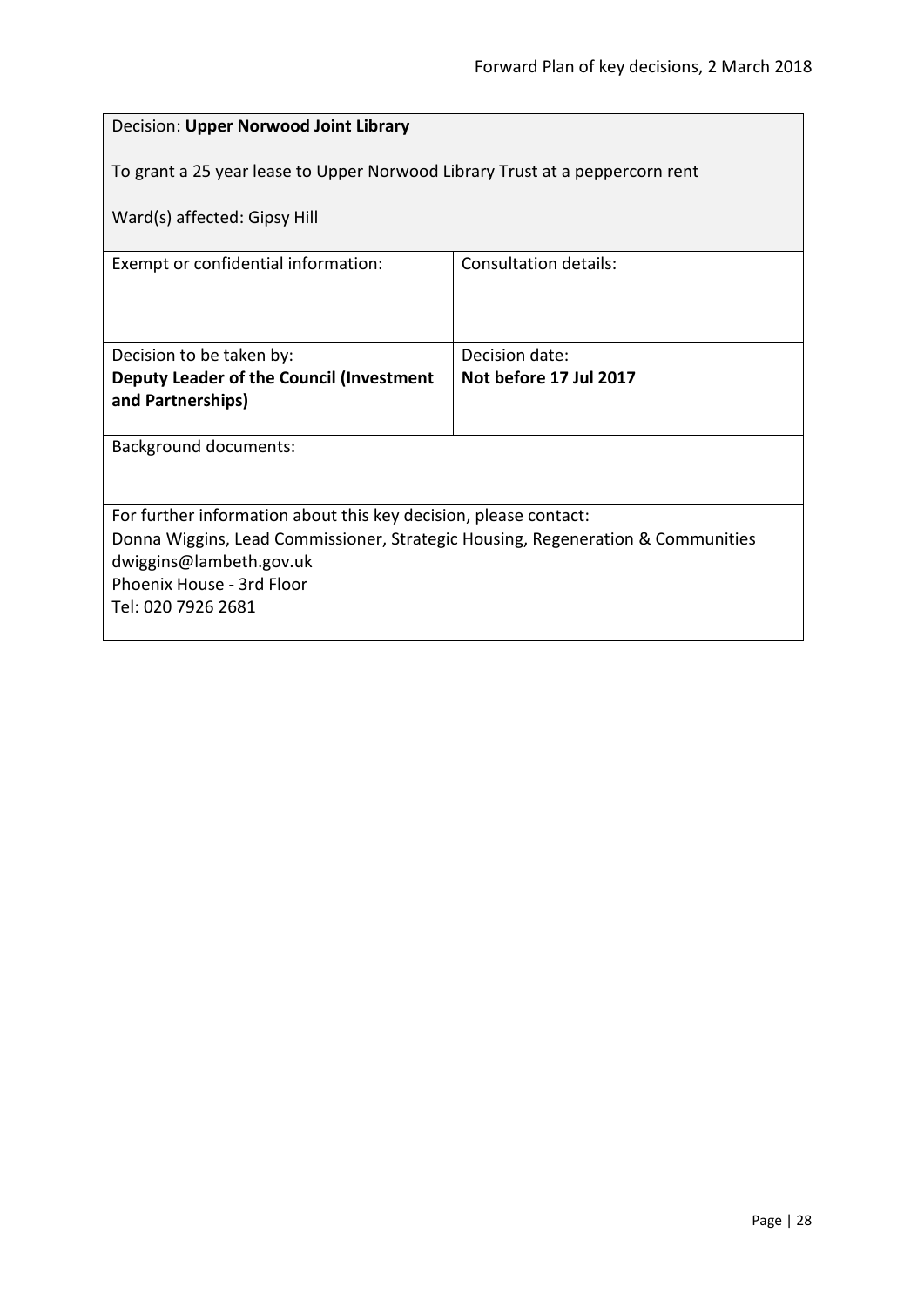<span id="page-28-0"></span>Decision: **Temporary Accommodation - Modular Construction on Council Owned Hostel Sites**

To approve investment of £3,000,000 for the construction of Temporary Accommodation modular type units on two council owned hostel sites for the purpose of providing temporary accommodation to homeless households.

Ward(s) affected: Gipsy Hill; Streatham South

| Exempt or confidential information:                                                | Consultation details:  |
|------------------------------------------------------------------------------------|------------------------|
|                                                                                    |                        |
|                                                                                    |                        |
|                                                                                    |                        |
| Decision to be taken by:                                                           | Decision date:         |
| Deputy Leader of the Council (Investment                                           | Not before 31 Jul 2017 |
| and Partnerships)                                                                  |                        |
|                                                                                    |                        |
| <b>Background documents:</b>                                                       |                        |
|                                                                                    |                        |
|                                                                                    |                        |
| For further information about this key decision, please contact:                   |                        |
| Mandy Green (Associate Director Commissioning), Assistant Director Accommodation & |                        |
| Property                                                                           |                        |
| mgreen3@lambeth.gov.uk                                                             |                        |
|                                                                                    |                        |
| Tel: 02079267020                                                                   |                        |
|                                                                                    |                        |
|                                                                                    |                        |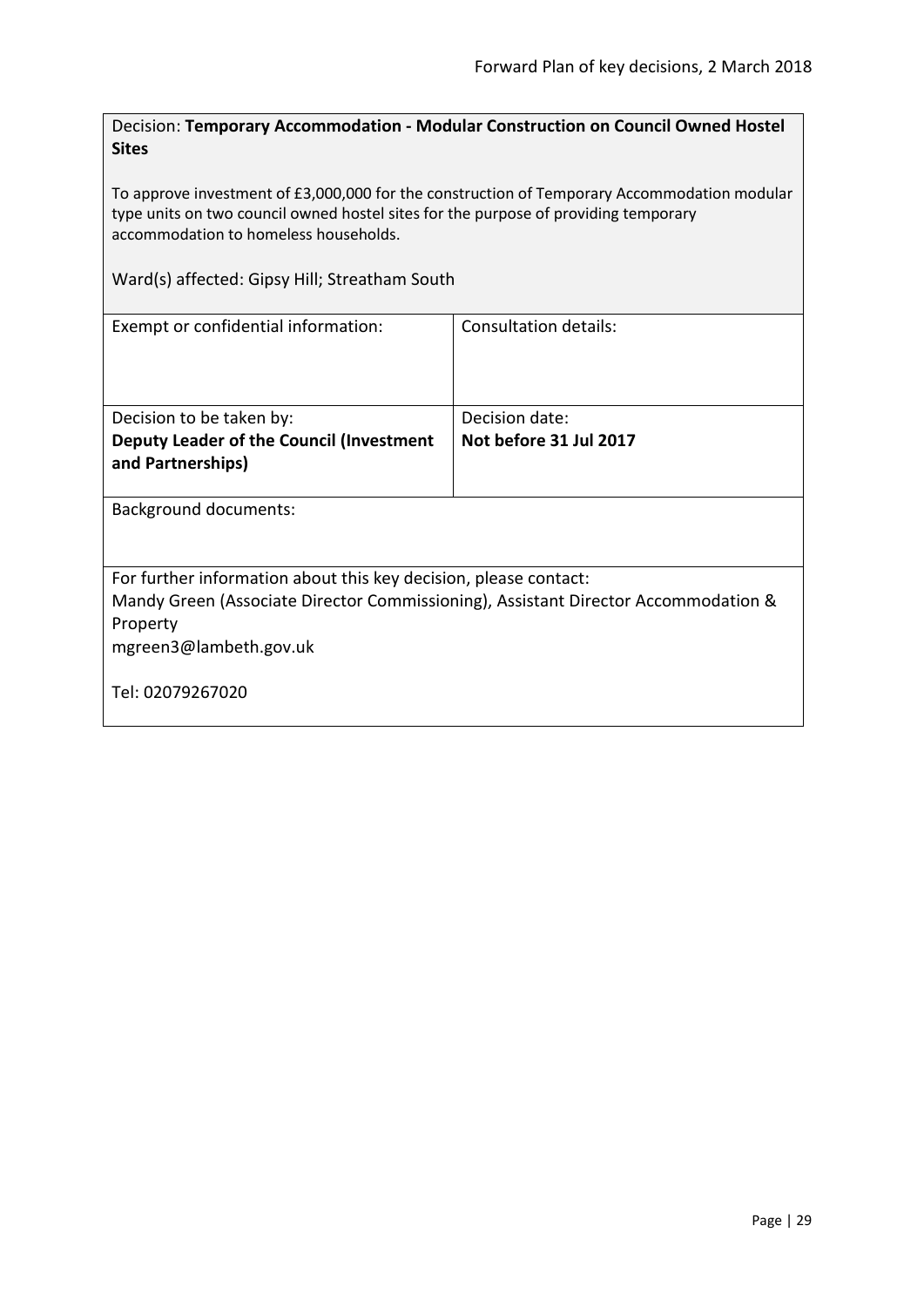#### <span id="page-29-0"></span>Decision: **Disposal of Land at Lollard Street – Former Ethelred Youth Centre Site**

To enter into a Development Agreement of the land at Lollard Street SE11 6QH with the Education and Skills Funding Agency (ESFA) and on completion to grant a 125 year lease to the EFSA's nominated school operator, the National Autistic Society for the purpose of providing an SEN Free School.

Ward(s) affected: Prince's

| Exempt or confidential information:                                                                                                                                                                                   | Consultation details:  |
|-----------------------------------------------------------------------------------------------------------------------------------------------------------------------------------------------------------------------|------------------------|
|                                                                                                                                                                                                                       |                        |
| Decision to be taken by:                                                                                                                                                                                              | Decision date:         |
| Deputy Leader of the Council (Investment<br>and Partnerships)                                                                                                                                                         | Not before 18 Dec 2017 |
|                                                                                                                                                                                                                       |                        |
| <b>Background documents:</b>                                                                                                                                                                                          |                        |
| For further information about this key decision, please contact:<br>Sophie Linton, Head of Valuation and Strategic Property Services<br>SLinton@lambeth.gov.uk<br>2nd Floor, Olive Morris House<br>Tel: 020 7926 6954 |                        |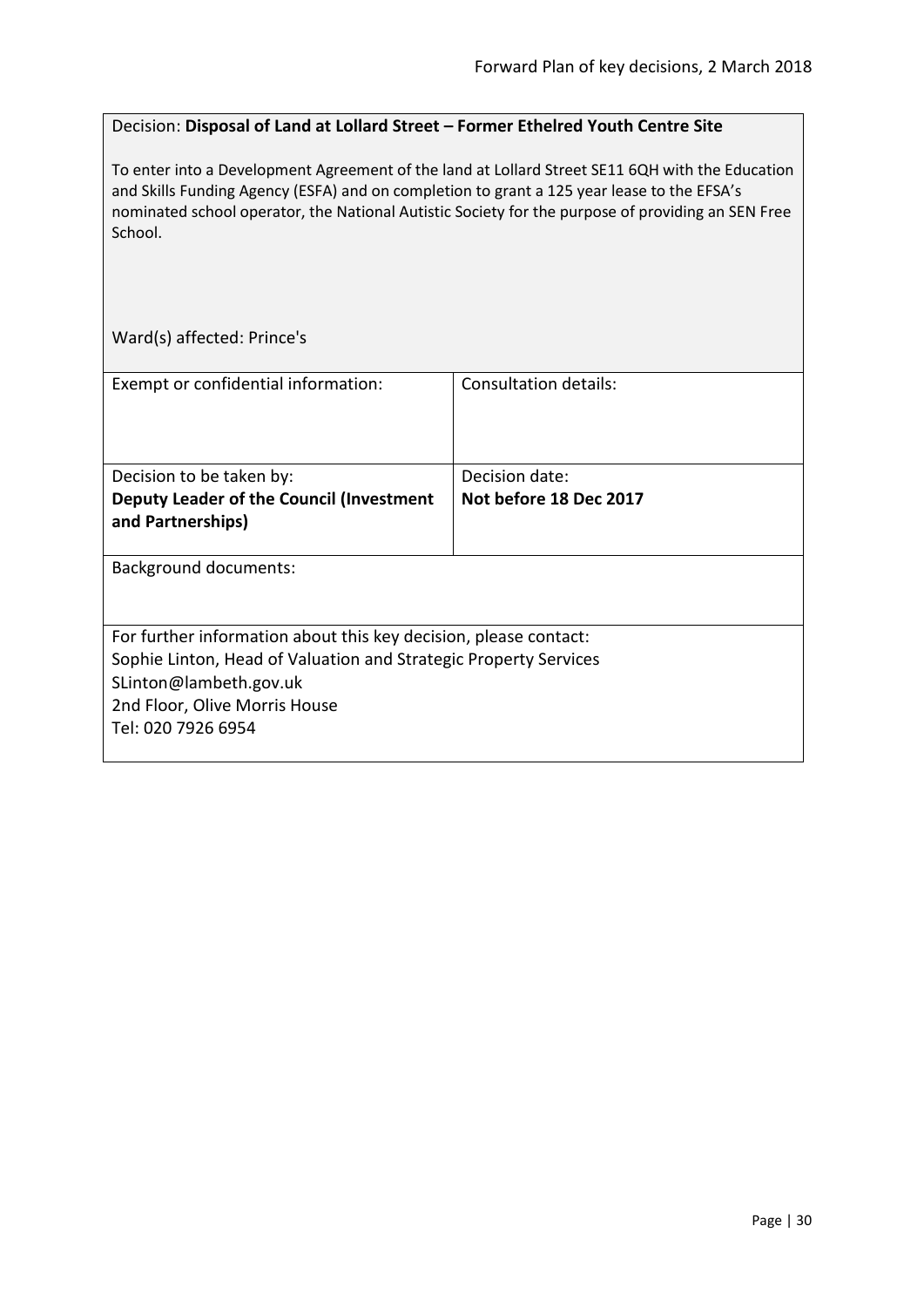## <span id="page-30-0"></span>Decision: **Carmelita Centre and Orsett Street Lead Consultant Architect**

To appoint a Lead Consultant Architect for the Carmelita Centre and Orsett Street projects. This appointment will allow the progression of these projects – the architect will present several options for the developments, and after a decision is made will work on their further design.

# Ward(s) affected: Prince's

| Exempt or confidential information:<br>Part exempt<br>Information relating to the financial or<br>business affairs of any particular person<br>(including the authority holding that<br>information) | <b>Consultation details:</b> |
|------------------------------------------------------------------------------------------------------------------------------------------------------------------------------------------------------|------------------------------|
| Decision to be taken by:                                                                                                                                                                             | Decision date:               |
| Deputy Leader of the Council (Investment<br>and Partnerships)                                                                                                                                        | Not before 15 Jan 2018       |
| <b>Background documents:</b>                                                                                                                                                                         |                              |
| For further information about this key decision, please contact:<br>Annabel Gray, Consultant Project Manager<br>AGray@lambeth.gov.uk                                                                 |                              |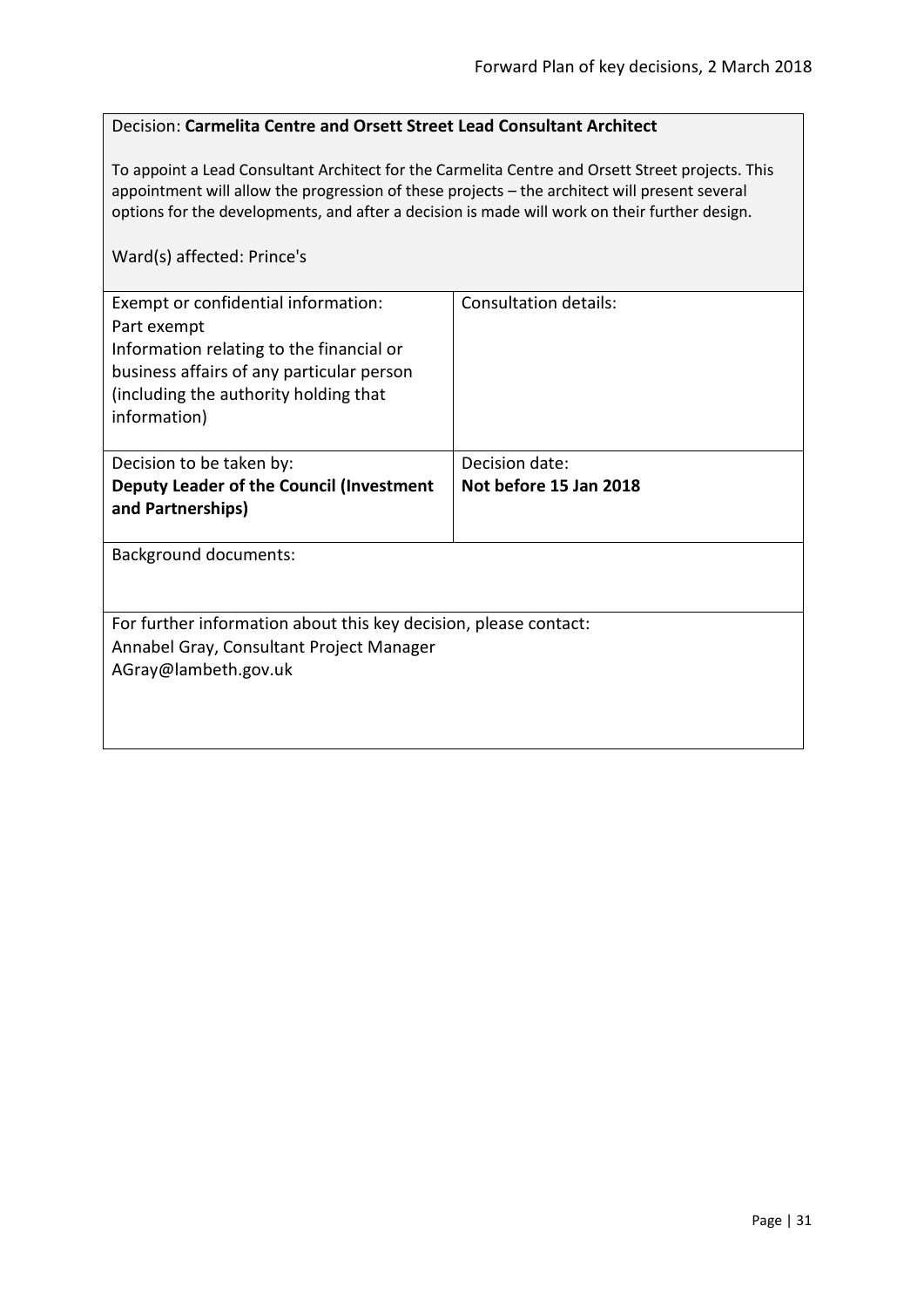<span id="page-31-0"></span>

| Decision: Westbury Estate St James Development Agreement                                                                                        |                              |  |
|-------------------------------------------------------------------------------------------------------------------------------------------------|------------------------------|--|
| Authority to enter into the Development Agreement with St James regarding the delivery of new<br>homes for Council rent on the Westbury Estate. |                              |  |
| Ward(s) affected: Clapham Town                                                                                                                  |                              |  |
| Exempt or confidential information:                                                                                                             | <b>Consultation details:</b> |  |
|                                                                                                                                                 |                              |  |
| Decision to be taken by:                                                                                                                        | Decision date:               |  |
| Deputy Leader of the Council (Investment<br>and Partnerships)                                                                                   | Not before 2 Apr 2018        |  |
| <b>Background documents:</b>                                                                                                                    |                              |  |
| For further information about this key decision, please contact:                                                                                |                              |  |
| Jed Young, Assistant Director Housing Regeneration                                                                                              |                              |  |
| JYoung1@lambeth.gov.uk                                                                                                                          |                              |  |
| Tel: 0207 926 3463                                                                                                                              |                              |  |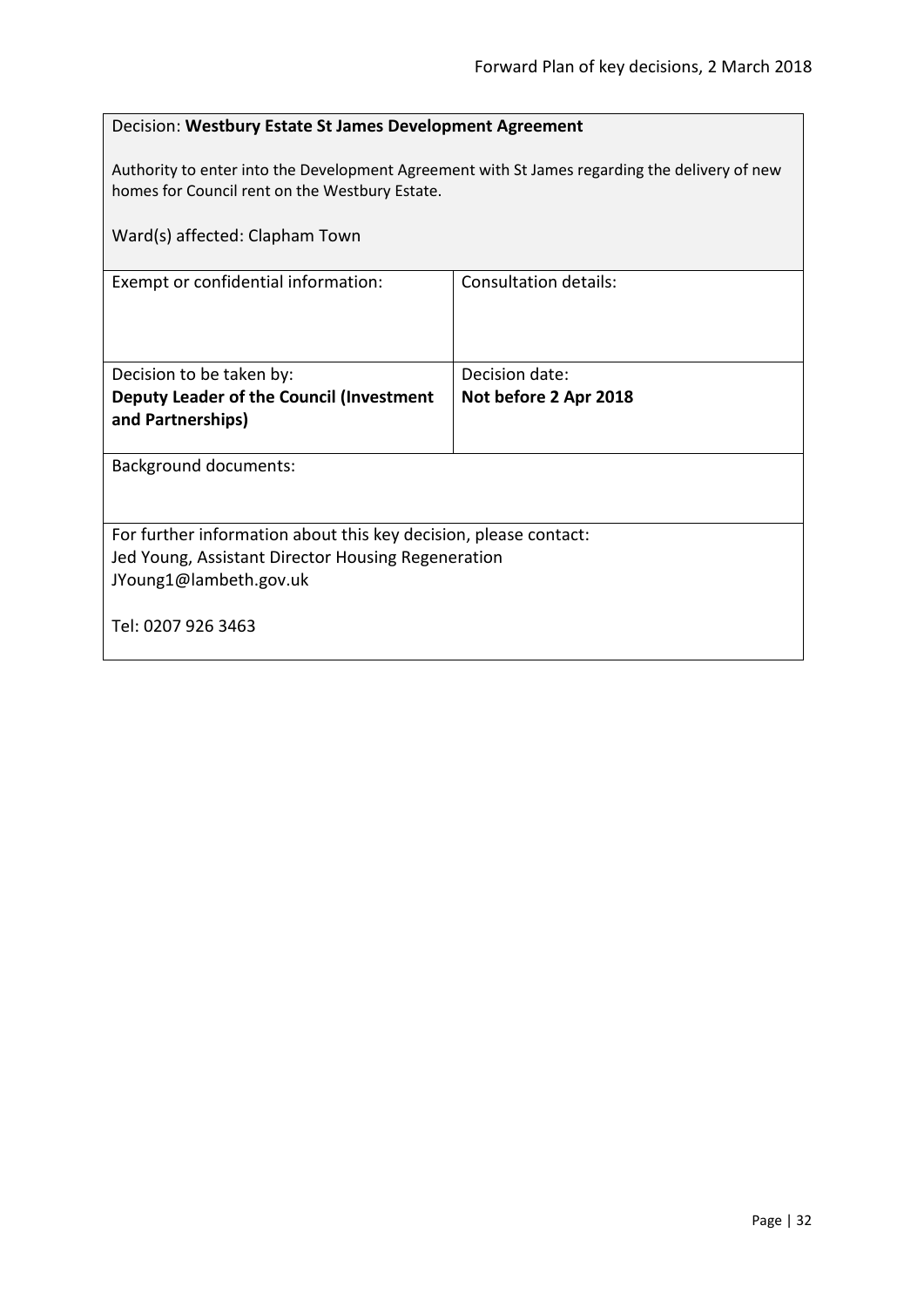<span id="page-32-0"></span>

| Decision: Purchase of residential properties at Crichton Street |  |
|-----------------------------------------------------------------|--|
|-----------------------------------------------------------------|--|

To acquire two properties on Crichton Street, next to the Westbury Estate. These properties sit within the masterplan for which a planning application has been made.

| Ward(s) affected: Clapham Town                                               |                       |  |
|------------------------------------------------------------------------------|-----------------------|--|
| Exempt or confidential information:                                          | Consultation details: |  |
| Decision to be taken by:                                                     | Decision date:        |  |
| Deputy Leader of the Council (Investment<br>and Partnerships)                | Not before 2 Apr 2018 |  |
| <b>Background documents:</b>                                                 |                       |  |
| For further information about this key decision, please contact:             |                       |  |
| Jed Young, Assistant Director Housing Regeneration<br>JYoung1@lambeth.gov.uk |                       |  |
|                                                                              |                       |  |
| Tel: 0207 926 3463                                                           |                       |  |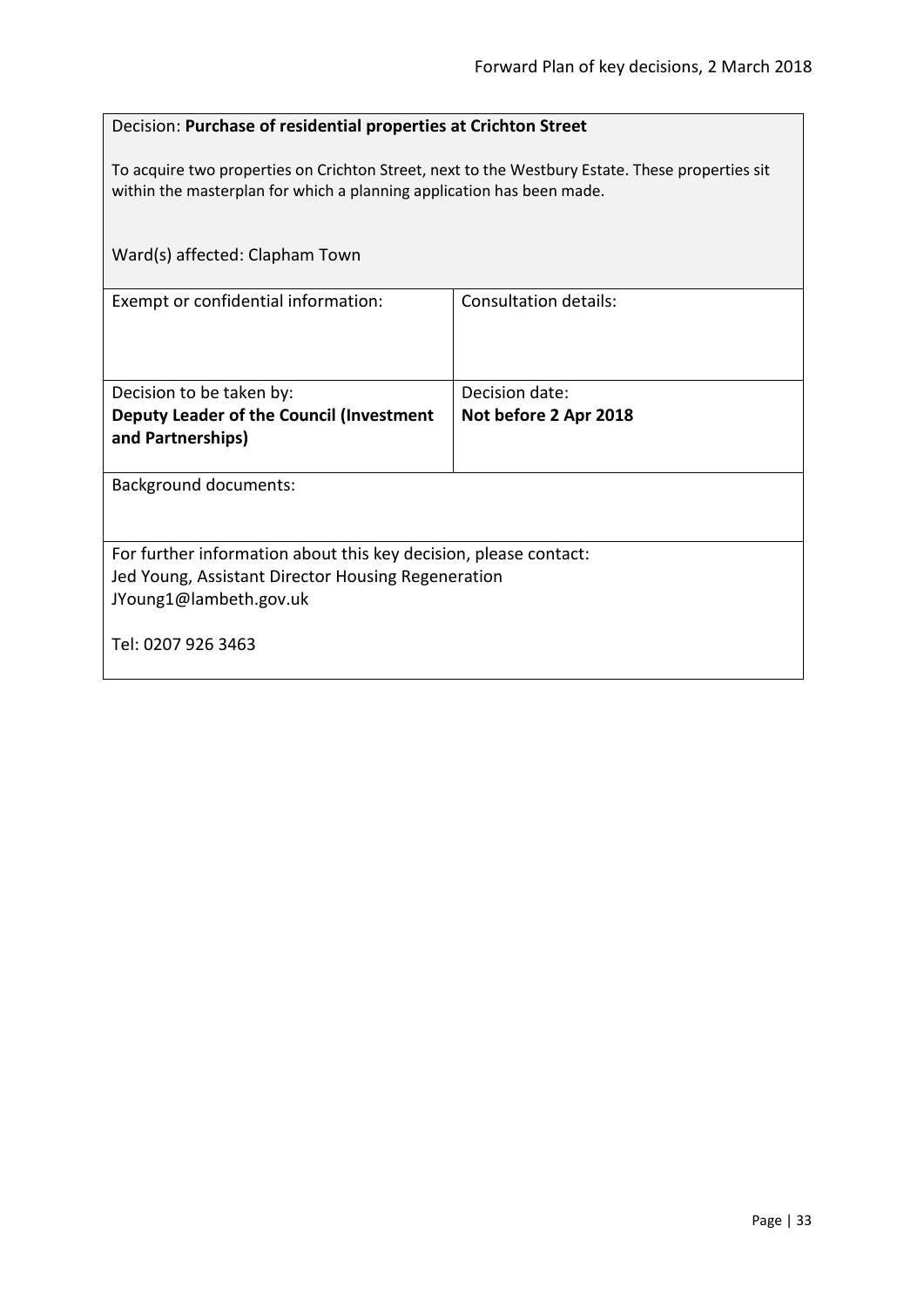<span id="page-33-0"></span>Decision: **Contract extensions and variations for care and support services within Extra Care Housing**

The proposal was to extend both current contracts for the provision of care and support within extra care schemes for two years from 1st April 2015 to 31st March 2017.

Outcome-based models for extra care will be investigated in order to find one (or more) that provide the best value for both tenants and the council, while promoting community involvement both within and without the schemes. Various models are available and best practise in extra care is developing rapidly. A two year extension will allow time for a thorough investigation of these options and a procurement exercise.

| Exempt or confidential information:                              | Consultation details:<br>Discussion with ward councillors will take |
|------------------------------------------------------------------|---------------------------------------------------------------------|
|                                                                  | place during the extension period.                                  |
|                                                                  |                                                                     |
| Decision to be taken by:                                         | Decision date:                                                      |
| <b>Cabinet Member for Adult Social Care</b>                      | Not before 31 Oct 2016                                              |
|                                                                  |                                                                     |
| <b>Background documents:</b>                                     |                                                                     |
|                                                                  |                                                                     |
|                                                                  |                                                                     |
| For further information about this key decision, please contact: |                                                                     |
| Ginny Hume, Commissioning Lead-Domiciliary Care                  |                                                                     |
| GHume@lambeth.gov.uk                                             |                                                                     |
| <b>Phoenix House</b>                                             |                                                                     |
| Tel: 020 7926 5178                                               |                                                                     |
|                                                                  |                                                                     |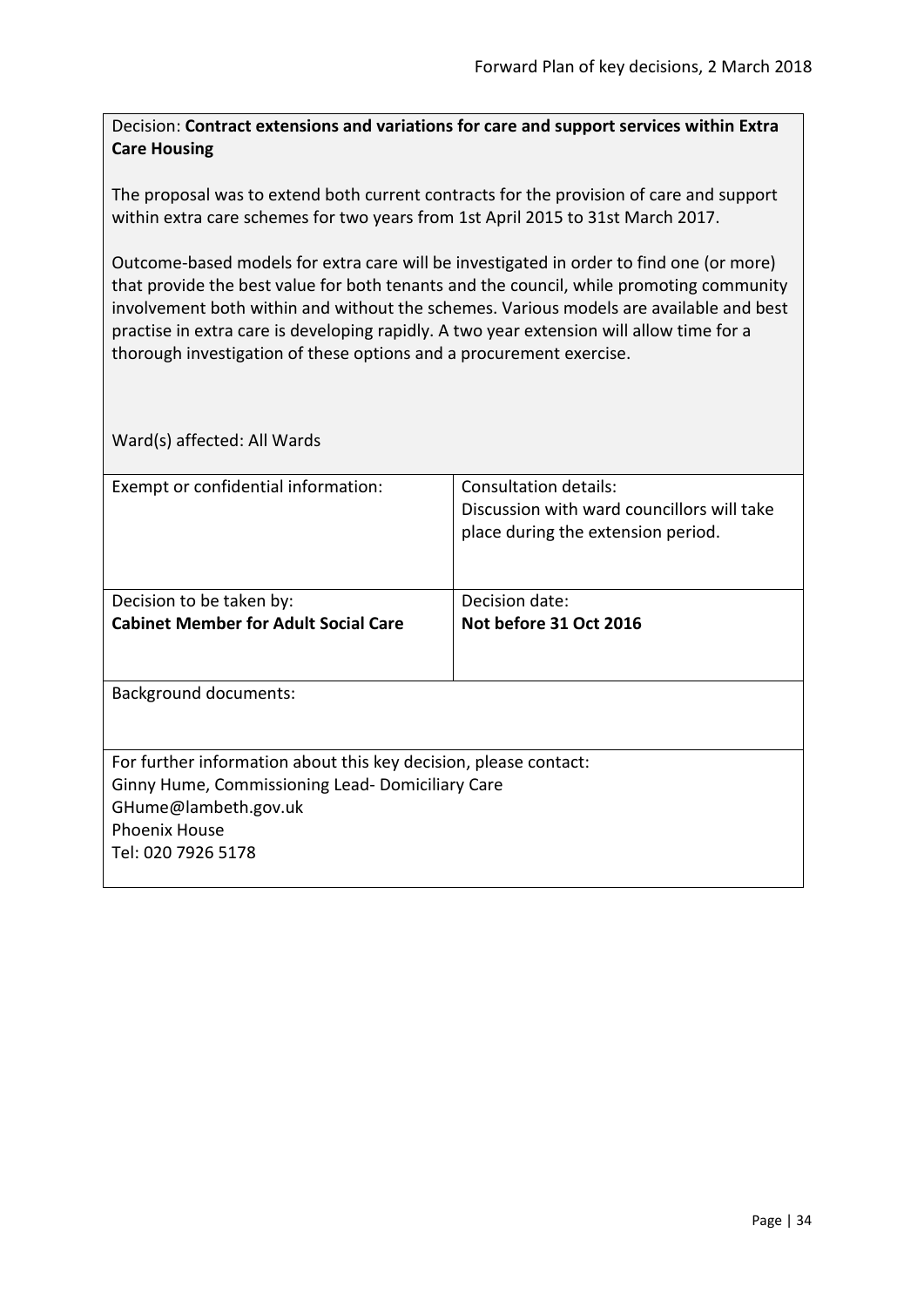# <span id="page-34-0"></span>Decision: **Care and Support at Bankhouse – a Newly Developed Extra Care Scheme**

The proposed decision is to finalise the negotiations begun in 2012 to appoint One Housing Group as the provider of care and support at Bankhouse, a newly developed extra care scheme.

The contract will be for a period of 2 years, with a potential extension period of 1 year and with a cost of approximately £610,000 per annum when the scheme is at full operation.

The care and support service will be funded from existing adult social care budgets.

Ward(s) affected: Prince's

| Exempt or confidential information:                              | Consultation details: |
|------------------------------------------------------------------|-----------------------|
|                                                                  |                       |
|                                                                  |                       |
| Decision to be taken by:                                         | Decision date:        |
| <b>Cabinet Member for Adult Social Care</b>                      | Not before 4 Sep 2017 |
|                                                                  |                       |
|                                                                  |                       |
| <b>Background documents:</b>                                     |                       |
|                                                                  |                       |
| For further information about this key decision, please contact: |                       |
| Helen Bolger, Strategic Commissioning Manager                    |                       |
|                                                                  |                       |
| 3rd Floor, Phoenix House                                         |                       |
| Tel: 020 7926 2724                                               |                       |
|                                                                  |                       |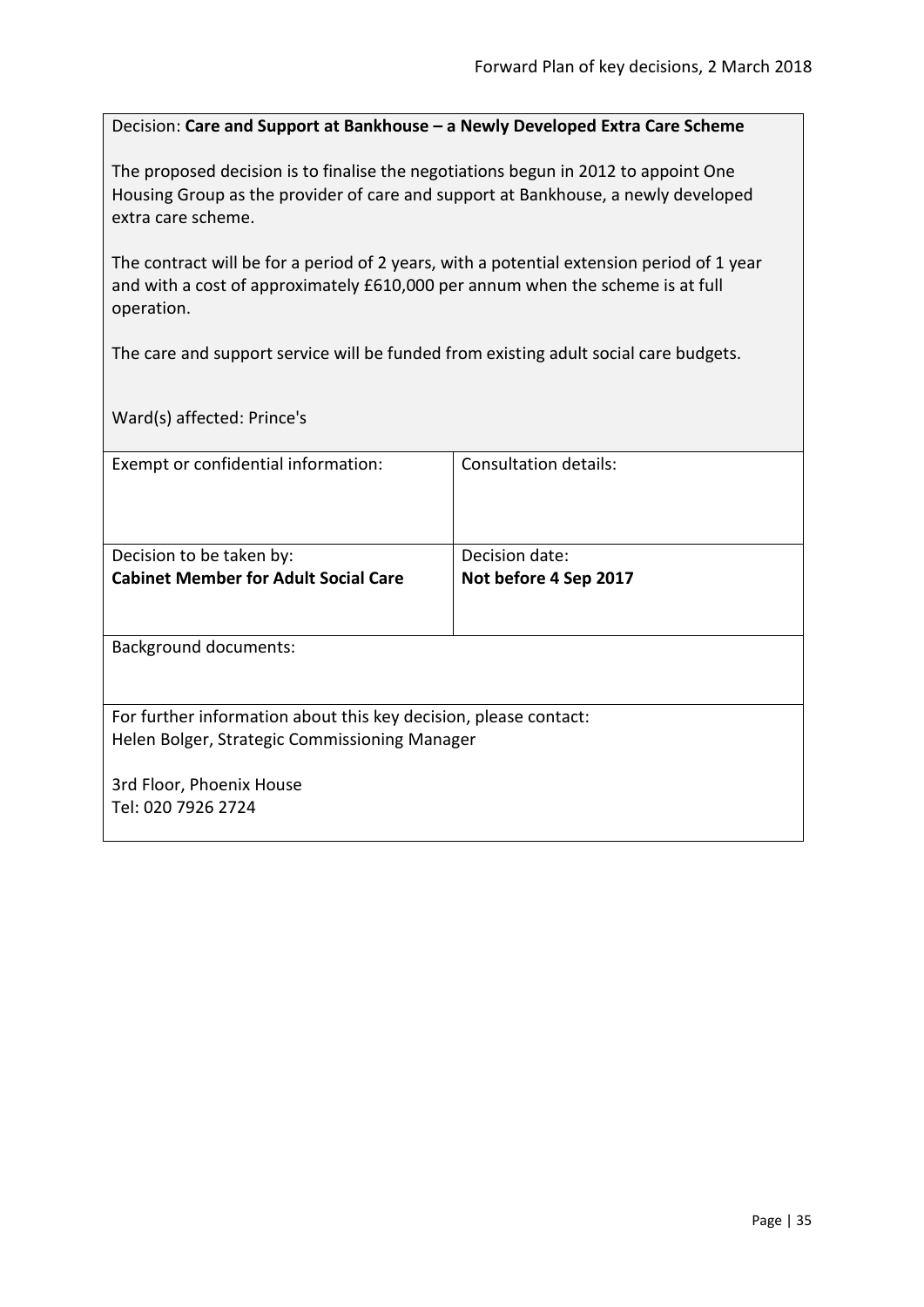<span id="page-35-0"></span>

| Decision: Tenancy Support Service - Single Homeless Project                                                                                                                                                                      |                        |  |
|----------------------------------------------------------------------------------------------------------------------------------------------------------------------------------------------------------------------------------|------------------------|--|
| Ward(s) affected: All Wards                                                                                                                                                                                                      |                        |  |
| Exempt or confidential information:                                                                                                                                                                                              | Consultation details:  |  |
| Decision to be taken by:                                                                                                                                                                                                         | Decision date:         |  |
| <b>Cabinet Member for Adult Social Care</b>                                                                                                                                                                                      | Not before 13 Nov 2017 |  |
| <b>Background documents:</b>                                                                                                                                                                                                     |                        |  |
| For further information about this key decision, please contact:<br>Emily Newell, Commissioning Officer, Strategy & Commissioning: Housing & Communities<br>ENewell@lambeth.gov.uk<br><b>Phoenix House</b><br>Tel: 0207 926 0973 |                        |  |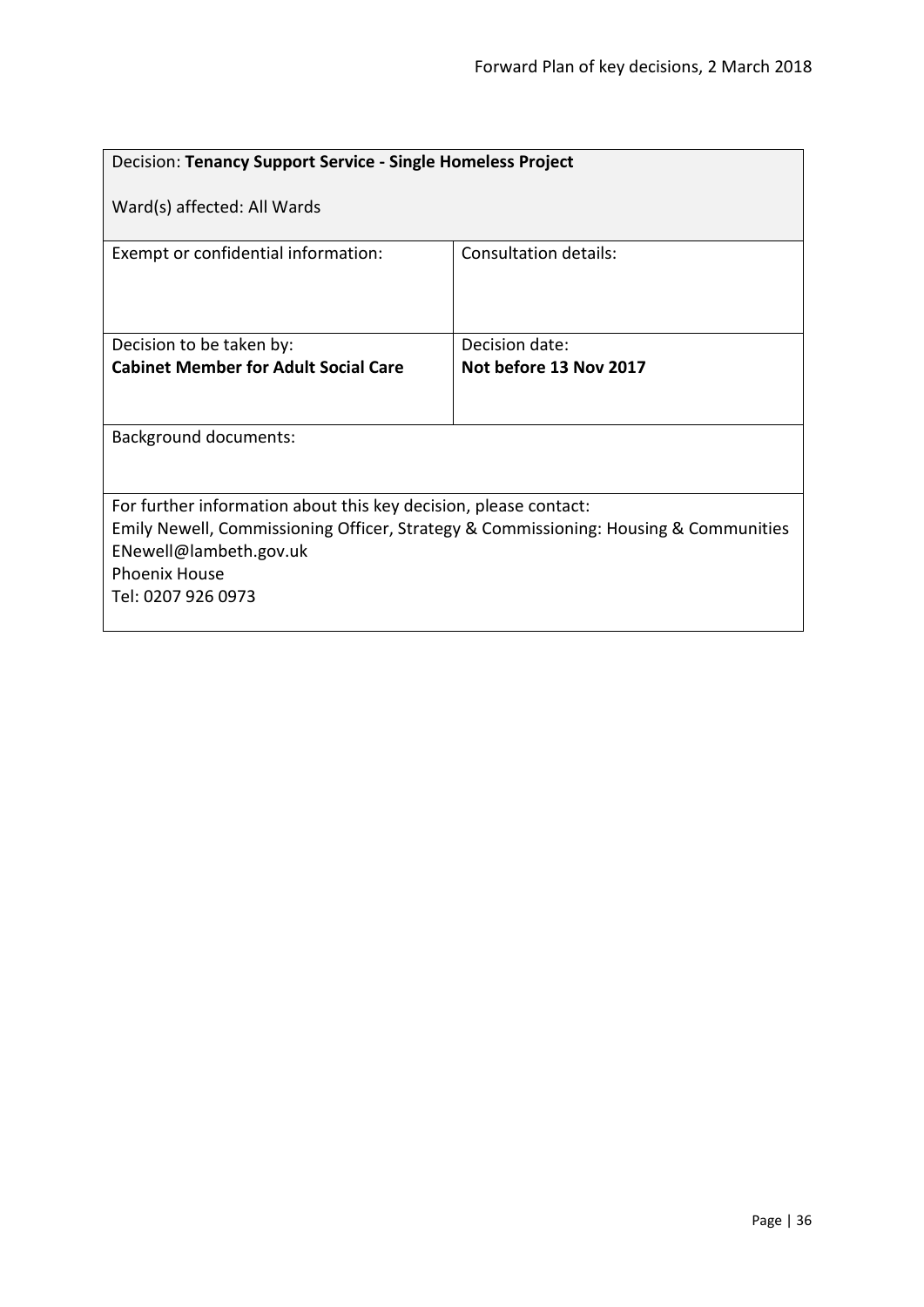# Decision: **Independent and Living Carers Partnership (ILCP) Contract Extension**

The report will propose a 2 year contract extension be approved for the Independent and Living Carers Partnership (ILCP). The ILCP was formed in April 2015 and awarded a three year contract which ends on 31 March 2018, with option of two year extension. The ILCP is a key partnership that delivers advocacy, information, advice and carers services to people of all disabilities in Lambeth. In addition, it provides added value through the strategic partnerships it has developed across the CCG and Council. The integrated commissioning team have worked with the ILCP to develop a strategic plan which sets out their future direction – this is detailed in Appendix One.

| Exempt or confidential information:                              | Consultation details:  |
|------------------------------------------------------------------|------------------------|
|                                                                  |                        |
|                                                                  |                        |
| Decision to be taken by:                                         | Decision date:         |
| <b>Cabinet Member for Adult Social Care</b>                      | Not before 22 Jan 2018 |
|                                                                  |                        |
| <b>Background documents:</b>                                     |                        |
|                                                                  |                        |
|                                                                  |                        |
| For further information about this key decision, please contact: |                        |
| Brent Withers, Strategy and Commissioning Manager                |                        |
| Bwithers@lambeth.gov.uk                                          |                        |
| <b>Phoenix House</b>                                             |                        |
| Tel: 020 7926 7513                                               |                        |
|                                                                  |                        |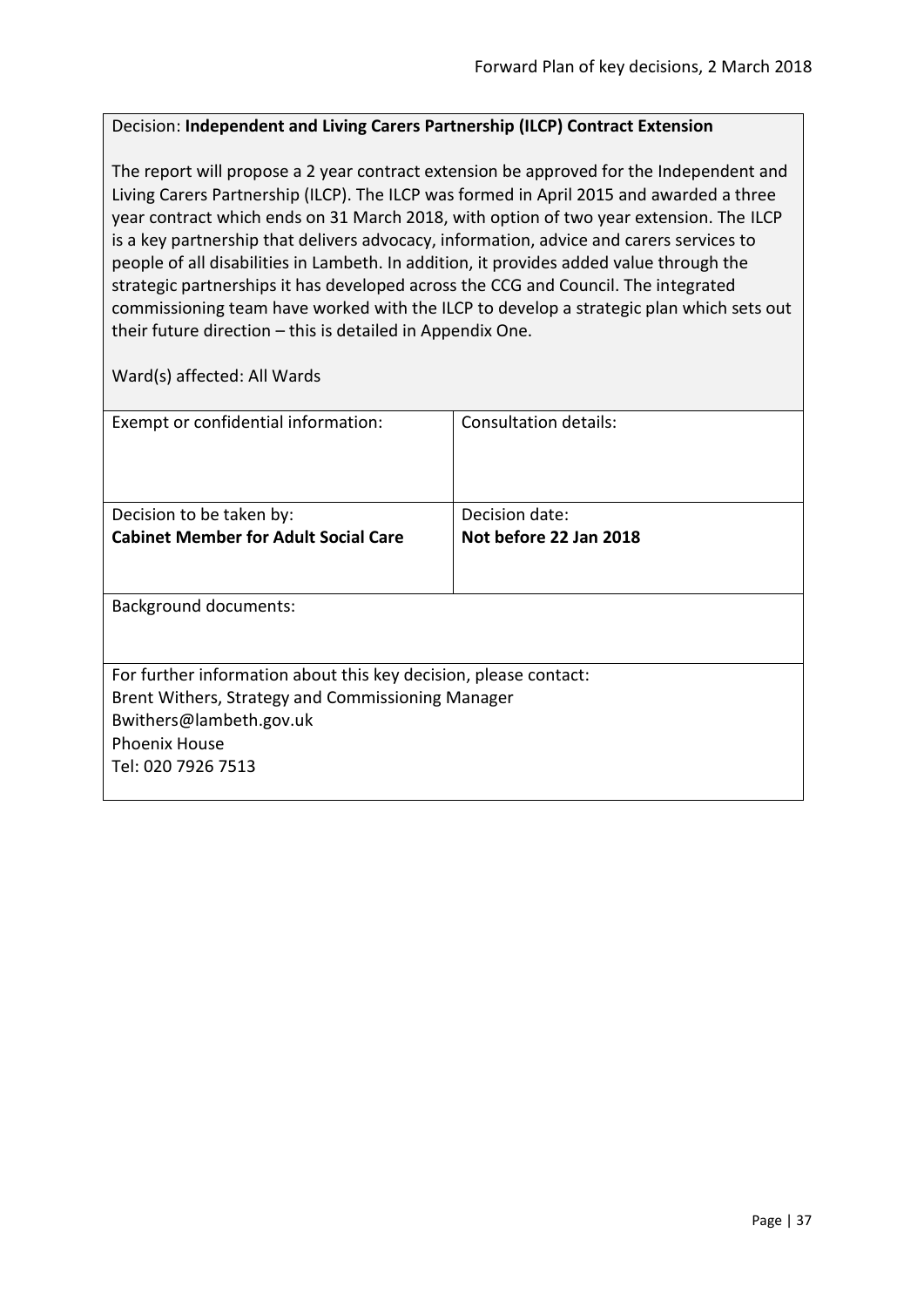| Decision: Latch House offender service                                                                                                                                                                          |                        |  |
|-----------------------------------------------------------------------------------------------------------------------------------------------------------------------------------------------------------------|------------------------|--|
| This decision will enable the Council to undertake a competitive tendering process to<br>award the contract to provide the Latch House offender service from April 2018 onwards.<br>Ward(s) affected: All Wards |                        |  |
| <b>Consultation details:</b><br>Exempt or confidential information:                                                                                                                                             |                        |  |
|                                                                                                                                                                                                                 |                        |  |
| Decision to be taken by:                                                                                                                                                                                        | Decision date:         |  |
| <b>Cabinet Member for Adult Social Care</b>                                                                                                                                                                     | Not before 12 Feb 2018 |  |
|                                                                                                                                                                                                                 |                        |  |
| <b>Background documents:</b>                                                                                                                                                                                    |                        |  |
|                                                                                                                                                                                                                 |                        |  |
| For further information about this key decision, please contact:                                                                                                                                                |                        |  |
| Emma Casey, Commissioning Officer                                                                                                                                                                               |                        |  |
| ecasey@lambeth.gov.uk                                                                                                                                                                                           |                        |  |
| Tel: 0207 9267539                                                                                                                                                                                               |                        |  |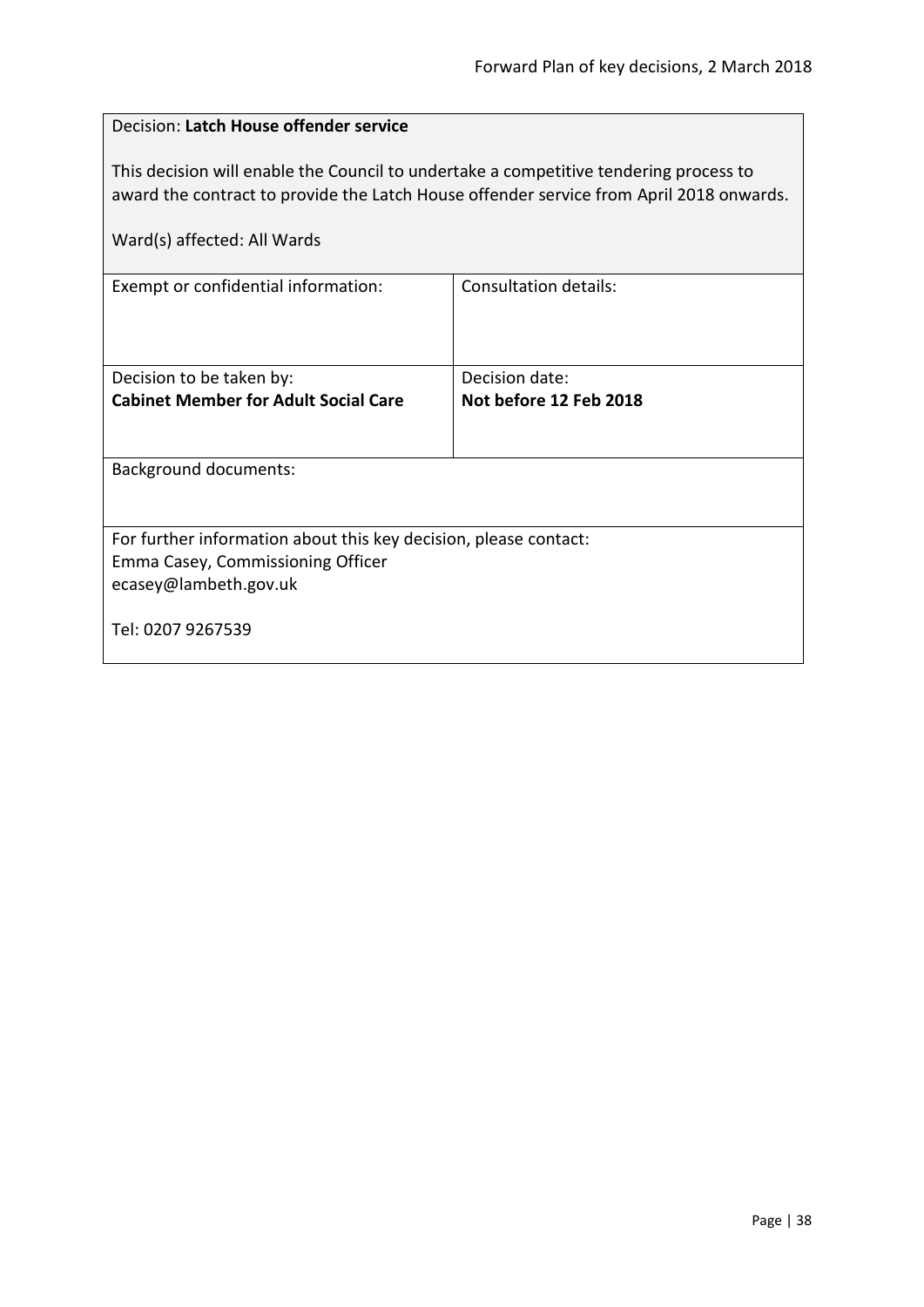| <b>Decision: Tenancy Support Service</b>                                                                                                                                                      |                        |  |
|-----------------------------------------------------------------------------------------------------------------------------------------------------------------------------------------------|------------------------|--|
| The decision to extend the current contract will enable the Council to continue to provide tenancy<br>support to residents while Housing colleagues plan the future structure of the service. |                        |  |
| Ward(s) affected: All Wards                                                                                                                                                                   |                        |  |
| Exempt or confidential information:                                                                                                                                                           | Consultation details:  |  |
| Decision to be taken by:                                                                                                                                                                      | Decision date:         |  |
| <b>Cabinet Member for Adult Social Care</b>                                                                                                                                                   | Not before 19 Feb 2018 |  |
| <b>Background documents:</b>                                                                                                                                                                  |                        |  |
| For further information about this key decision, please contact:                                                                                                                              |                        |  |
| Emma Casey, Commissioning Officer                                                                                                                                                             |                        |  |
| ecasey@lambeth.gov.uk<br>Tel: 0207 9267539                                                                                                                                                    |                        |  |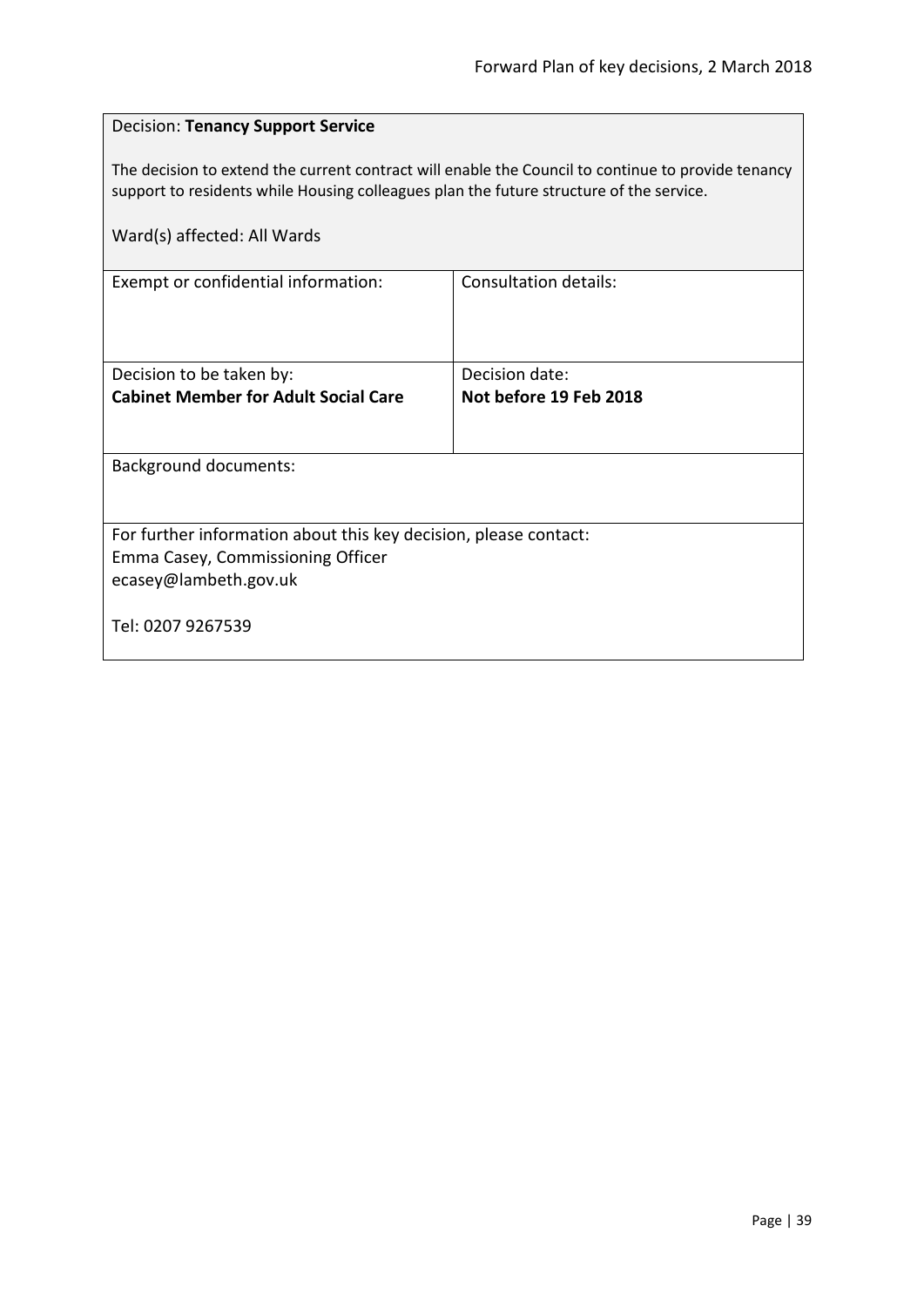| Decision: Vulnerable Adults' Pathway                                                                                                                                                    |                              |  |
|-----------------------------------------------------------------------------------------------------------------------------------------------------------------------------------------|------------------------------|--|
| The decision to extend the current contracts will enable the Council to continue to<br>provide supported housing to vulnerable rough sleepers and single homeless people in<br>Lambeth. |                              |  |
| Ward(s) affected:                                                                                                                                                                       |                              |  |
| Exempt or confidential information:                                                                                                                                                     | <b>Consultation details:</b> |  |
| Decision to be taken by:                                                                                                                                                                | Decision date:               |  |
| <b>Cabinet Member for Adult Social Care</b>                                                                                                                                             | Not before 19 Feb 2018       |  |
|                                                                                                                                                                                         |                              |  |
| <b>Background documents:</b>                                                                                                                                                            |                              |  |
|                                                                                                                                                                                         |                              |  |
| For further information about this key decision, please contact:                                                                                                                        |                              |  |
| Emma Casey, Commissioning Officer                                                                                                                                                       |                              |  |
| ecasey@lambeth.gov.uk                                                                                                                                                                   |                              |  |
| Tel: 0207 9267539                                                                                                                                                                       |                              |  |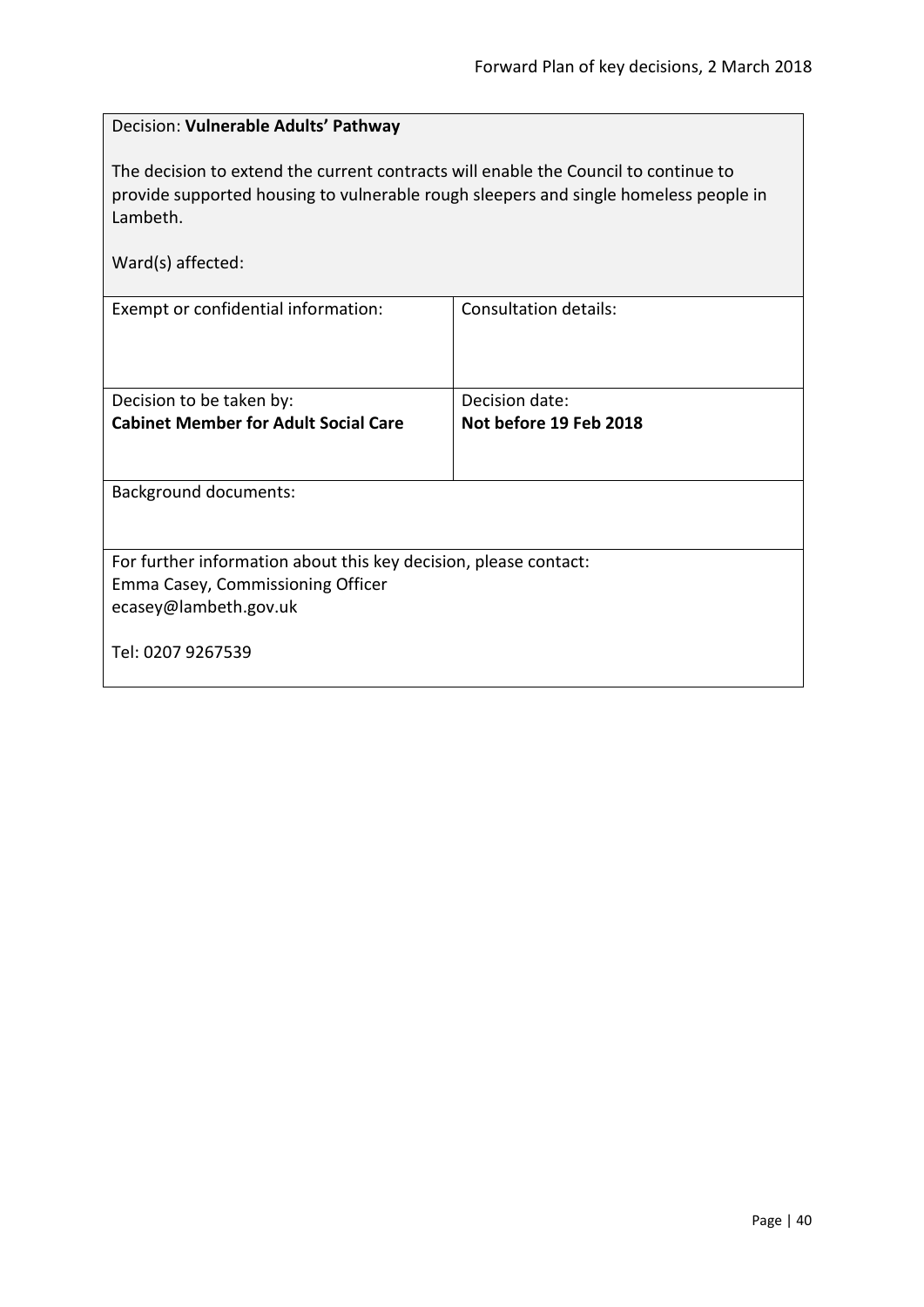| Decision: Contract Award for Supporting People Contracts                                                                                                                               |                        |  |
|----------------------------------------------------------------------------------------------------------------------------------------------------------------------------------------|------------------------|--|
| Contract award for supporting people contracts extensions. This will ensure the<br>development of cost effective and flexible support for service users with learning<br>disabilities. |                        |  |
| Ward(s) affected: All Wards                                                                                                                                                            |                        |  |
| Exempt or confidential information:                                                                                                                                                    | Consultation details:  |  |
| Decision to be taken by:                                                                                                                                                               | Decision date:         |  |
| <b>Cabinet Member for Adult Social Care</b>                                                                                                                                            | Not before 12 Mar 2018 |  |
| Background documents:                                                                                                                                                                  |                        |  |
| For further information about this key decision, please contact:                                                                                                                       |                        |  |
| Harsha Ganatra, Senior Commissioning Officer                                                                                                                                           |                        |  |
| hganatra@lambeth.gov.uk                                                                                                                                                                |                        |  |
|                                                                                                                                                                                        |                        |  |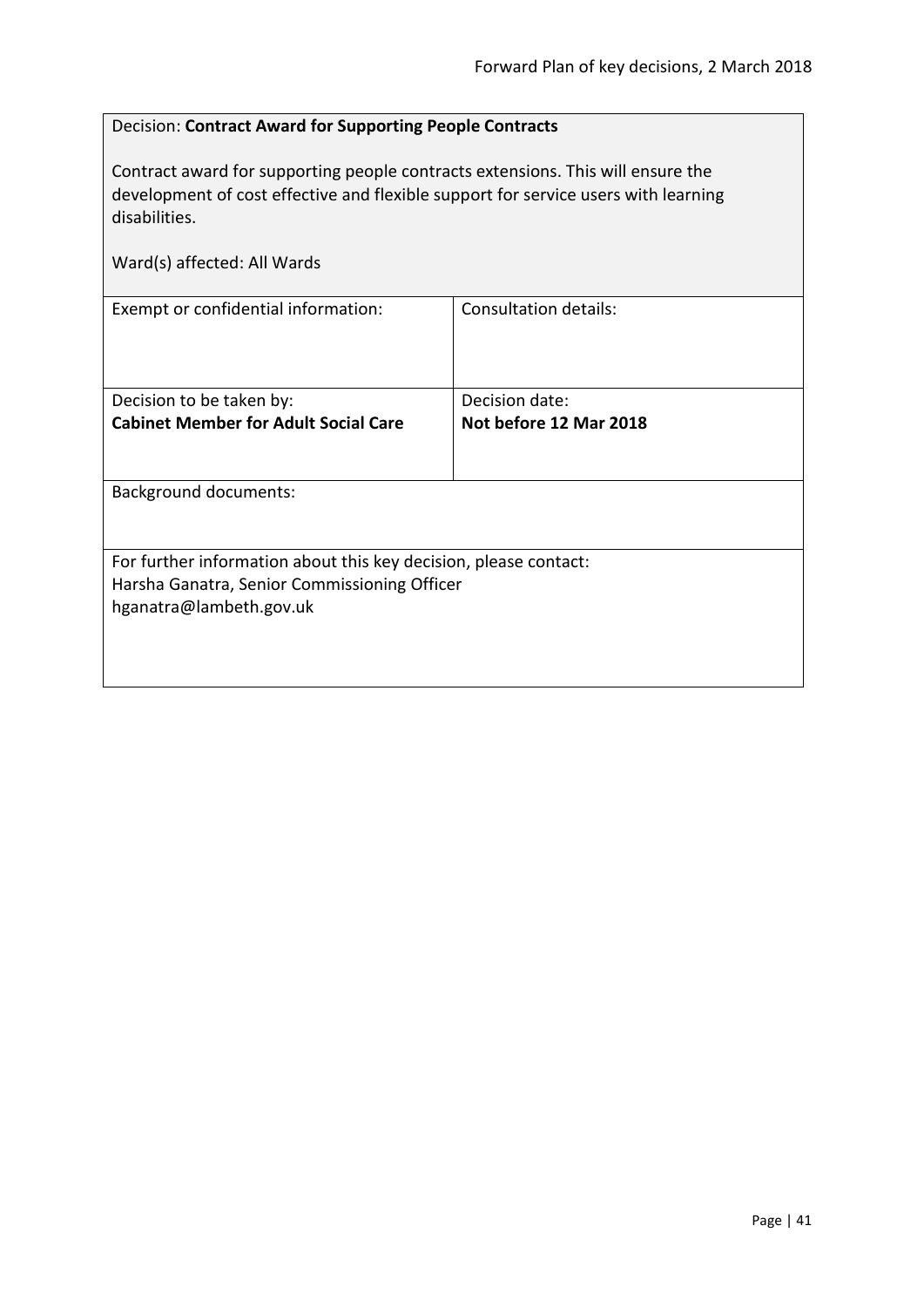Decision: **Phase 1 of the Lambeth Early Action Partnership (LEAP) Capital Works Programme.**

To award a contract to carry out construction works at nine early years premises as part of Phase 1 of the Lambeth Early Action Partnership (Leap) Capital Work Programme on the basis of a maximum contract sum which is £1,498,123.

Ward(s) affected: Coldharbour; Stockwell; Tulse Hill; Vassall

| Exempt or confidential information:                              | Consultation details:  |  |
|------------------------------------------------------------------|------------------------|--|
|                                                                  |                        |  |
| Decision to be taken by:                                         | Decision date:         |  |
| <b>Cabinet Member for Families and Young</b>                     | Not before 30 Aug 2016 |  |
| People                                                           |                        |  |
| <b>Background documents:</b>                                     |                        |  |
| For further information about this key decision, please contact: |                        |  |
| Rosemary Mann                                                    |                        |  |
| rmann1@lambeth.gov.uk                                            |                        |  |
| 6th Floor International House                                    |                        |  |
| Tel: 020 7926 3221                                               |                        |  |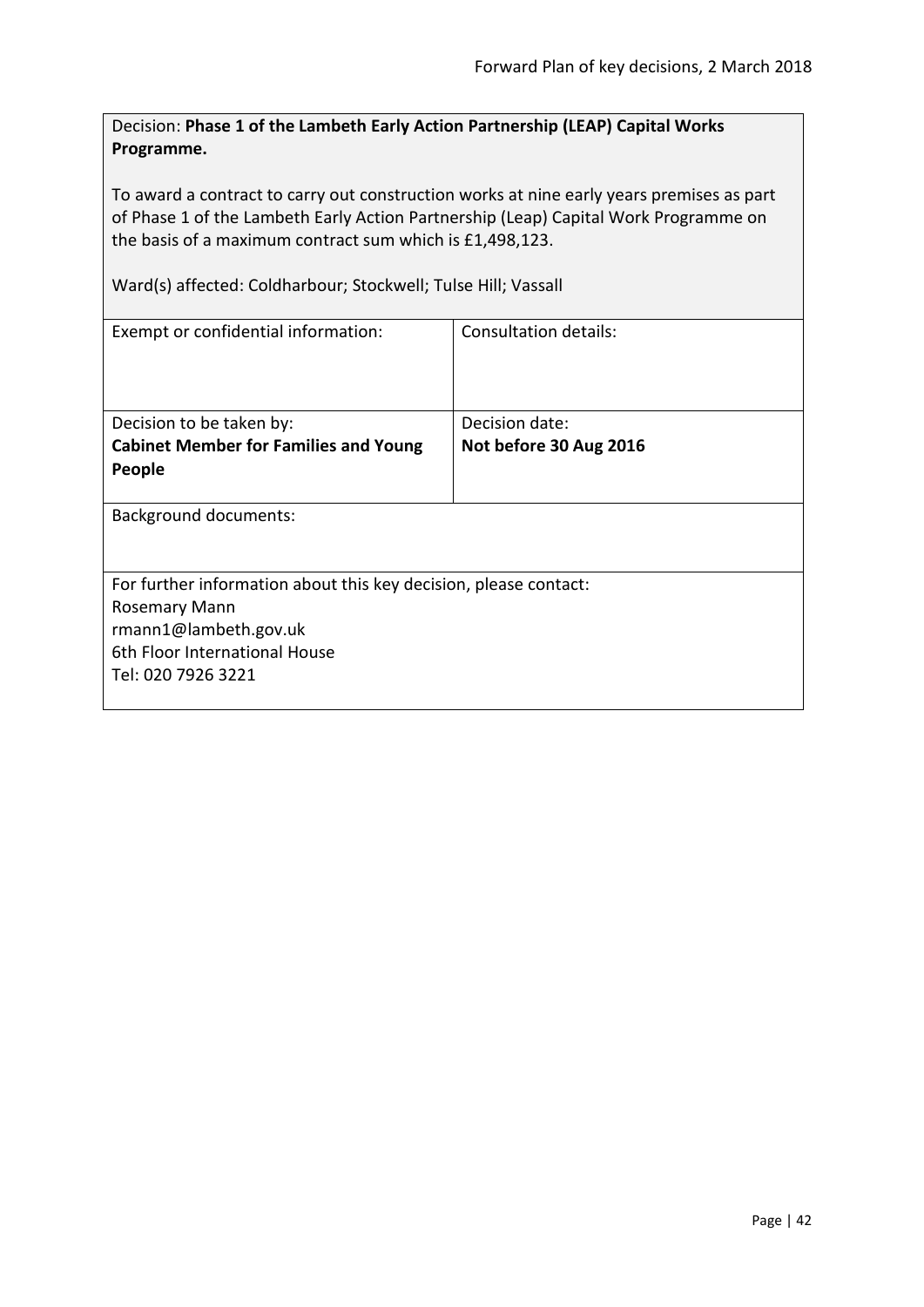| Decision: Works to Jubilee Primary School as part of the LEAP programme                                                        |                              |  |
|--------------------------------------------------------------------------------------------------------------------------------|------------------------------|--|
| To appoint a contractor to undertake works to Jubilee Primary School as part of the LEAP<br>(Lambeth Early Action Partnership) |                              |  |
| Ward(s) affected: Tulse Hill                                                                                                   |                              |  |
| Exempt or confidential information:                                                                                            | <b>Consultation details:</b> |  |
| Decision to be taken by:                                                                                                       | Decision date:               |  |
| <b>Cabinet Member for Families and Young</b><br>People                                                                         | Not before 27 Dec 2017       |  |
| <b>Background documents:</b>                                                                                                   |                              |  |
| For further information about this key decision, please contact:<br>Rosemary Mann                                              |                              |  |
| rmann1@lambeth.gov.uk                                                                                                          |                              |  |
| 6th Floor International House                                                                                                  |                              |  |
| Tel: 020 7926 3221                                                                                                             |                              |  |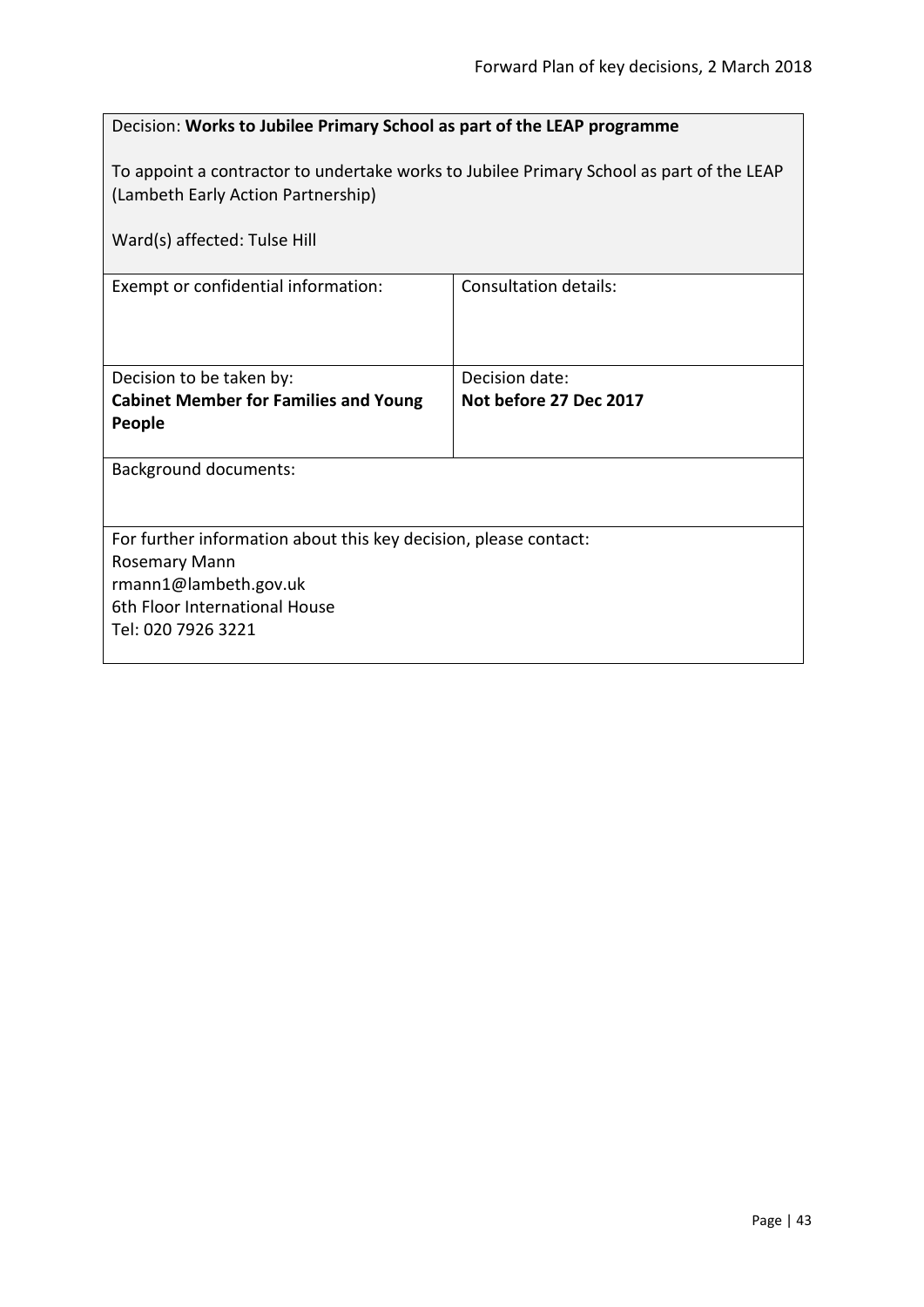| Decision: Works to St Stephens C or E Primary School as part of the LEAP programme.                                                |                              |  |
|------------------------------------------------------------------------------------------------------------------------------------|------------------------------|--|
| To appoint a contractor to undertake works to St Stephens Primary School as part of the<br>LEAP (Lambeth Early Action Partnership) |                              |  |
| Ward(s) affected: Prince's                                                                                                         |                              |  |
| Exempt or confidential information:                                                                                                | <b>Consultation details:</b> |  |
| Decision to be taken by:                                                                                                           | Decision date:               |  |
| <b>Cabinet Member for Families and Young</b><br>People                                                                             | Not before 27 Dec 2017       |  |
| <b>Background documents:</b>                                                                                                       |                              |  |
|                                                                                                                                    |                              |  |
| For further information about this key decision, please contact:                                                                   |                              |  |
| Rosemary Mann                                                                                                                      |                              |  |
| rmann1@lambeth.gov.uk<br>6th Floor International House                                                                             |                              |  |
| Tel: 020 7926 3221                                                                                                                 |                              |  |
|                                                                                                                                    |                              |  |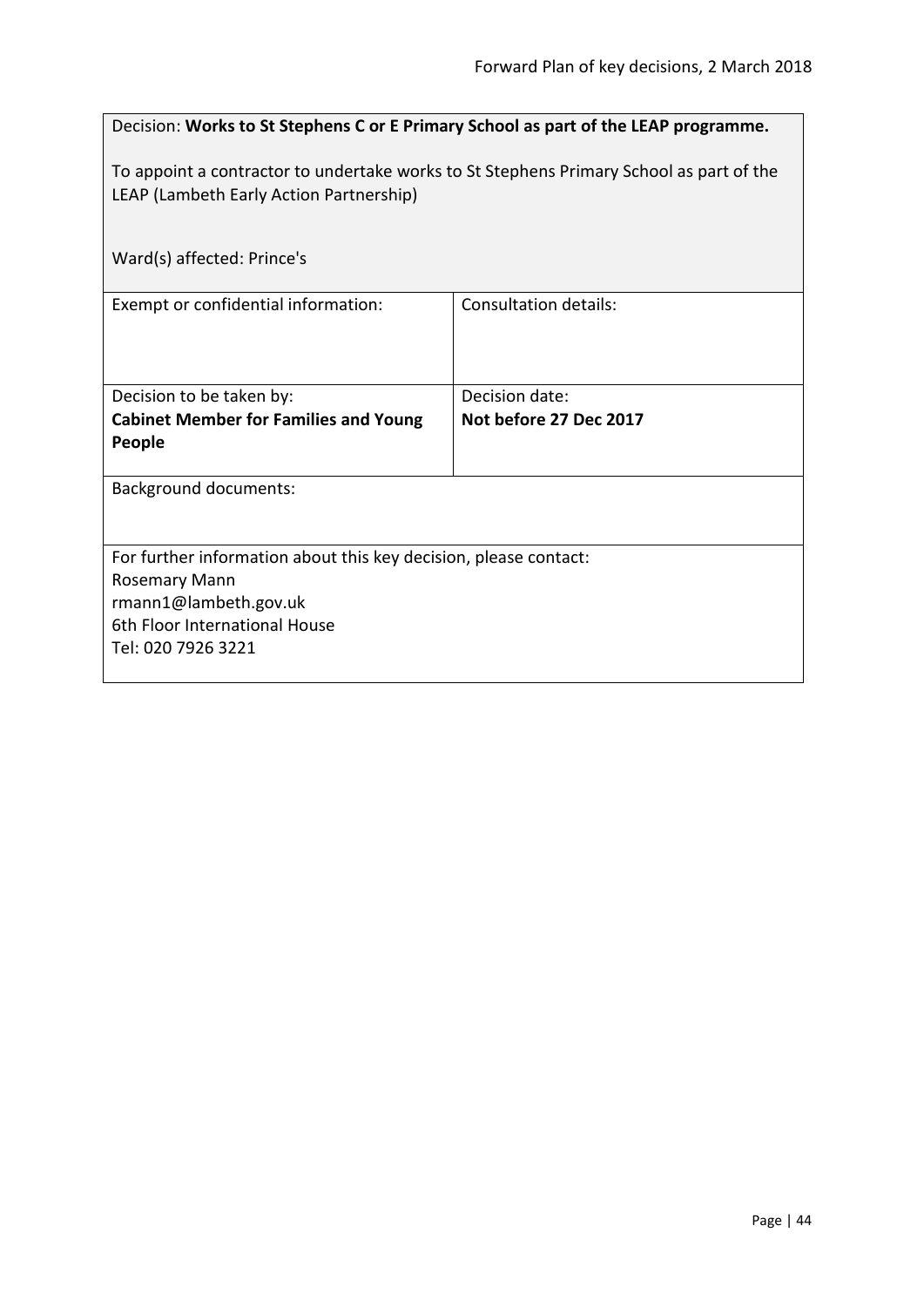| <b>Decision: Commercial Waste Options</b>                                 |                              |  |
|---------------------------------------------------------------------------|------------------------------|--|
| Review of options for future model of commercial waste services           |                              |  |
| Ward(s) affected: All Wards                                               |                              |  |
| Exempt or confidential information:                                       | <b>Consultation details:</b> |  |
|                                                                           |                              |  |
| Decision to be taken by:                                                  | Decision date:               |  |
| <b>Cabinet Member for Housing and</b>                                     | Not before 21 Nov 2016       |  |
| <b>Environment</b>                                                        |                              |  |
| <b>Background documents:</b>                                              |                              |  |
|                                                                           |                              |  |
| For further information about this key decision, please contact:          |                              |  |
| Michael C Clarke, Public Environment Manager<br>mcclarke@lambeth.gov.uk   |                              |  |
| 1st Floor, Service Team House, 185-205 Shakespeare Road, London, SE24 0PZ |                              |  |
| Tel: 020 7926 0528                                                        |                              |  |
|                                                                           |                              |  |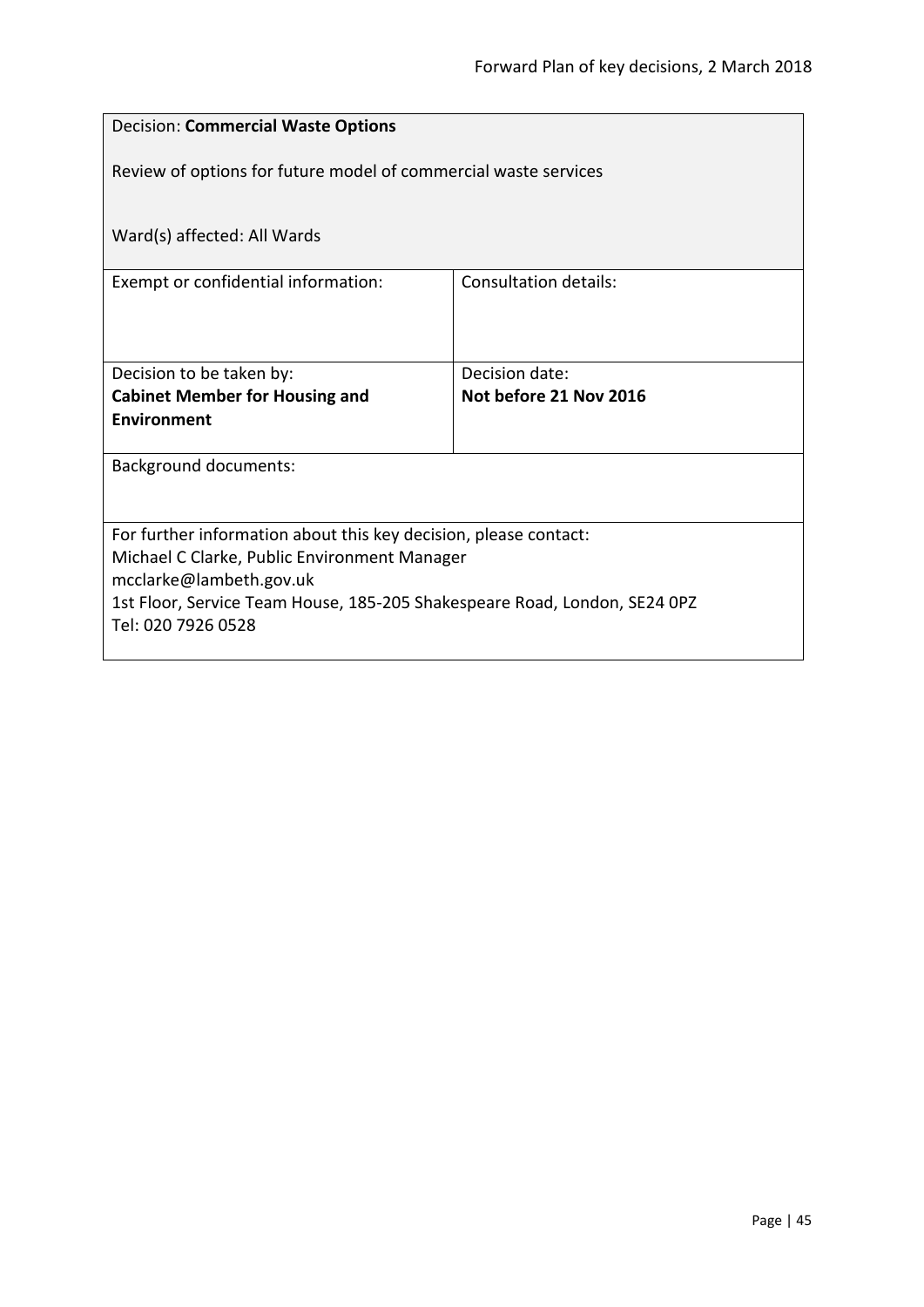### Decision: **Appointment of a contractor to deliver cycle parking in Lambeth**

To contact a provider for the cycle parking scheme in Lambeth, which is capital funded and has a value of around £1.8mil to deliver over a four year period. The scheme consists of two lots, namely Lot 1 which covers implementing closed and secure cycle parking units, as well as Sheffield stands, and Lot 2 which covers ongoing maintenance of the units and stands.

| Exempt or confidential information:                              | <b>Consultation details:</b> |
|------------------------------------------------------------------|------------------------------|
| Decision to be taken by:                                         | Decision date:               |
| <b>Cabinet Member for Housing and</b>                            | Not before 13 Feb 2017       |
| <b>Environment</b>                                               |                              |
| <b>Background documents:</b>                                     |                              |
| For further information about this key decision, please contact: |                              |
| Raj Mistry, Director of Envrionment                              |                              |
| rmistry@lambeth.gov.uk                                           |                              |
| <b>Blue Star House</b>                                           |                              |
| Tel: 020 7926 6263                                               |                              |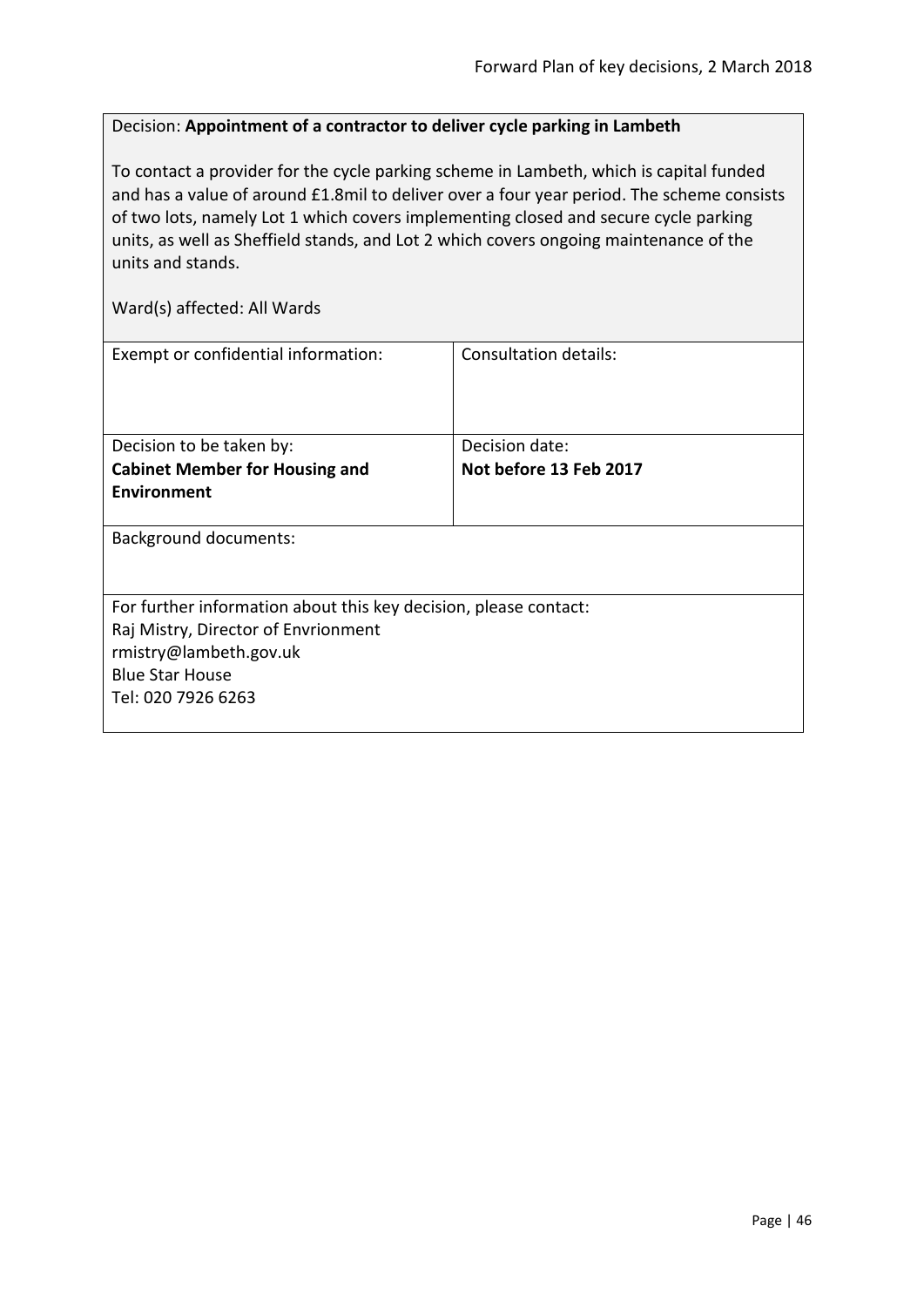| Decision: Asbestos Surveys and Removals                          |                              |  |
|------------------------------------------------------------------|------------------------------|--|
| To appoint a contractor to undertake surveys and removals.       |                              |  |
| Ward(s) affected: All Wards                                      |                              |  |
| Exempt or confidential information:                              | <b>Consultation details:</b> |  |
|                                                                  |                              |  |
| Decision to be taken by:                                         | Decision date:               |  |
| <b>Cabinet Member for Housing and</b>                            | Not before 10 Apr 2017       |  |
| <b>Environment</b>                                               |                              |  |
| <b>Background documents:</b>                                     |                              |  |
|                                                                  |                              |  |
| For further information about this key decision, please contact: |                              |  |
| Neil Wightman, Director of Housing Services                      |                              |  |
| NWightman@lambeth.gov.uk                                         |                              |  |
| 1st Floor, Blue Star House, Stockwell Road, Brixton, SW9         |                              |  |
| Tel: 020 7926 7051                                               |                              |  |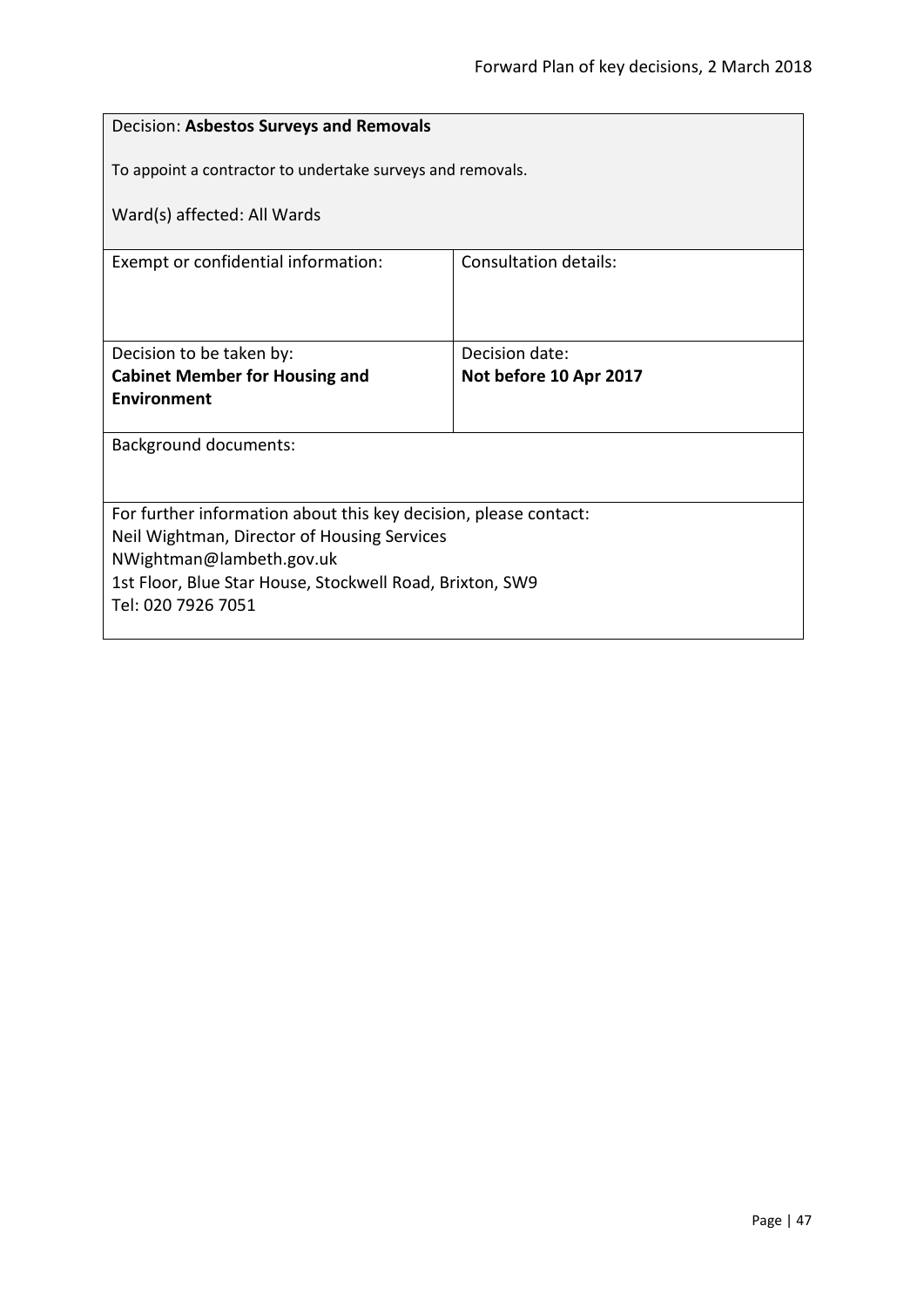| Decision: Floating car clubs                                                                                                                                           |                              |  |
|------------------------------------------------------------------------------------------------------------------------------------------------------------------------|------------------------------|--|
| To establish a trial for the "floating" car club provision in the borough and the<br>appointment of a provider for the trial period.                                   |                              |  |
| Ward(s) affected: All Wards                                                                                                                                            |                              |  |
| Exempt or confidential information:                                                                                                                                    | <b>Consultation details:</b> |  |
| Decision to be taken by:                                                                                                                                               | Decision date:               |  |
| <b>Cabinet Member for Housing and</b><br><b>Environment</b>                                                                                                            | Not before 12 Jun 2017       |  |
| <b>Background documents:</b>                                                                                                                                           |                              |  |
| For further information about this key decision, please contact:<br>Simon Phillips, Transport Manager - Planning, Transport & Development<br>SPhillips2@lambeth.gov.uk |                              |  |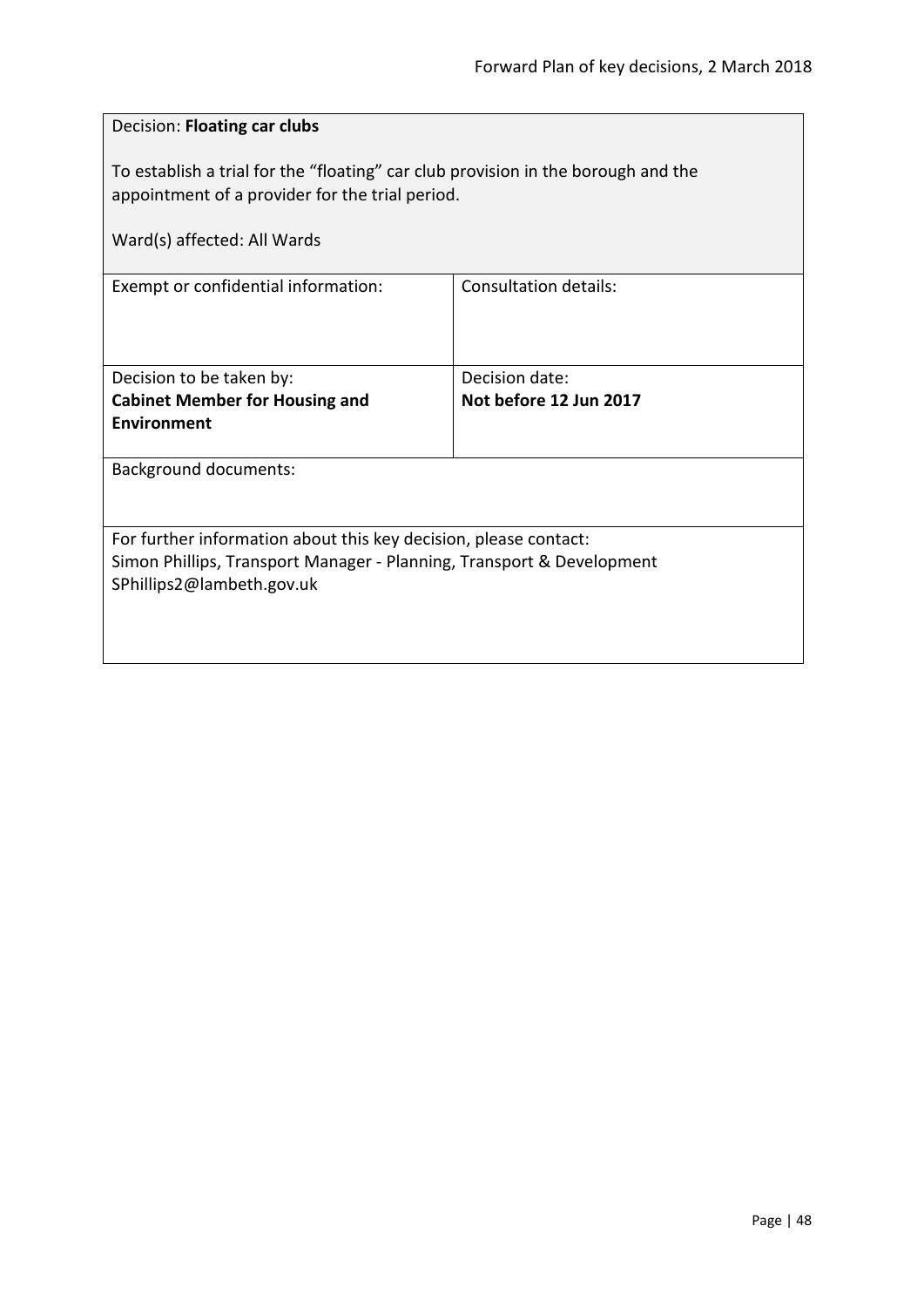| Decision: Commencement of formal consultation on the proposed transfer of Lambeth |
|-----------------------------------------------------------------------------------|
| HRA properties in the London Boroughs of Bromley, Croydon, Merton and Sutton      |

To seek resident consultation with residents of the properties on the transfer of their homes to a local housing association.

Ward(s) affected: All Wards

Exempt or confidential information: Consultation details:

| Decision to be taken by:              | Decision date:        |
|---------------------------------------|-----------------------|
| <b>Cabinet Member for Housing and</b> | Not before 9 Oct 2017 |
| Environment                           |                       |
|                                       |                       |

Background documents:

For further information about this key decision, please contact:

Mandy Green (Associate Director Commissioning), Assistant Director Accommodation & Property

mgreen3@lambeth.gov.uk

Tel: 02079267020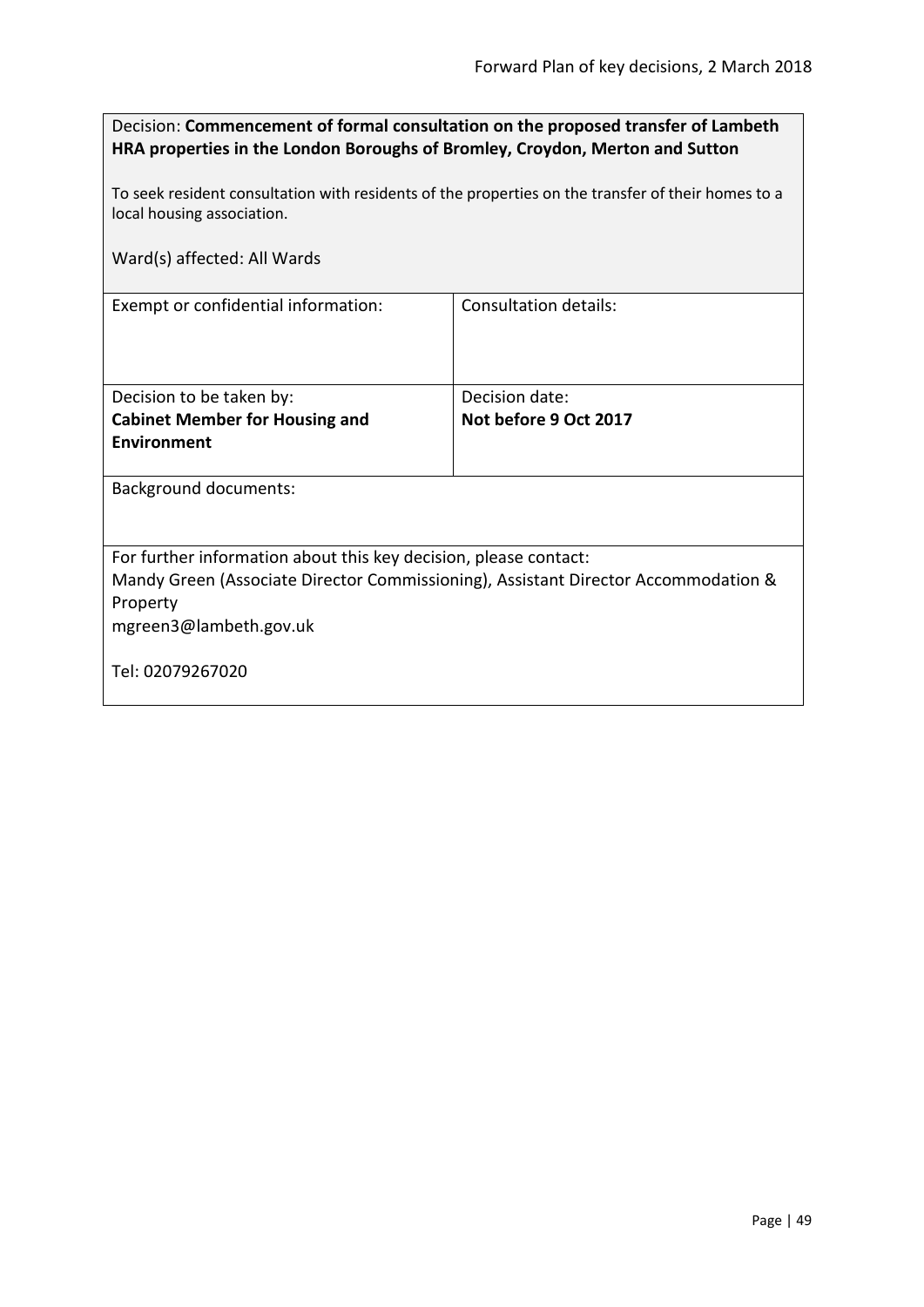# Decision: **Consultancy Services for Lambeth** To appoint consultants including structural engineers, project management, principal designer and CDM-services to support the delivery of Lambeth Housing Standard. Ward(s) affected: All Wards Exempt or confidential information: Consultation details: Decision to be taken by: **Cabinet Member for Housing and Environment** Decision date: **Not before 18 Dec 2017** Background documents: For further information about this key decision, please contact: Sumitra Gomer, Interim AD Strategy and Regeneration SGomer@lambeth.gov.uk 3rd floor, Hambrook House Tel: 02079263687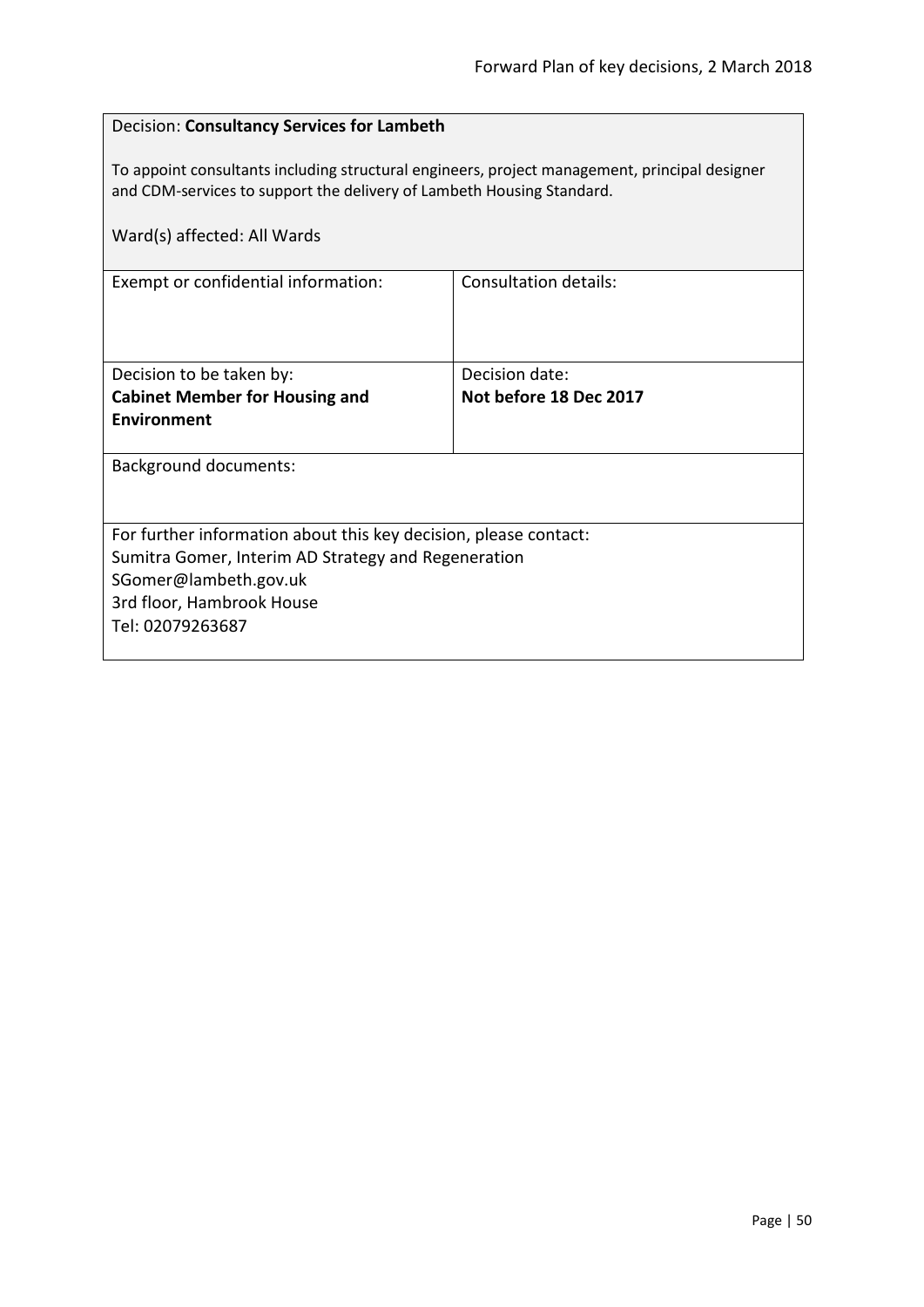# Decision: **Civil Enforcement Systems Procurement**

To award a new contract for Parking's IT system which manages the issuing and processing of Penalty Charge Notices (PCNs), as well as the issuance of resident, visitor and business parking permits. The council has an existing contract which is due to expire on 31 March 2018. The contract is critical for delivering all aspects of the Parking Service, including income collection.

| Exempt or confidential information:                              | <b>Consultation details:</b> |  |
|------------------------------------------------------------------|------------------------------|--|
|                                                                  |                              |  |
|                                                                  |                              |  |
|                                                                  |                              |  |
| Decision to be taken by:                                         | Decision date:               |  |
| <b>Cabinet Member for Housing and</b>                            | Not before 19 Feb 2018       |  |
| Environment                                                      |                              |  |
|                                                                  |                              |  |
| Background documents:                                            |                              |  |
|                                                                  |                              |  |
|                                                                  |                              |  |
| For further information about this key decision, please contact: |                              |  |
| Raj Mistry, Director of Envrionment                              |                              |  |
| rmistry@lambeth.gov.uk                                           |                              |  |
| <b>Blue Star House</b>                                           |                              |  |
| Tel: 020 7926 6263                                               |                              |  |
|                                                                  |                              |  |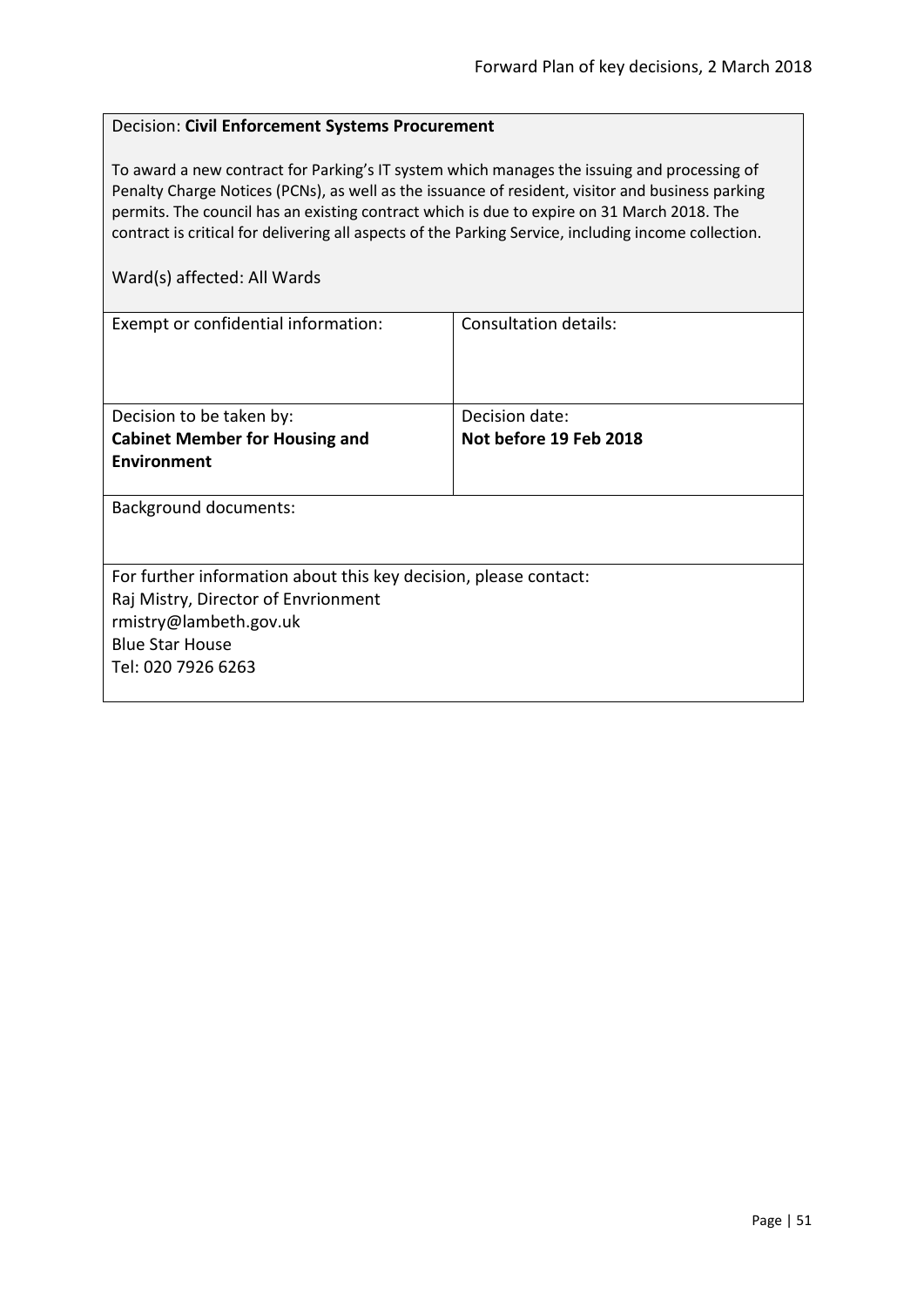# Decision: **Investment in electric sweeping vehicles** Approve the purchase of five electric Small Mechanical Broom vehicles to enhance the street cleansing service and reduce vehicle emissions in Lambeth. Ward(s) affected: All Wards Exempt or confidential information: Consultation details: Decision to be taken by: **Cabinet Member for Housing and Environment** Decision date: **5 Mar 2018** Background documents: For further information about this key decision, please contact: Doug Perry, Head of Environmental Services & Highways dperry@lambeth.gov.uk Service Team House, 185-205 Shakespeare Road, LONDON, SE24 0PZ Tel: 020 7926 1255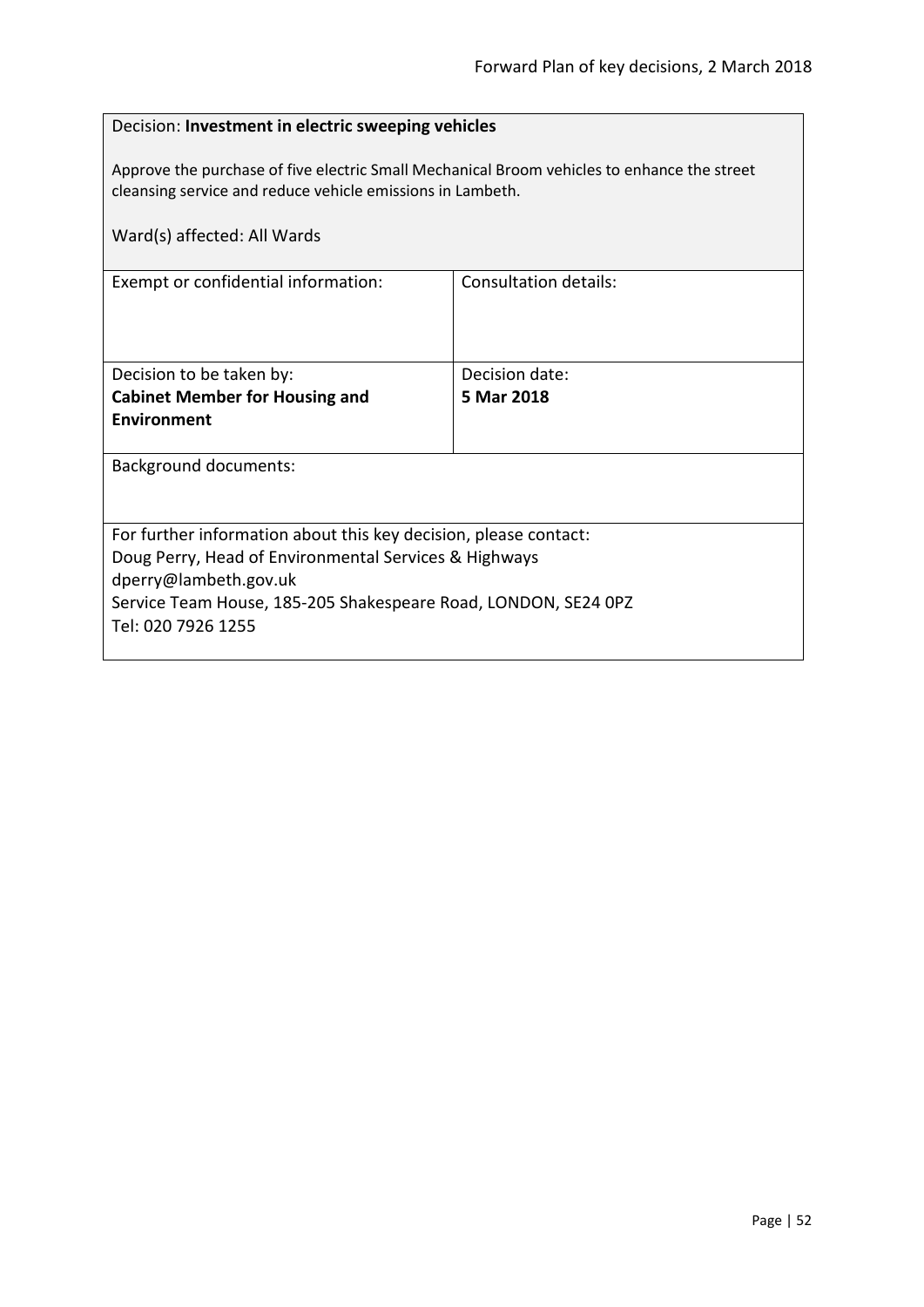| Decision: Our Streets- The Neighbourhood Enhancement                                                                          |                              |  |
|-------------------------------------------------------------------------------------------------------------------------------|------------------------------|--|
| To deliver Phase 3 Our Streets interventions in Thurlow Park, Gypsy Hill, and Knights Hill<br>wards costing a total £800,000. |                              |  |
| Ward(s) affected: Gipsy Hill; Knight's Hill; Thurlow Park                                                                     |                              |  |
| Exempt or confidential information:                                                                                           | <b>Consultation details:</b> |  |
|                                                                                                                               |                              |  |
| Decision to be taken by:                                                                                                      | Decision date:               |  |
| Not before 26 Mar 2018<br><b>Cabinet Member for Housing and</b>                                                               |                              |  |
| Environment                                                                                                                   |                              |  |
| <b>Background documents:</b>                                                                                                  |                              |  |
| For further information about this key decision, please contact:                                                              |                              |  |
| Raj Mistry, Director of Envrionment                                                                                           |                              |  |
| rmistry@lambeth.gov.uk<br><b>Blue Star House</b>                                                                              |                              |  |
| Tel: 020 7926 6263                                                                                                            |                              |  |
|                                                                                                                               |                              |  |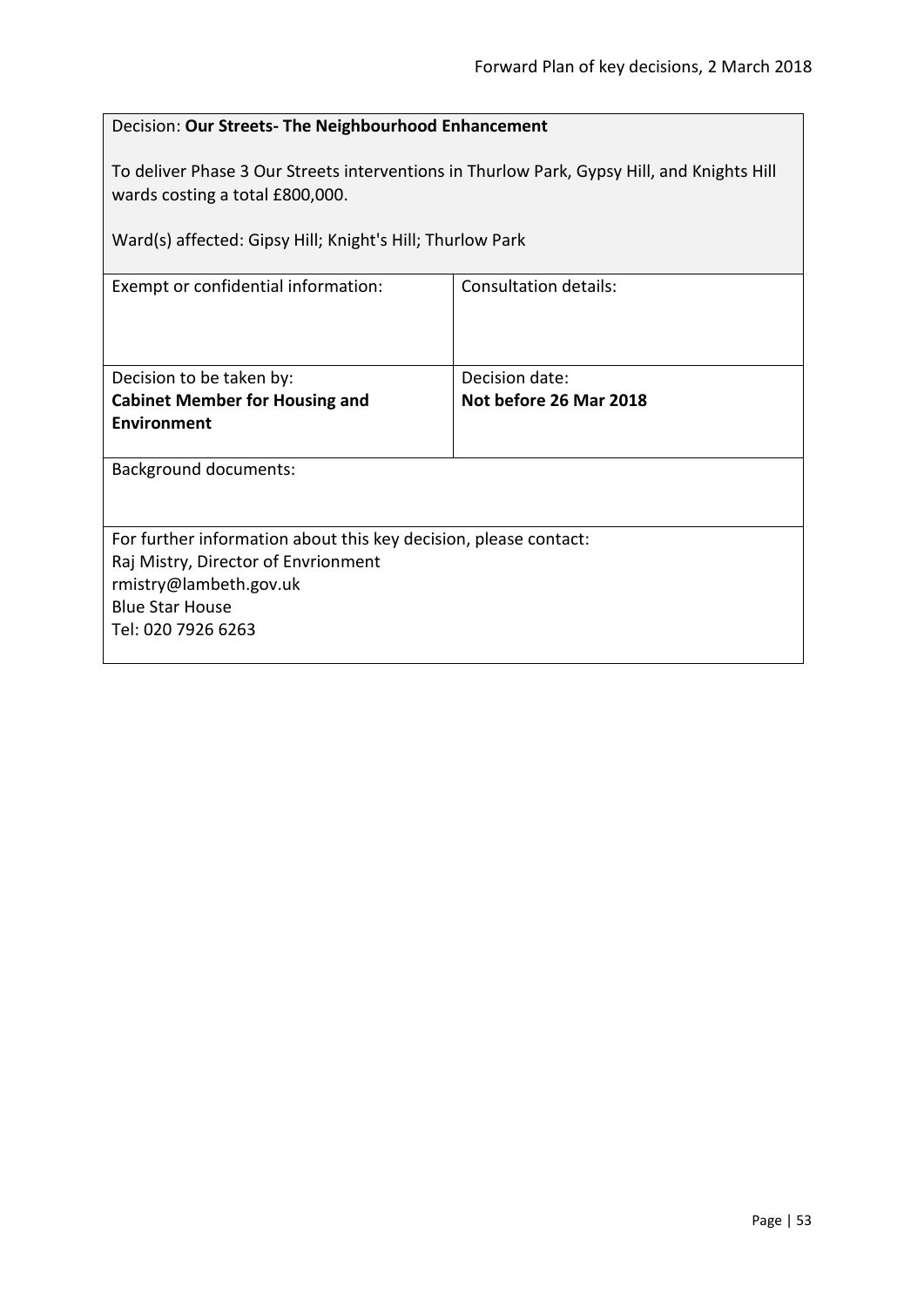| Decision: Mental Health Accommodation and Community Support contract.                                     |                        |  |
|-----------------------------------------------------------------------------------------------------------|------------------------|--|
| Extension of the Mental Health Accommodation and Community Support contract.                              |                        |  |
| Ward(s) affected: All Wards                                                                               |                        |  |
| Exempt or confidential information:                                                                       | Consultation details:  |  |
|                                                                                                           |                        |  |
| Decision to be taken by:                                                                                  | Decision date:         |  |
| <b>Cabinet Member for Healthier and</b>                                                                   | Not before 26 Jun 2015 |  |
| <b>Stronger Communities (job-share)</b>                                                                   |                        |  |
| <b>Background documents:</b>                                                                              |                        |  |
|                                                                                                           |                        |  |
| For further information about this key decision, please contact:                                          |                        |  |
| Denis O'Rourke, Assistant Director Integrated Commissioning - Adult Mental Health<br>denisorourke@nhs.net |                        |  |
|                                                                                                           |                        |  |
|                                                                                                           |                        |  |
|                                                                                                           |                        |  |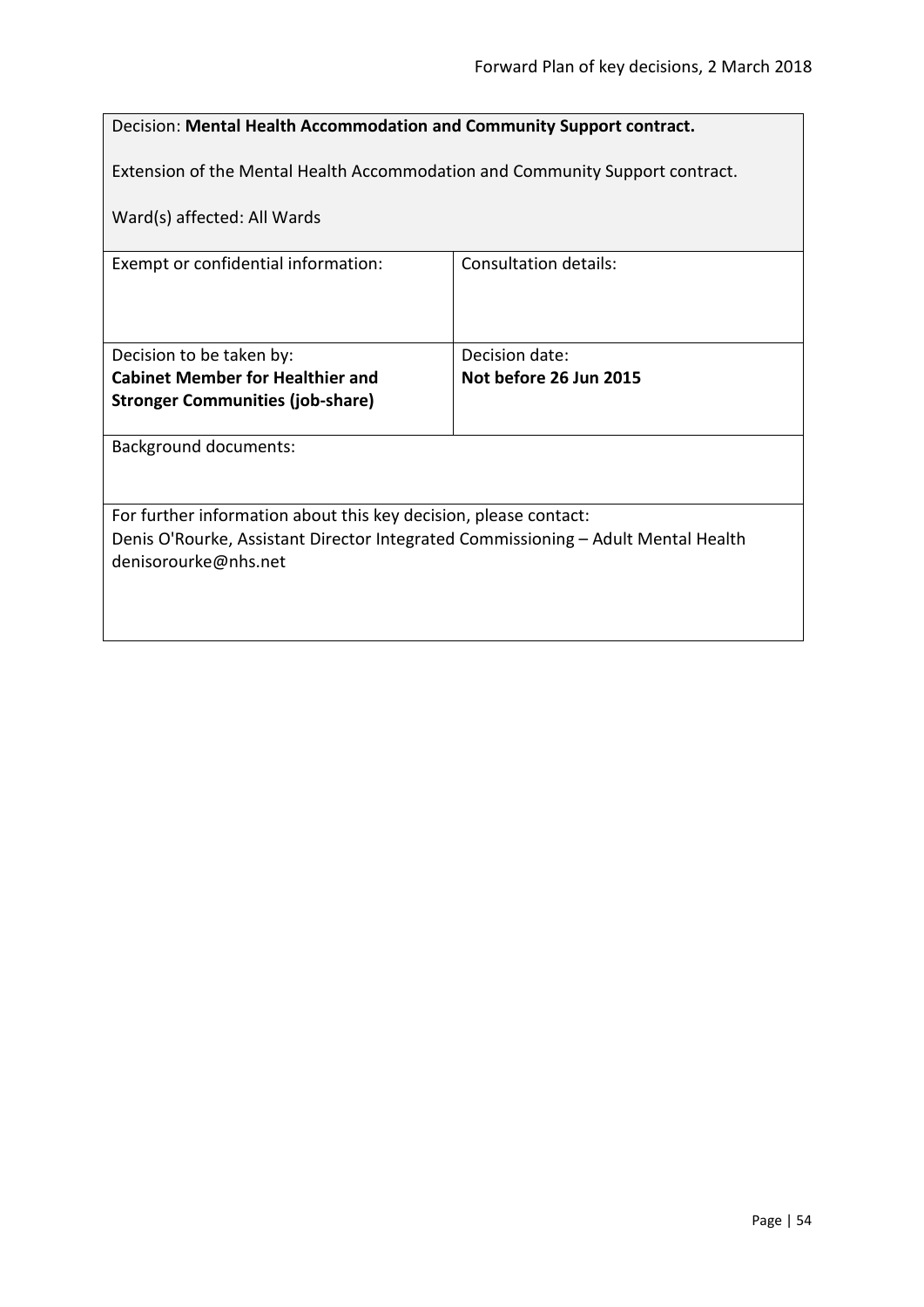Decision: **Extension to pilot level 3 specialist weight management service for children**

Decision to extend the above contract for 2 years. This contract is part of a healthy weight programme that was set up as a pilot following a tender that was carried out in 2011. The pilot will be evaluated over the next year and a tender will be carried out again in 2016 (for the full healthy weight programme) following analysis of the findings from the evaluation.

| Exempt or confidential information:                                                                              | Consultation details:<br>Qualitative data is being captured through<br>the evaluation. Programme participants<br>provide feedback following their<br>involvement. Relevant professionals and<br>stakeholders will be consulted during the<br>evaluation and during the tender process<br>which will be carried out in 2016. |
|------------------------------------------------------------------------------------------------------------------|-----------------------------------------------------------------------------------------------------------------------------------------------------------------------------------------------------------------------------------------------------------------------------------------------------------------------------|
| Decision to be taken by:                                                                                         | Decision date:                                                                                                                                                                                                                                                                                                              |
| <b>Cabinet Member for Healthier and</b>                                                                          | Not before 26 Jun 2015                                                                                                                                                                                                                                                                                                      |
| <b>Stronger Communities (job-share)</b>                                                                          |                                                                                                                                                                                                                                                                                                                             |
| Background documents:                                                                                            |                                                                                                                                                                                                                                                                                                                             |
| For further information about this key decision, please contact:<br><b>Candice Clark</b><br>candiceclark@nhs.net |                                                                                                                                                                                                                                                                                                                             |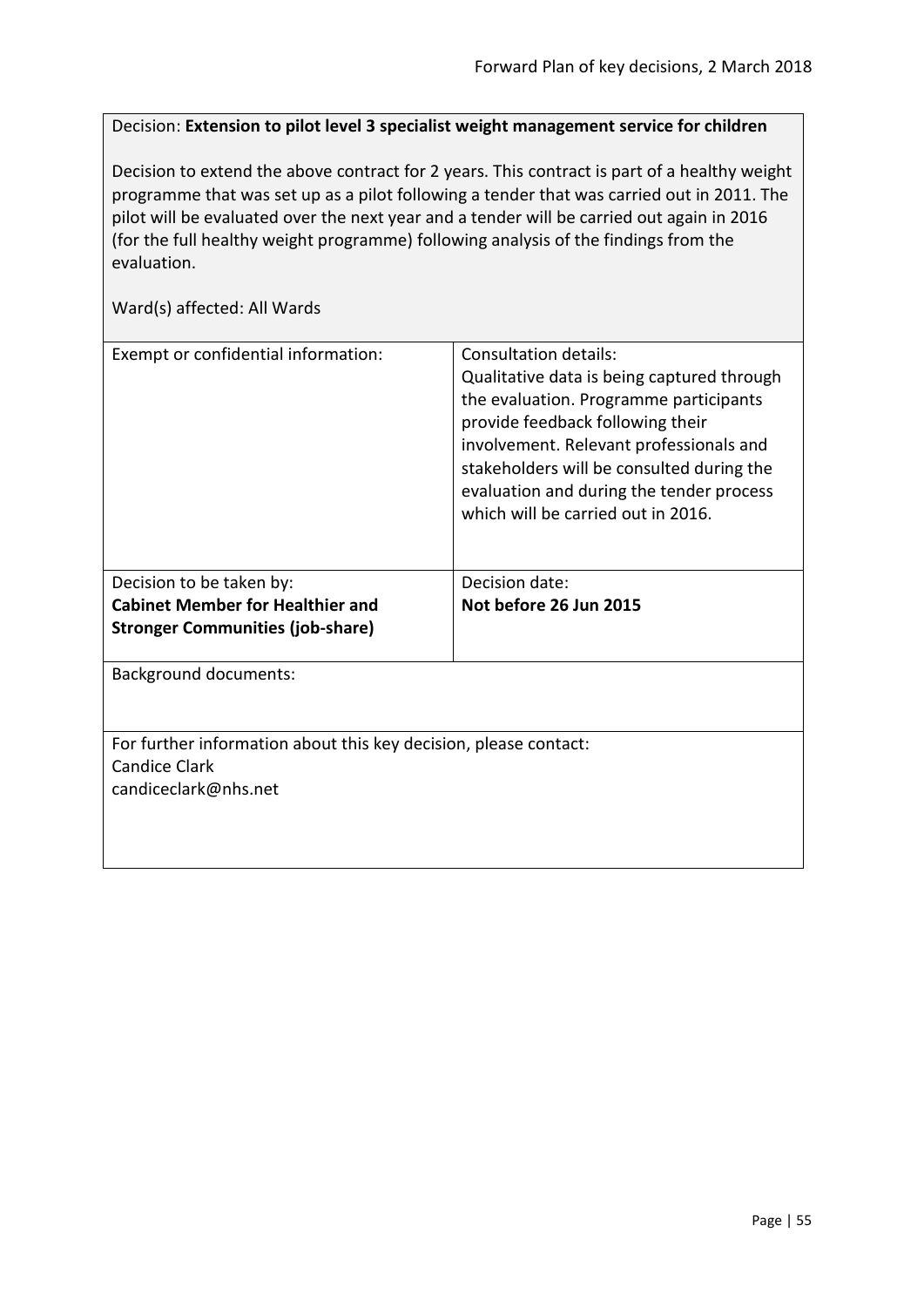# Decision: **Gateway Mental Health Support Service**

This proposed decision is for a one-year block contract with one-year extension option to be awarded to Look Ahead Housing and Support Ltd. The contract award will be made under waiver. Look Ahead have submitted proposals to develop a mental health supported housing service which will offer support to people with complex needs.

This provision will be developed to support move on from Lambeth rehabilitation wards and residential care homes as part of the Integrated Personalised Support Alliance (IPSA) initiative

| Exempt or confidential information:                              | Consultation details:  |  |
|------------------------------------------------------------------|------------------------|--|
|                                                                  |                        |  |
|                                                                  |                        |  |
|                                                                  |                        |  |
| Decision to be taken by:                                         | Decision date:         |  |
| <b>Cabinet Member for Healthier and</b>                          | Not before 22 Aug 2016 |  |
| <b>Stronger Communities (job-share)</b>                          |                        |  |
|                                                                  |                        |  |
| <b>Background documents:</b>                                     |                        |  |
|                                                                  |                        |  |
|                                                                  |                        |  |
| For further information about this key decision, please contact: |                        |  |
| Karen Clarke                                                     |                        |  |
| KClarke1@lambeth.gov.uk                                          |                        |  |
|                                                                  |                        |  |
|                                                                  |                        |  |
|                                                                  |                        |  |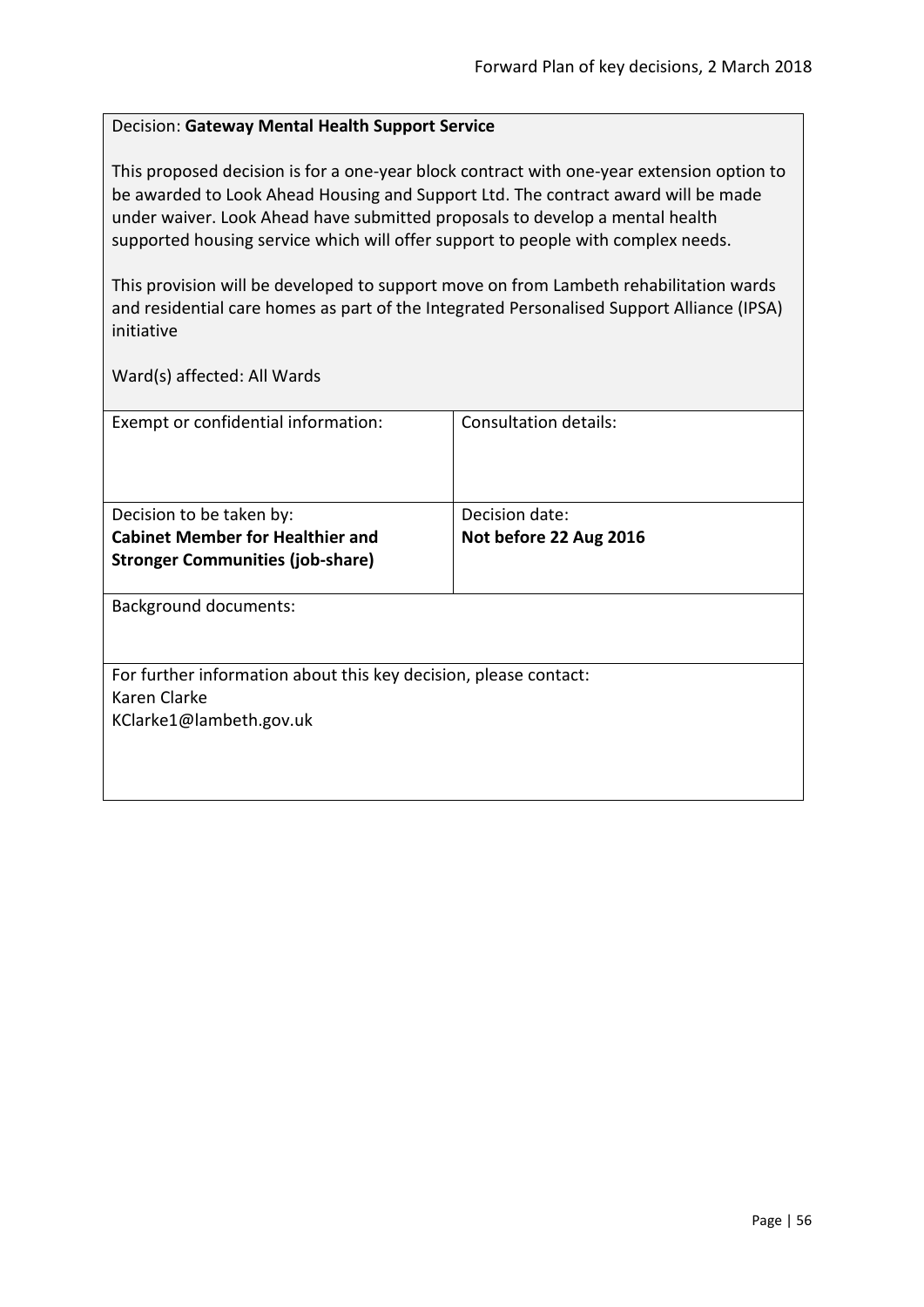| Decision: Extension and Variation of s75 partnership agreement with NHS Lambeth CCG                                                                                                      |                        |  |
|------------------------------------------------------------------------------------------------------------------------------------------------------------------------------------------|------------------------|--|
| Decision to extend s75 agreement for a year to the end of March 2018 and to enable the CCG to<br>contract on behalf of the council for children's services with Guy's & St Thomas' Trust |                        |  |
| Ward(s) affected: All Wards                                                                                                                                                              |                        |  |
| Exempt or confidential information:                                                                                                                                                      | Consultation details:  |  |
|                                                                                                                                                                                          |                        |  |
| Decision to be taken by:                                                                                                                                                                 | Decision date:         |  |
| <b>Cabinet Member for Healthier and</b>                                                                                                                                                  | Not before 21 Aug 2017 |  |
| <b>Stronger Communities (job-share)</b>                                                                                                                                                  |                        |  |
| <b>Background documents:</b>                                                                                                                                                             |                        |  |
|                                                                                                                                                                                          |                        |  |
| For further information about this key decision, please contact:                                                                                                                         |                        |  |
| Moira McGrath, Director of Strategy and Commissioning Adults                                                                                                                             |                        |  |
| moira.mcgrath@nhs.net                                                                                                                                                                    |                        |  |
| Tel: 0203 049 4481                                                                                                                                                                       |                        |  |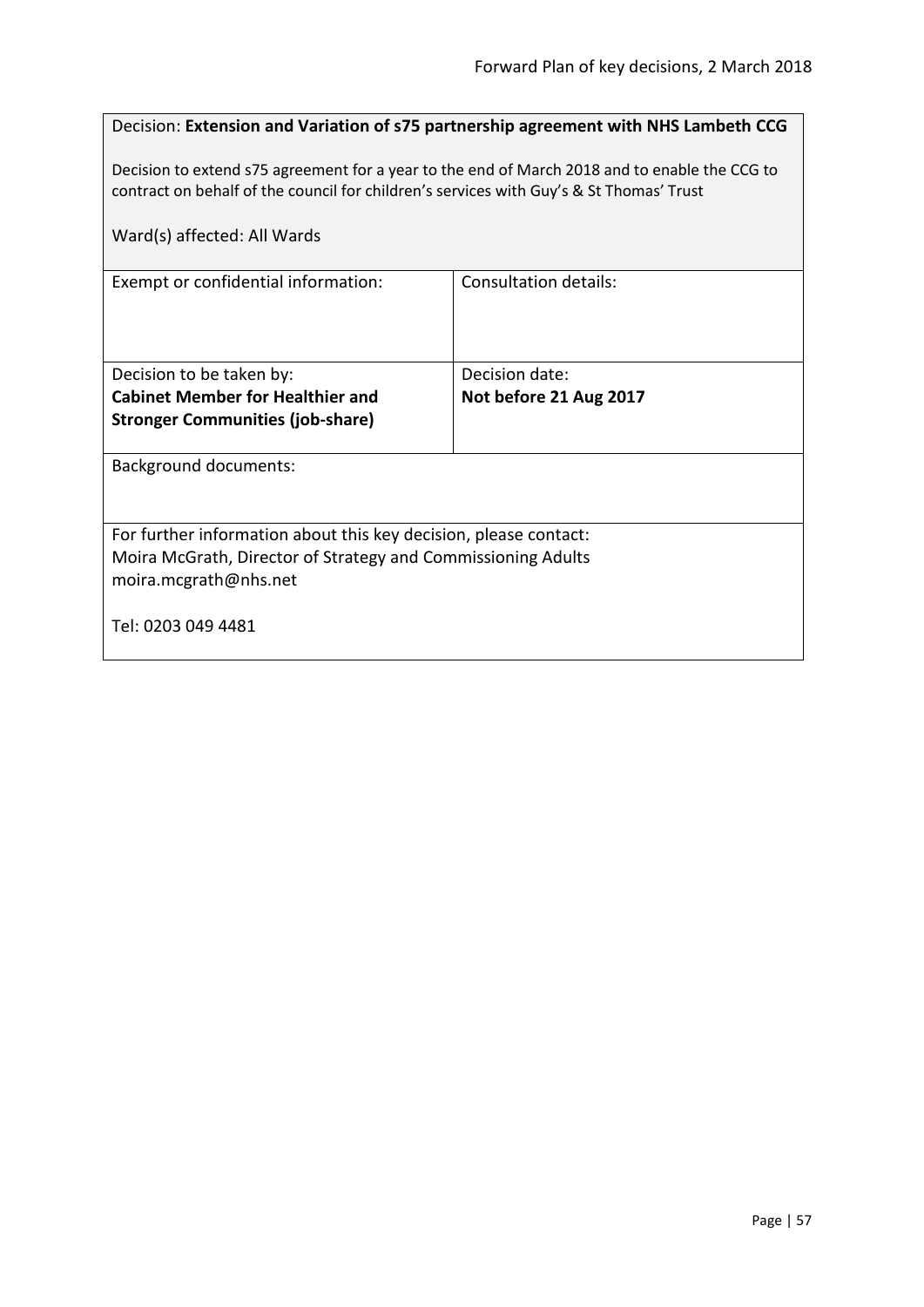# Decision: **Service to prevent and reduce offending**

Decision to procure a service to prevent and reduce offending by providing targeted support to prioritised offenders but also have a preventative focus by working with vulnerable young people at risk of gang involvement.

| Ward(s) affected: All Wards                                      |                        |  |
|------------------------------------------------------------------|------------------------|--|
| Exempt or confidential information:                              | Consultation details:  |  |
| Decision to be taken by:                                         | Decision date:         |  |
| <b>Cabinet Member for Healthier and</b>                          | Not before 18 Dec 2017 |  |
| <b>Stronger Communities (job-share)</b>                          |                        |  |
| <b>Background documents:</b>                                     |                        |  |
| For further information about this key decision, please contact: |                        |  |
| Jade Holvey, VAWG Programme Manager                              |                        |  |
| JHolvey@lambeth.gov.uk                                           |                        |  |
|                                                                  |                        |  |
|                                                                  |                        |  |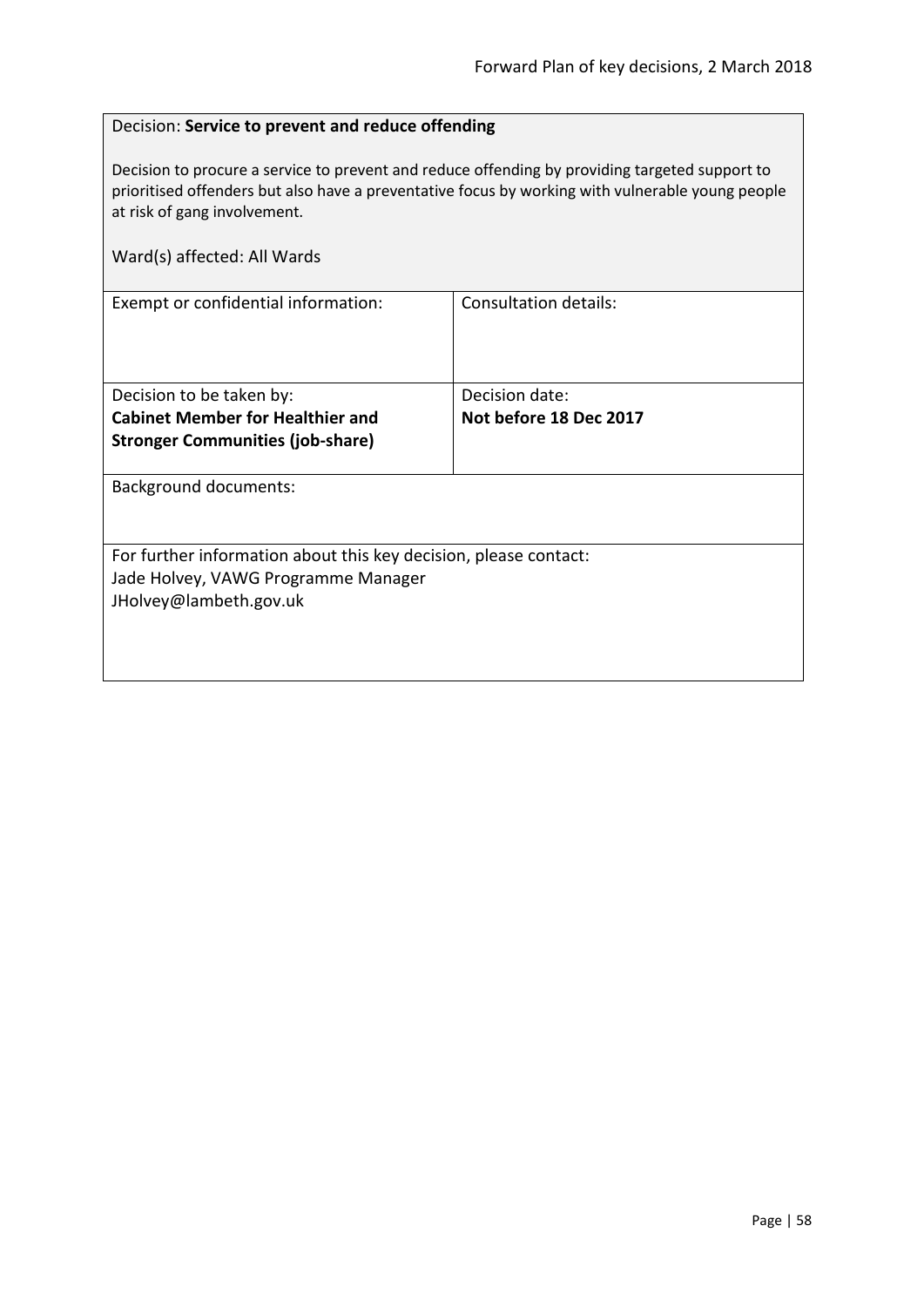| <b>Decision: Contract Award for Public Health services</b>                                                                                                                                                       |                       |  |
|------------------------------------------------------------------------------------------------------------------------------------------------------------------------------------------------------------------|-----------------------|--|
| Ward(s) affected: All Wards                                                                                                                                                                                      |                       |  |
| Exempt or confidential information:                                                                                                                                                                              | Consultation details: |  |
| Decision to be taken by:                                                                                                                                                                                         | Decision date:        |  |
| <b>Cabinet Member for Healthier and</b>                                                                                                                                                                          | 5 Mar 2018            |  |
| <b>Stronger Communities (job-share)</b>                                                                                                                                                                          |                       |  |
| <b>Background documents:</b>                                                                                                                                                                                     |                       |  |
| For further information about this key decision, please contact:<br>Michelle Binfield, Associate Director, Public Health Commissioning<br>mbinfield@lambeth.gov.uk<br><b>Phoenix House</b><br>Tel: 020 7926 4610 |                       |  |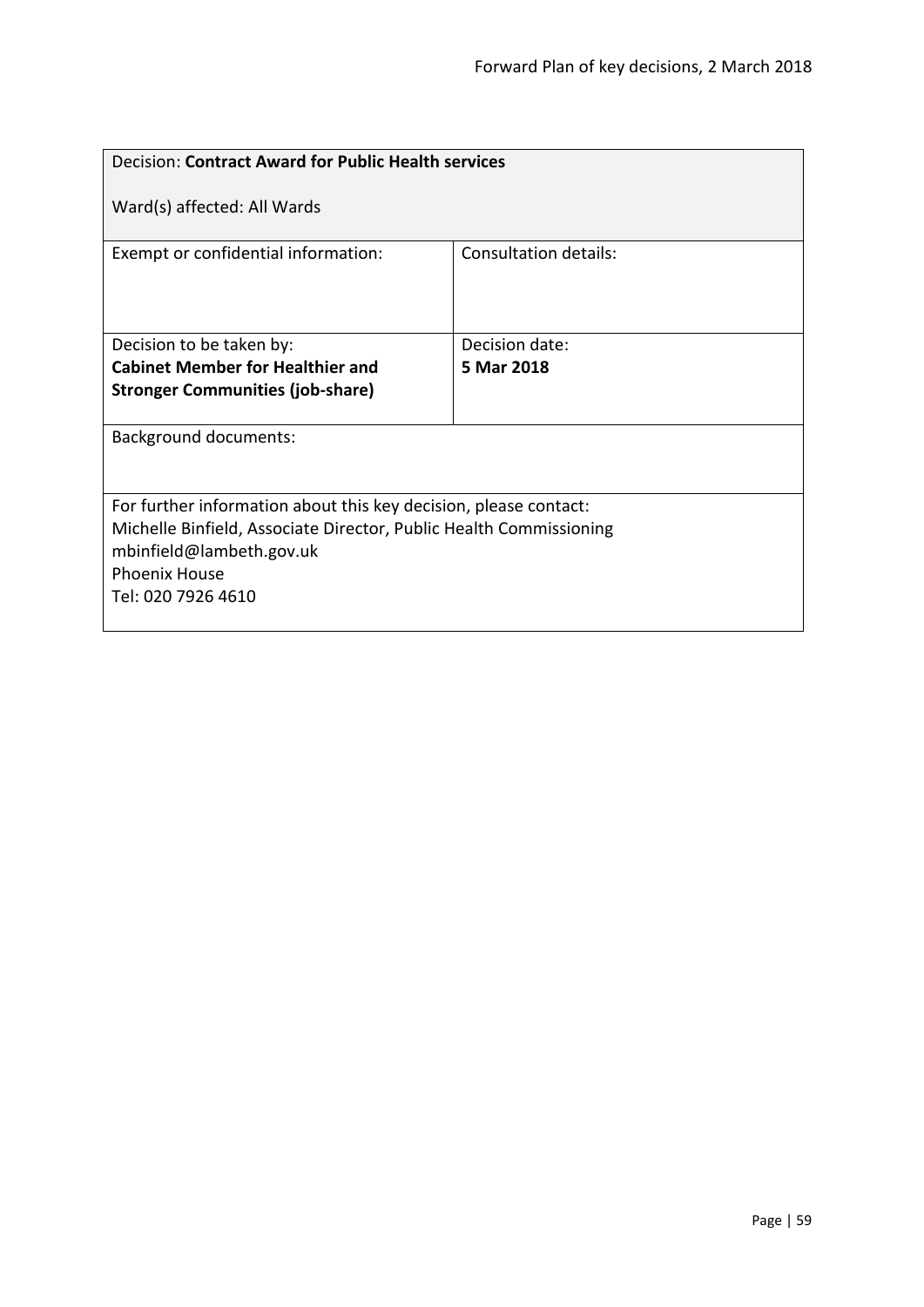| Decision: Service to prevent and reduce female offending (South London Female<br><b>Offending Alliance)</b>                                                                      |                              |  |
|----------------------------------------------------------------------------------------------------------------------------------------------------------------------------------|------------------------------|--|
| To procure a new South London female offending service to prevent and reduce offending by<br>providing targeted support to prioritised offenders and those at risk of offending. |                              |  |
| Ward(s) affected: All Wards                                                                                                                                                      |                              |  |
| Exempt or confidential information:                                                                                                                                              | <b>Consultation details:</b> |  |
| Decision to be taken by:                                                                                                                                                         | Decision date:               |  |
| <b>Cabinet Member for Healthier and</b>                                                                                                                                          | Not before 2 Apr 2018        |  |
| <b>Stronger Communities (job-share)</b>                                                                                                                                          |                              |  |
| <b>Background documents:</b>                                                                                                                                                     |                              |  |
| For further information about this key decision, please contact:<br>Jade Holvey, VAWG Programme Manager<br>JHolvey@lambeth.gov.uk                                                |                              |  |
|                                                                                                                                                                                  |                              |  |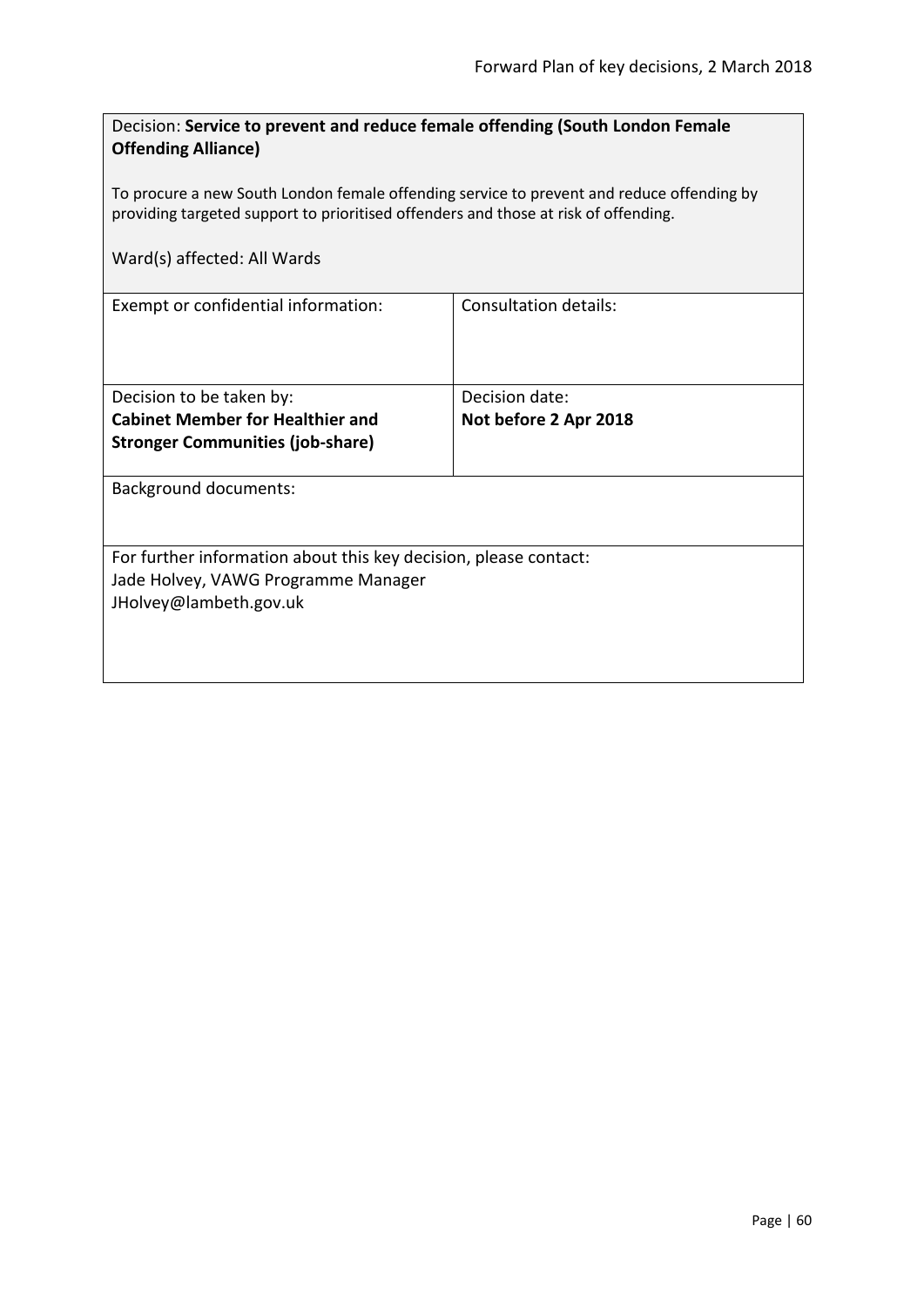| Decision: Welfare, Employment and Skills - S106 Budget Commitment 2017-20                                                                                             |                              |  |
|-----------------------------------------------------------------------------------------------------------------------------------------------------------------------|------------------------------|--|
| To approve the allocation of employment and training and construction S106 funding to<br>the Welfare, Employment and Skills budget for the next three financial years |                              |  |
| Ward(s) affected: All Wards                                                                                                                                           |                              |  |
| Exempt or confidential information:                                                                                                                                   | <b>Consultation details:</b> |  |
| Decision to be taken by:                                                                                                                                              | Decision date:               |  |
| <b>Cabinet Member for Planning,</b>                                                                                                                                   | Not before 21 Nov 2016       |  |
| <b>Regeneration &amp; Jobs</b>                                                                                                                                        |                              |  |
| <b>Background documents:</b>                                                                                                                                          |                              |  |
|                                                                                                                                                                       |                              |  |
| For further information about this key decision, please contact:                                                                                                      |                              |  |
| Helen Payne                                                                                                                                                           |                              |  |
| hpayne@lambeth.gov.uk                                                                                                                                                 |                              |  |
|                                                                                                                                                                       |                              |  |
|                                                                                                                                                                       |                              |  |
|                                                                                                                                                                       |                              |  |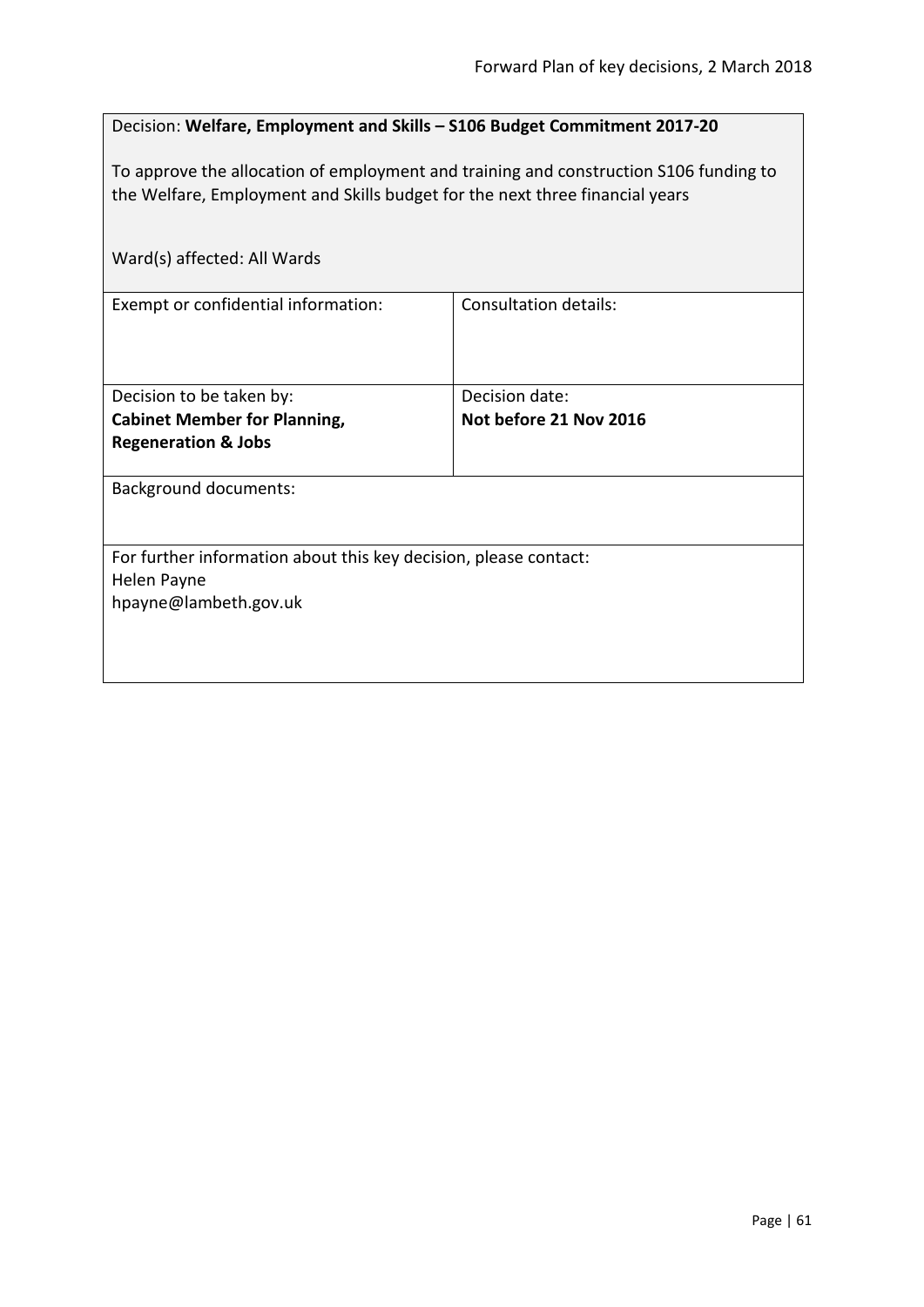Decision: **Recommended CIL Allocation for the Stockwell, Vassall, Larkhall Co-operative Local Investment Plan (CLIP)**

To agree allocation of the Community Infrastructure Levy (CIL) to support the delivery of priorities identified in the Co-operative Local Investment Plan (CLIP) for Stockwell, Vassall and Larkhall (SVL).

Priorities in the plan will delivered by relevant services leads subject to project and funding approval through the Council's usual decision making processes and schemes of delegation.

Ward(s) affected: Larkhall; Stockwell; Vassall

| Exempt or confidential information:                                                                                                                                                                  | Consultation details:                    |
|------------------------------------------------------------------------------------------------------------------------------------------------------------------------------------------------------|------------------------------------------|
| Decision to be taken by:<br><b>Cabinet Member for Planning,</b><br><b>Regeneration &amp; Jobs</b>                                                                                                    | Decision date:<br>Not before 22 May 2017 |
| <b>Background documents:</b>                                                                                                                                                                         |                                          |
| For further information about this key decision, please contact:<br>Trisha Boland, Co-operative Council Implementation Lead<br>TBoland@lambeth.gov.uk<br><b>Hambrook House</b><br>Tel: 020 7926 3481 |                                          |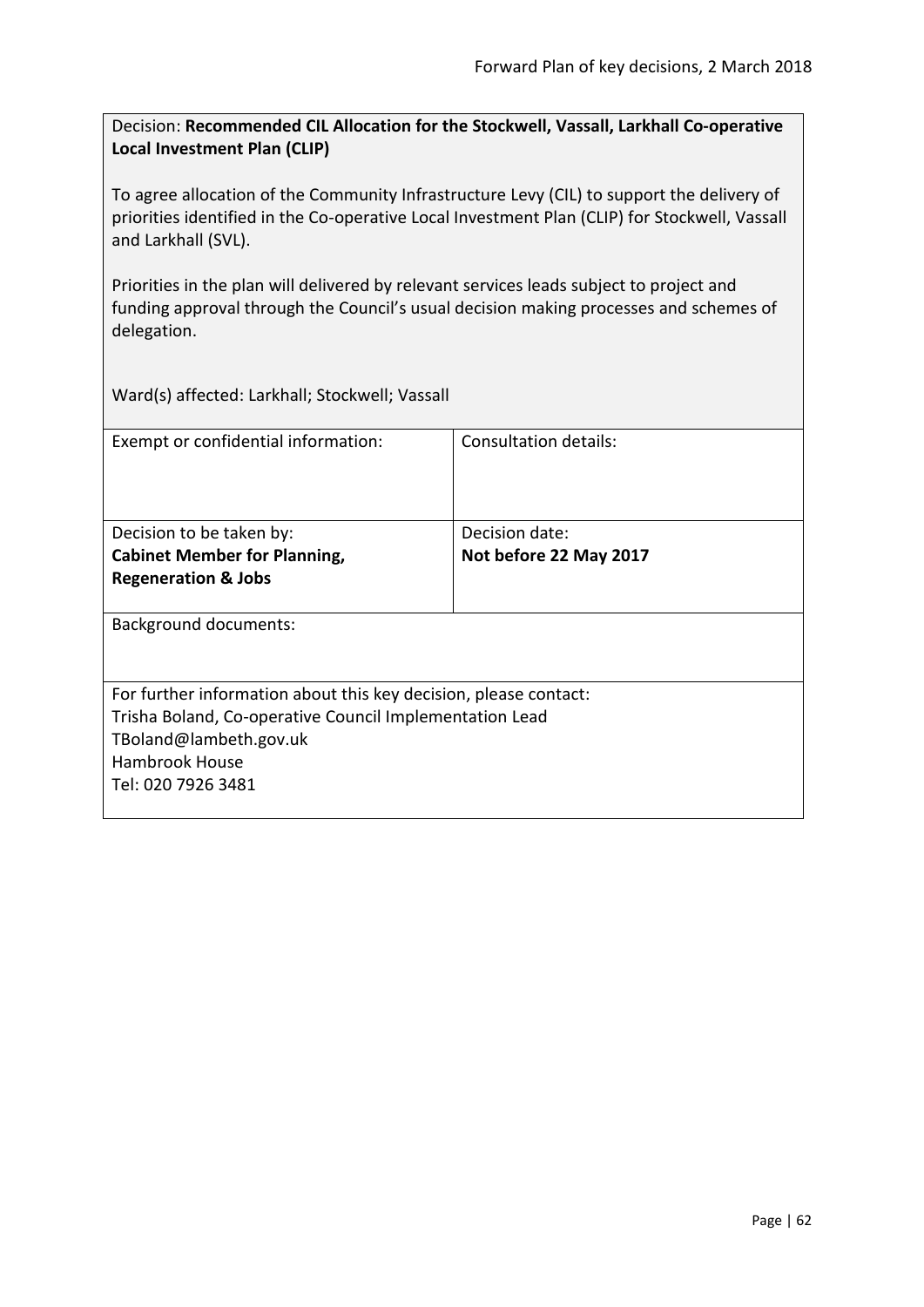| Decision: Transforming Waterloo (Waterloo Roundabout) Regeneration Project                                                                                                                                                    |                              |  |
|-------------------------------------------------------------------------------------------------------------------------------------------------------------------------------------------------------------------------------|------------------------------|--|
| Ward(s) affected: Bishop's                                                                                                                                                                                                    |                              |  |
| Exempt or confidential information:                                                                                                                                                                                           | <b>Consultation details:</b> |  |
| Decision to be taken by:                                                                                                                                                                                                      | Decision date:               |  |
| Not before 17 Jul 2017<br><b>Cabinet Member for Planning,</b>                                                                                                                                                                 |                              |  |
| <b>Regeneration &amp; Jobs</b>                                                                                                                                                                                                |                              |  |
| <b>Background documents:</b>                                                                                                                                                                                                  |                              |  |
| For further information about this key decision, please contact:<br>Sandra Roebuck, Director - Growth, Planning and Employment<br>SRoebuck@lambeth.gov.uk<br>Blue Star House, London Borough of Lambeth<br>Tel: 020 7926 2594 |                              |  |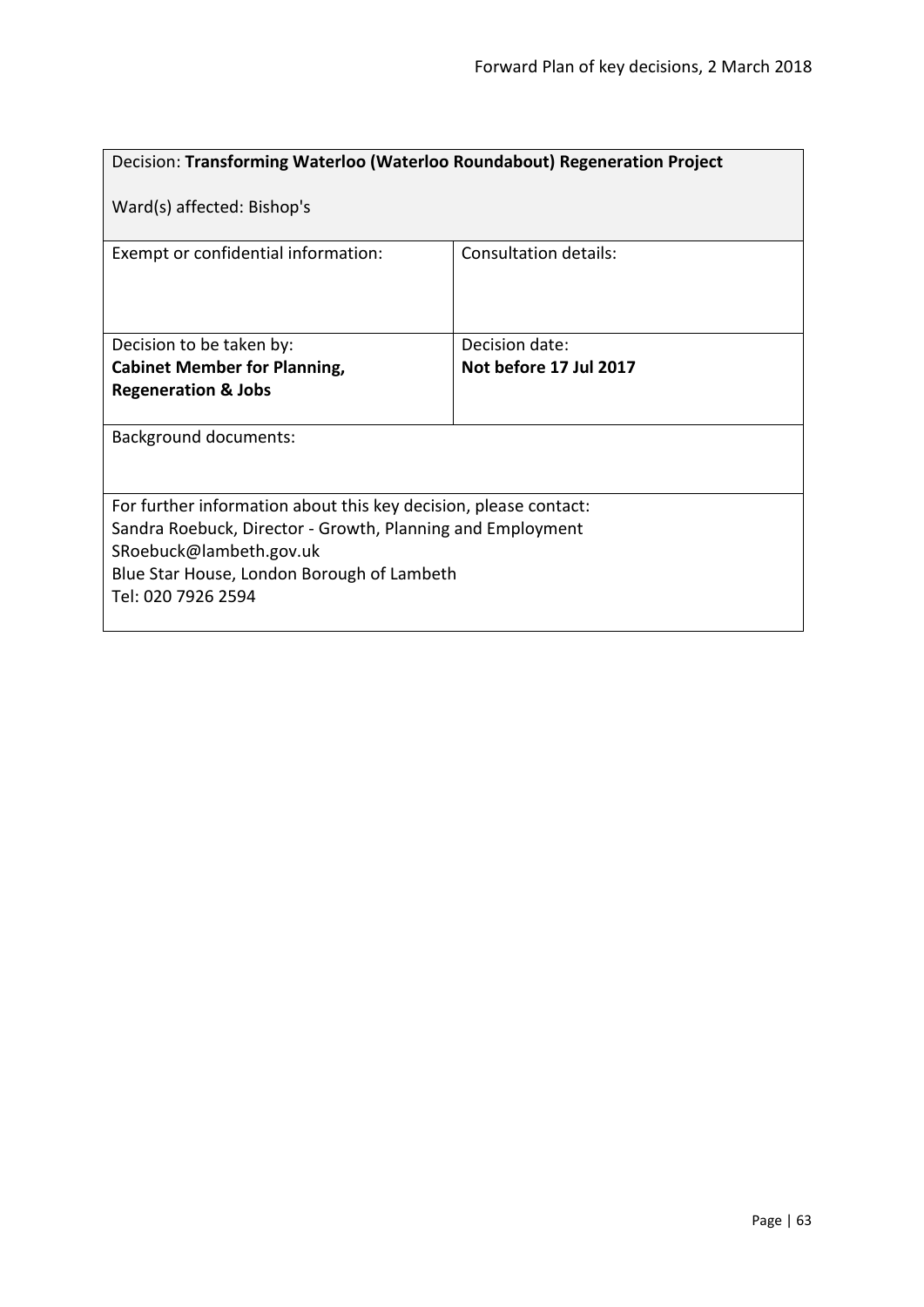| Decision: Redevelopment of 114 - 118 Lower Marsh                                                                                |                              |  |
|---------------------------------------------------------------------------------------------------------------------------------|------------------------------|--|
| to agreed that the Council owned site at $114 - 118$ Lower Marsh be redeveloped as a<br>mixed use retail and office led scheme. |                              |  |
| Ward(s) affected: Bishop's                                                                                                      |                              |  |
| Exempt or confidential information:                                                                                             | <b>Consultation details:</b> |  |
|                                                                                                                                 |                              |  |
| Decision to be taken by:                                                                                                        | Decision date:               |  |
| <b>Cabinet Member for Planning,</b>                                                                                             | Not before 26 Sep 2017       |  |
| <b>Regeneration &amp; Jobs</b>                                                                                                  |                              |  |
| <b>Background documents:</b>                                                                                                    |                              |  |
|                                                                                                                                 |                              |  |
| For further information about this key decision, please contact:                                                                |                              |  |
| Sandra Roebuck, Director - Growth, Planning and Employment                                                                      |                              |  |
| SRoebuck@lambeth.gov.uk<br>Blue Star House, London Borough of Lambeth                                                           |                              |  |
| Tel: 020 7926 2594                                                                                                              |                              |  |
|                                                                                                                                 |                              |  |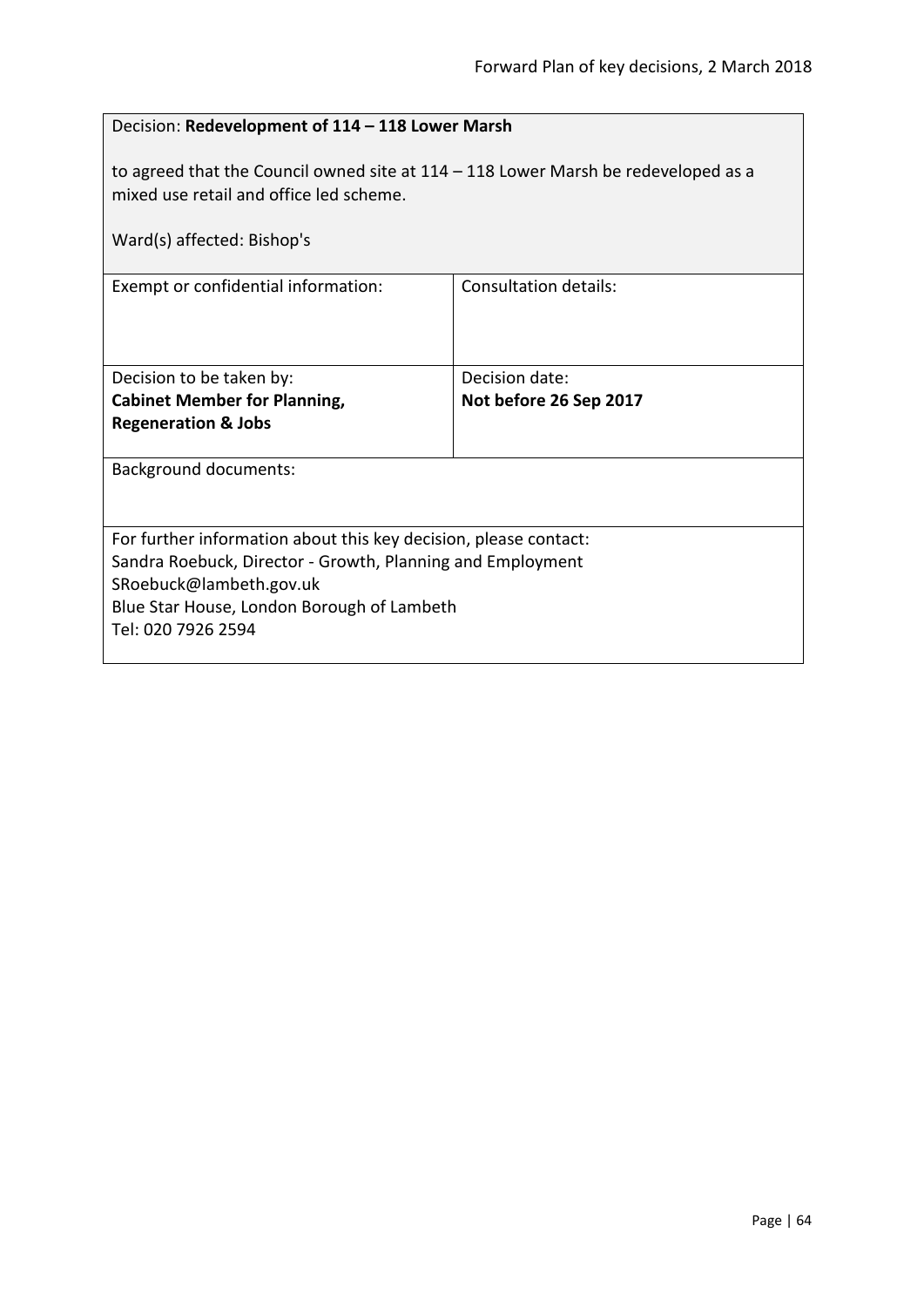# Decision: **Conversion of Brixton Recreation Centre storage space to work space**

To approve the reuse and letting of the storage space at Brixton Recreation Centre (off Beehive Place) and delegate authority to the Head of Strategic Property & Valuation Services to enter into an Agreement to Lease in the best interest of the council, subject to planning and listed building being grant for change of use and physical alterations.

#### Ward(s) affected: Coldharbour

| Consultation details:                                            |  |
|------------------------------------------------------------------|--|
|                                                                  |  |
|                                                                  |  |
|                                                                  |  |
| Decision date:                                                   |  |
| Not before 9 Oct 2017                                            |  |
|                                                                  |  |
|                                                                  |  |
| <b>Background documents:</b>                                     |  |
|                                                                  |  |
|                                                                  |  |
| For further information about this key decision, please contact: |  |
|                                                                  |  |
|                                                                  |  |
|                                                                  |  |
|                                                                  |  |
|                                                                  |  |
|                                                                  |  |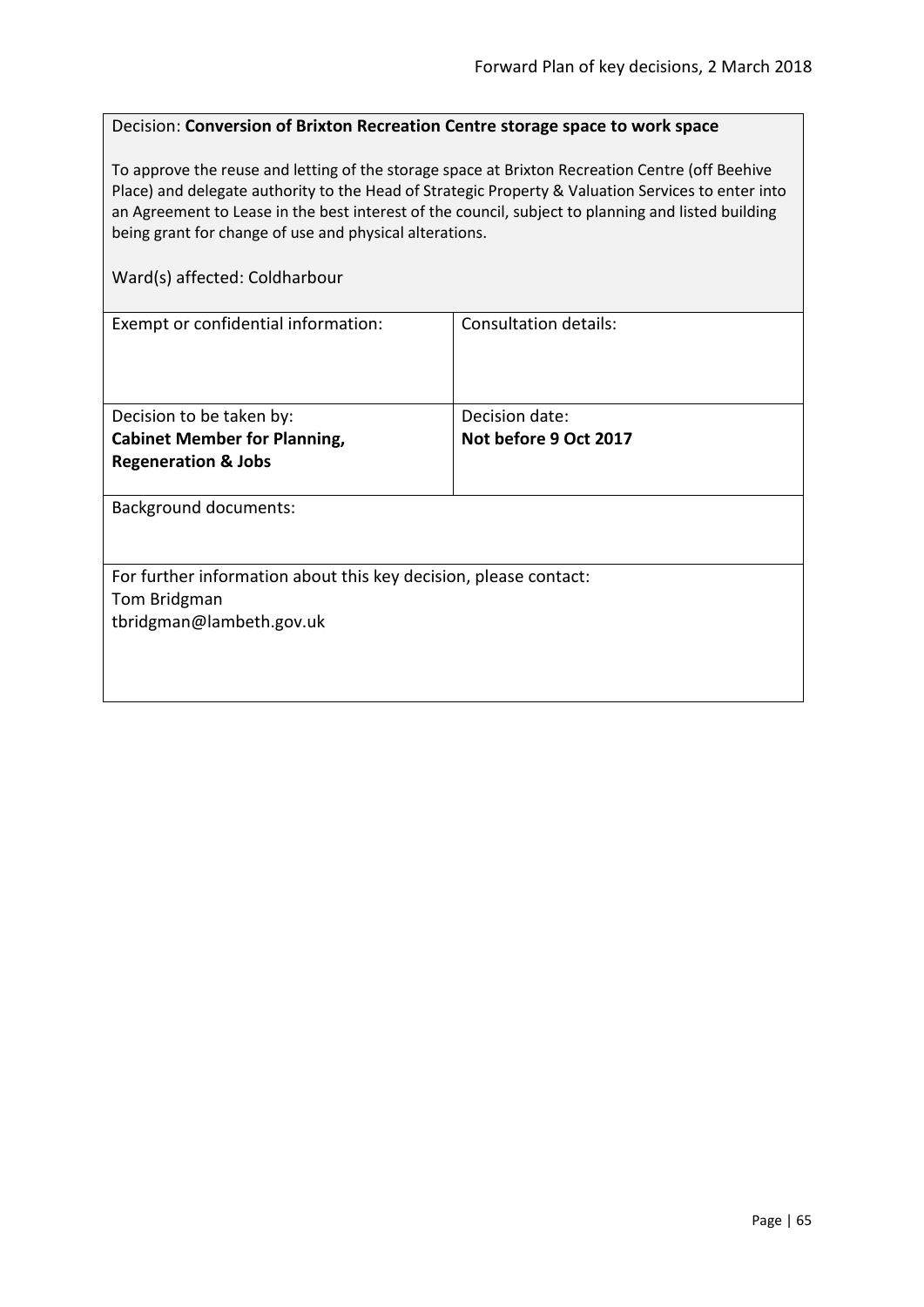# Decision: **Oval and Prince's Co-operative Local Investment Plan**

To agree priorities for infrastructure investment in Oval and Prince's wards for the next five years. Priorities have been informed by public consultation from January to March 2017.

| Ward(s) affected: Oval; Prince's                                 |                       |  |
|------------------------------------------------------------------|-----------------------|--|
| Exempt or confidential information:                              | Consultation details: |  |
| Decision to be taken by:                                         | Decision date:        |  |
| <b>Cabinet Member for Planning,</b>                              | Not before 9 Oct 2017 |  |
| <b>Regeneration &amp; Jobs</b>                                   |                       |  |
| <b>Background documents:</b>                                     |                       |  |
| For further information about this key decision, please contact: |                       |  |
| Trisha Boland, Co-operative Council Implementation Lead          |                       |  |
| TBoland@lambeth.gov.uk                                           |                       |  |
| <b>Hambrook House</b>                                            |                       |  |
| Tel: 020 7926 3481                                               |                       |  |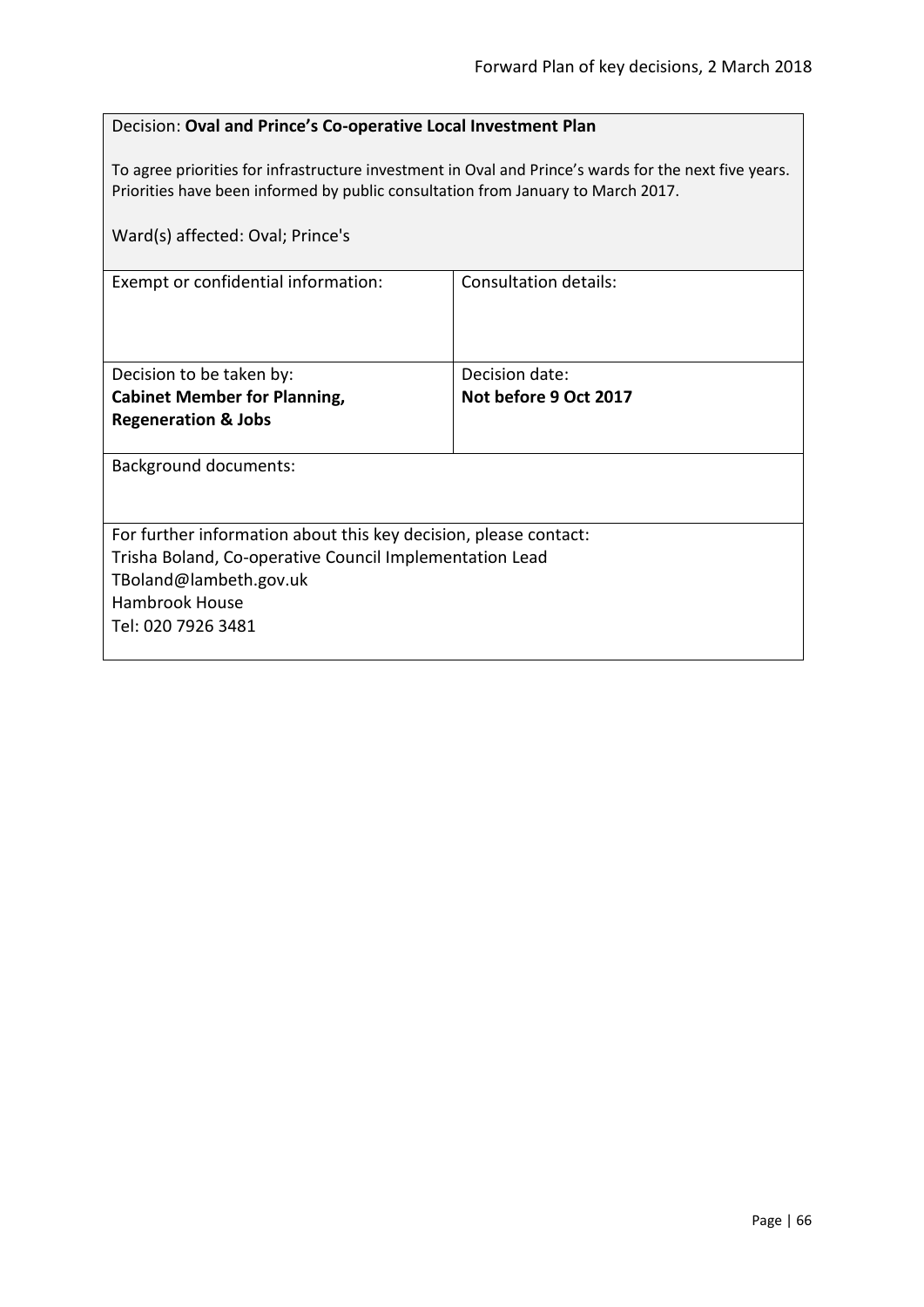| Decision: Future Use of International House                                                                  |  |  |
|--------------------------------------------------------------------------------------------------------------|--|--|
| To consider the options and approve an approach to the future use of International House, SW9<br><b>7QE.</b> |  |  |
|                                                                                                              |  |  |
| <b>Consultation details:</b>                                                                                 |  |  |
| Decision date:                                                                                               |  |  |
| Not before 18 Dec 2017                                                                                       |  |  |
|                                                                                                              |  |  |
| <b>Background documents:</b>                                                                                 |  |  |
|                                                                                                              |  |  |
| For further information about this key decision, please contact:                                             |  |  |
| Tom Bridgman                                                                                                 |  |  |
| tbridgman@lambeth.gov.uk                                                                                     |  |  |
|                                                                                                              |  |  |
|                                                                                                              |  |  |
|                                                                                                              |  |  |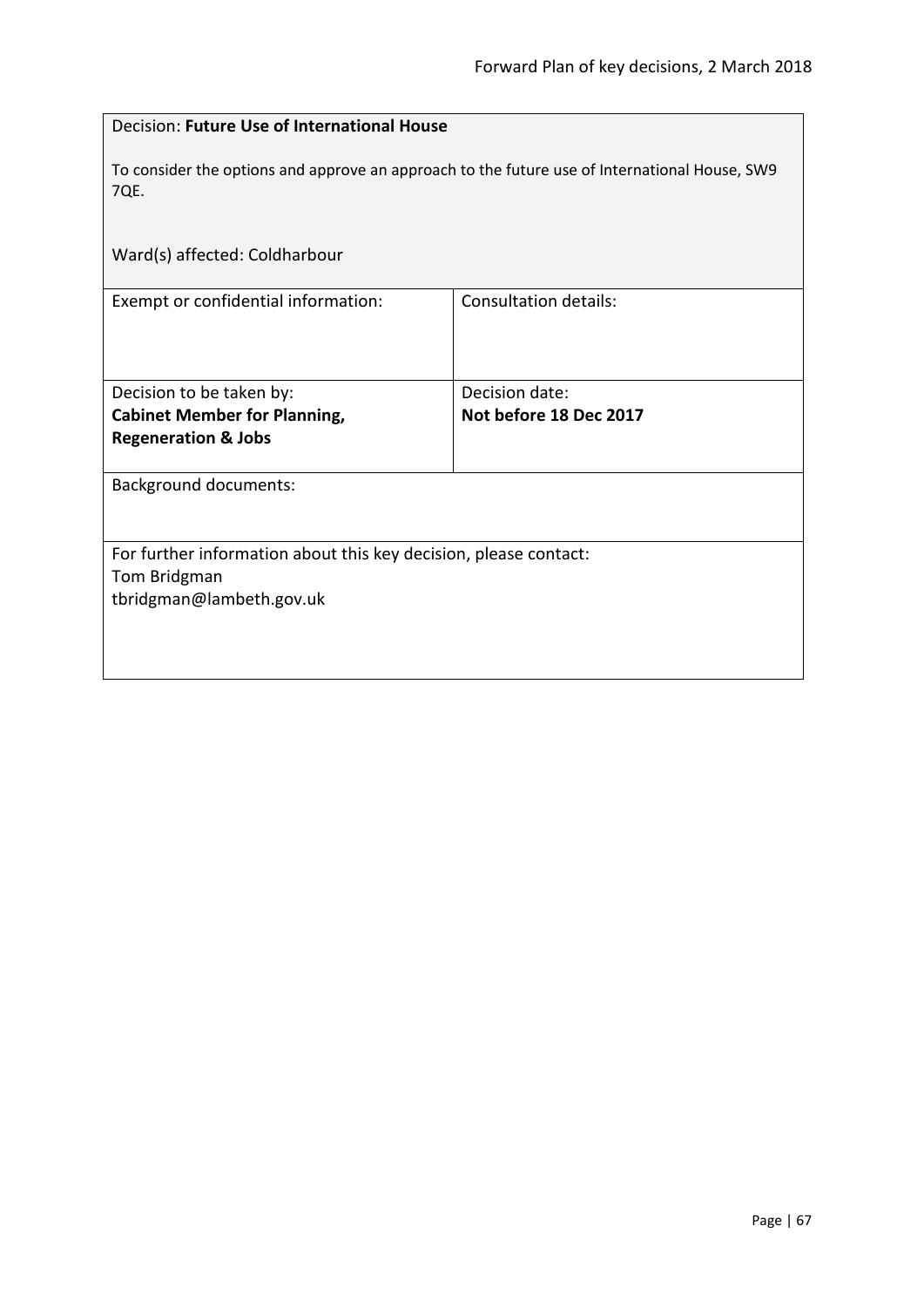| Decision: Article 4 Direction for change of use from office to residential - Central |  |
|--------------------------------------------------------------------------------------|--|
| <b>Activities Zone</b>                                                               |  |

To make a non-immediate Article 4 direction to remove permitted development rights for change of use from office to residential in the Central Activities Zone (as it relates to Lambeth).

|  |  | Ward(s) affected: All Wards |
|--|--|-----------------------------|
|--|--|-----------------------------|

| Exempt or confidential information:                               | Consultation details:  |
|-------------------------------------------------------------------|------------------------|
|                                                                   |                        |
|                                                                   |                        |
|                                                                   |                        |
| Decision to be taken by:                                          | Decision date:         |
| <b>Cabinet Member for Planning,</b>                               | Not before 15 Jan 2018 |
| <b>Regeneration &amp; Jobs</b>                                    |                        |
|                                                                   |                        |
| Background documents:                                             |                        |
|                                                                   |                        |
|                                                                   |                        |
| For further information about this key decision, please contact:  |                        |
| Catherine Carpenter, Delivery Lead - Planning Strategy and Policy |                        |
| ccarpenter@lambeth.gov.uk                                         |                        |
| 1st Floor, Phoenix House, 10 Wandsworth Road                      |                        |
| Tel: 020 7926 1251                                                |                        |
|                                                                   |                        |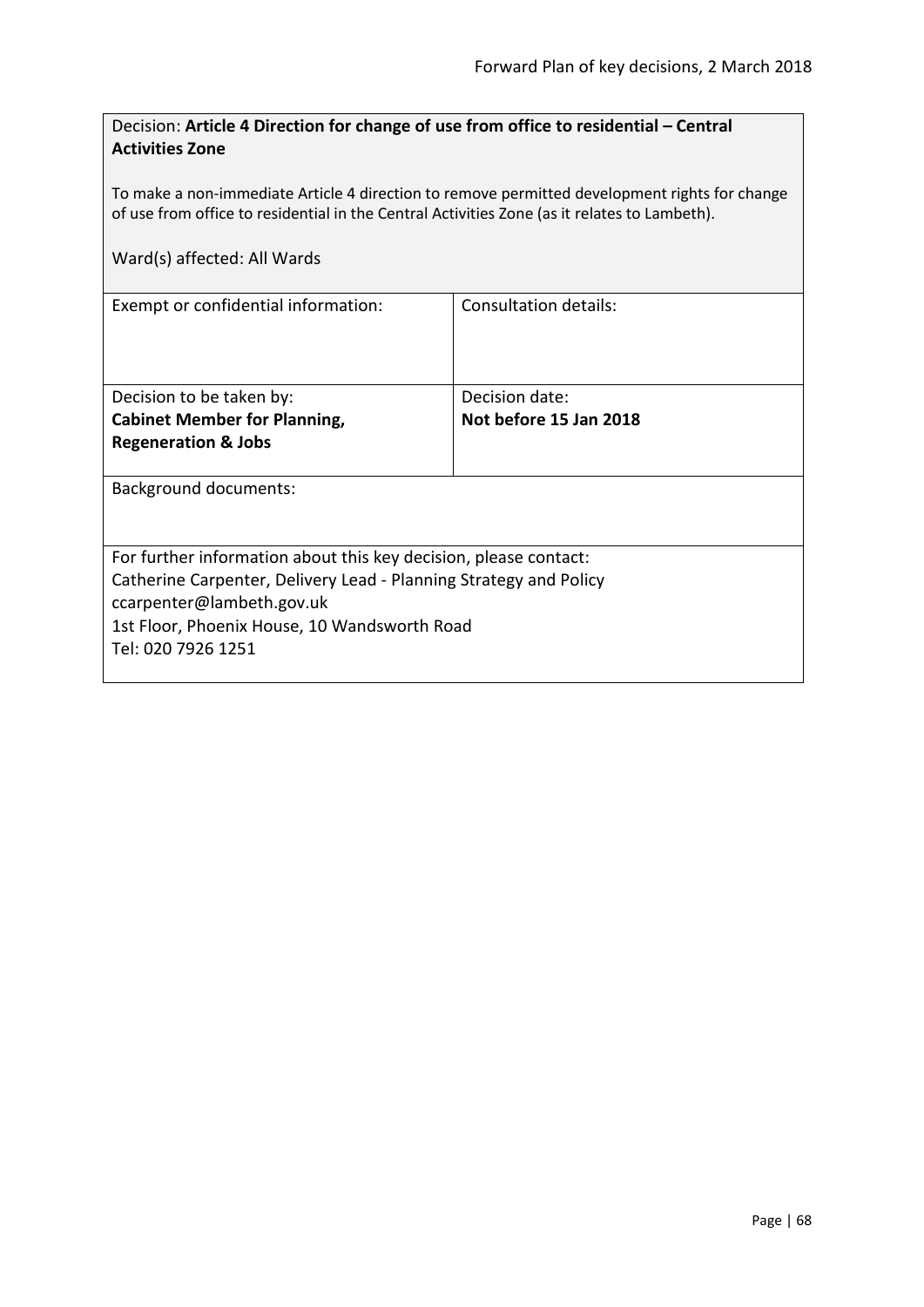| Decision: Keybridge House, Phase II Land, affordable housing subsidy                                                                                      |                              |  |
|-----------------------------------------------------------------------------------------------------------------------------------------------------------|------------------------------|--|
| 1) To approve an investment of £2,050,000 towards the delivery of 13 intermediate rented<br>homes with within a development at Keybridge House, Vauxhall. |                              |  |
| To agree the funding sources.<br>2)                                                                                                                       |                              |  |
| Ward(s) affected: Oval                                                                                                                                    |                              |  |
| Exempt or confidential information:                                                                                                                       | <b>Consultation details:</b> |  |
| Decision to be taken by:                                                                                                                                  | Decision date:               |  |
| <b>Cabinet Member for Planning,</b><br><b>Regeneration &amp; Jobs</b>                                                                                     | Not before 19 Feb 2018       |  |
| Background documents:                                                                                                                                     |                              |  |
| For further information about this key decision, please contact:                                                                                          |                              |  |
| Conor McDonagh, Delivery Lead - Regeneration<br>cmcdonagh@lambeth.gov.uk                                                                                  |                              |  |
| 1st Floor, Phoenix House, 10 Wandsworth Road, London, SW8 2LL<br>Tel: 020 7926 5980                                                                       |                              |  |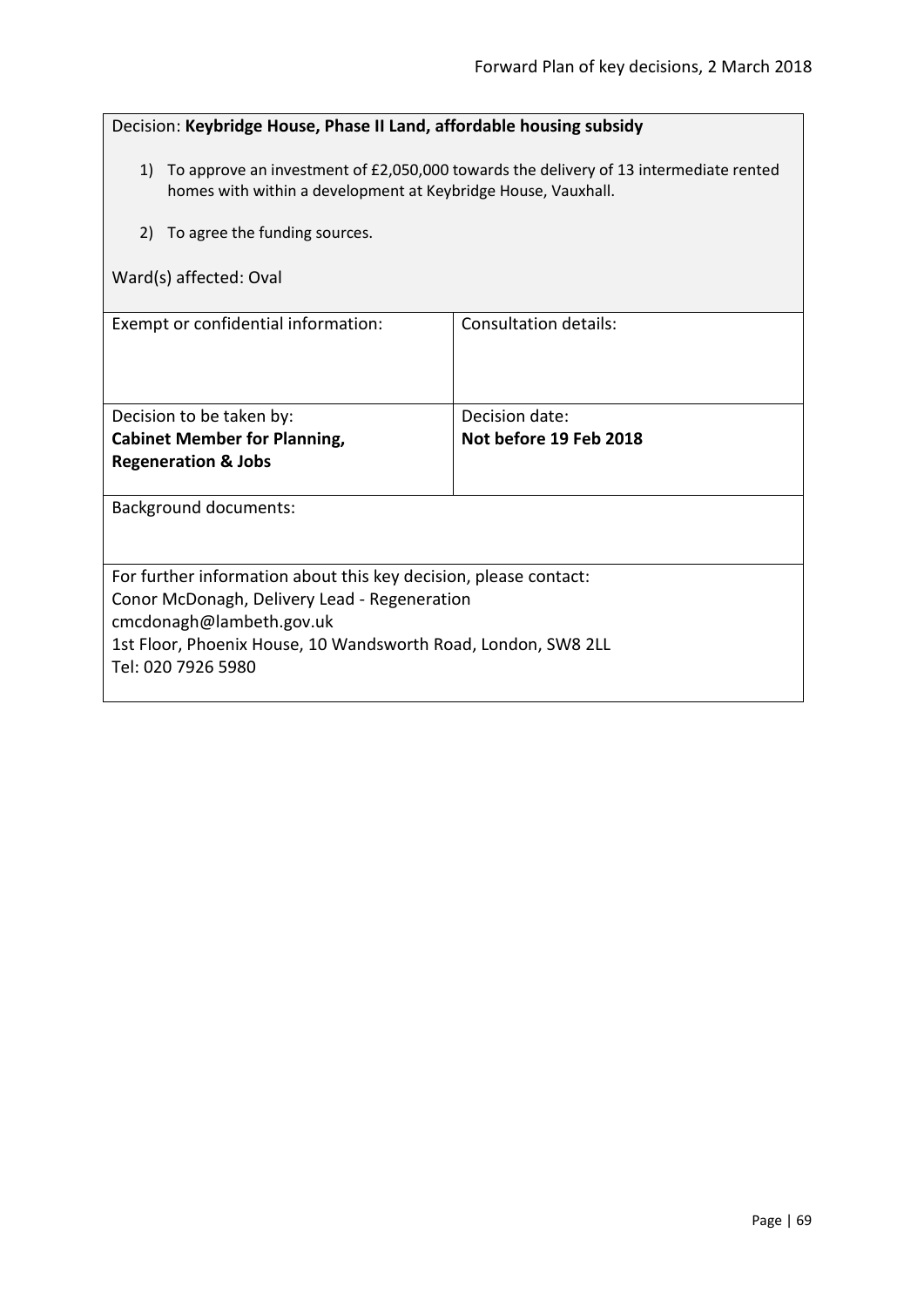| Decision: Norwood High Street site acquisition                                                                                                                                                                                      |                |  |
|-------------------------------------------------------------------------------------------------------------------------------------------------------------------------------------------------------------------------------------|----------------|--|
| 1. To seek to acquire a site in Norwood High Street on the terms recommended within the<br>decision report                                                                                                                          |                |  |
| To approve the procurement of additional commercial property and legal services to<br>2.<br>support the potential acquisition of the site                                                                                           |                |  |
| Ward(s) affected: Gipsy Hill                                                                                                                                                                                                        |                |  |
| Consultation details:<br>Exempt or confidential information:                                                                                                                                                                        |                |  |
| Decision to be taken by:                                                                                                                                                                                                            | Decision date: |  |
| Not before 19 Feb 2018<br><b>Cabinet Member for Planning,</b><br><b>Regeneration &amp; Jobs</b>                                                                                                                                     |                |  |
| <b>Background documents:</b>                                                                                                                                                                                                        |                |  |
| For further information about this key decision, please contact:<br>Conor McDonagh, Delivery Lead - Regeneration<br>cmcdonagh@lambeth.gov.uk<br>1st Floor, Phoenix House, 10 Wandsworth Road, London, SW8 2LL<br>Tel: 020 7926 5980 |                |  |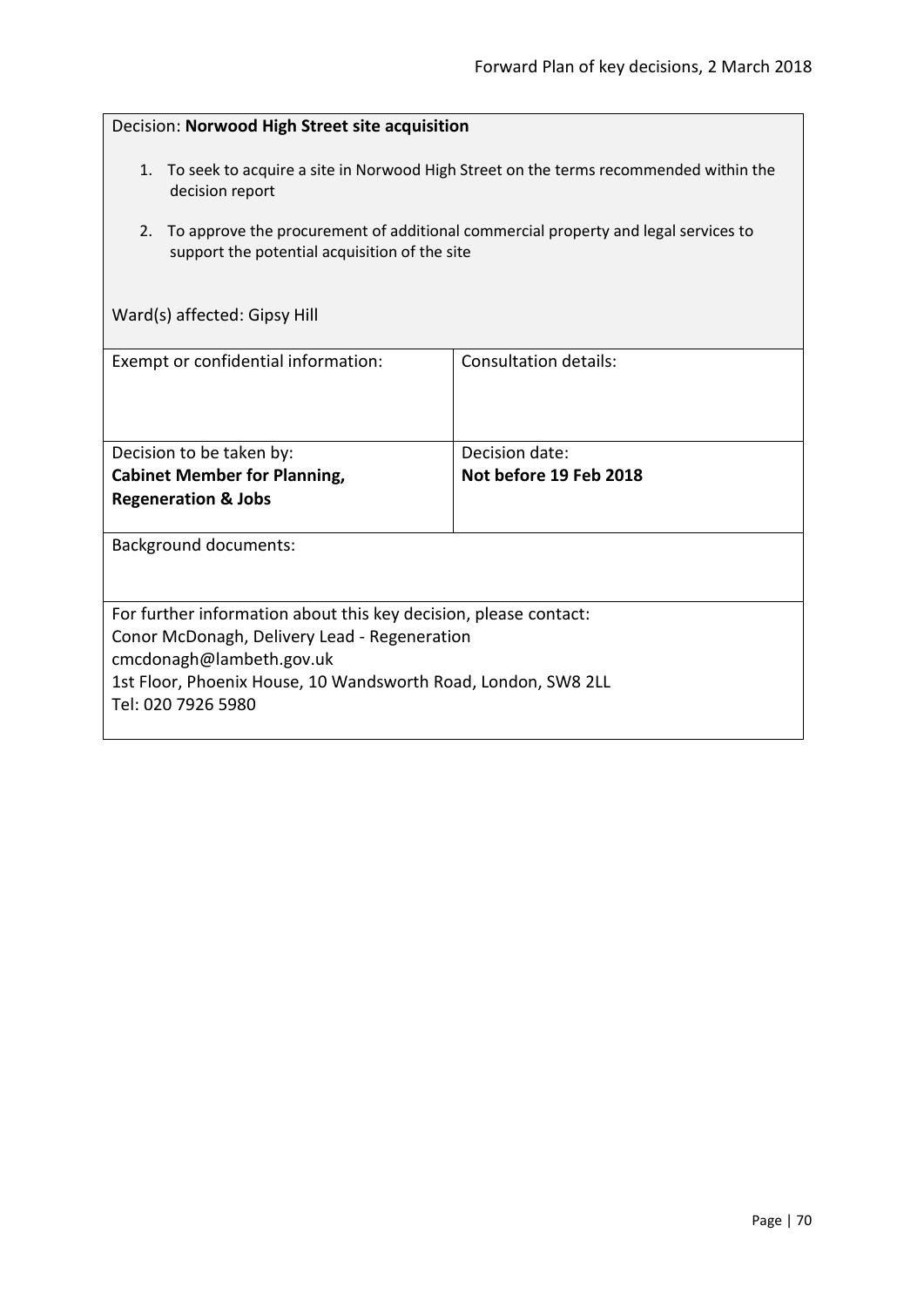### Decision: **Contract for Mortuary Provision**

To appoint a contractor in to construct a mortuary for bodies referred to the coroners services.

Local authorities are required to make provision for post-mortems and mortuary storage for bodies subject to investigation by the Coroner. On average 270 deaths in Lambeth per year are referred to the Coroner, at a cost of approximately £245,000.

Lambeth has used the Royal Borough of Greenwich's mortuary for several years, however there is no contract in place and a formal tendering exercise is necessary to ensure compliance with financial regulations and that best value is being obtained.

| Exempt or confidential information:                                                                                                                                                   | Consultation details:  |
|---------------------------------------------------------------------------------------------------------------------------------------------------------------------------------------|------------------------|
|                                                                                                                                                                                       |                        |
| Decision to be taken by:                                                                                                                                                              | Decision date:         |
| <b>Cabinet Member for Equalities and Culture</b>                                                                                                                                      | Not before 19 Jun 2017 |
|                                                                                                                                                                                       |                        |
| <b>Background documents:</b>                                                                                                                                                          |                        |
| For further information about this key decision, please contact:<br>Kevin Crook, Head of Neighbourhoods<br>kcrook@lambeth.gov.uk<br>Blue Star House - 4th Floor<br>Tel: 020 7926 8973 |                        |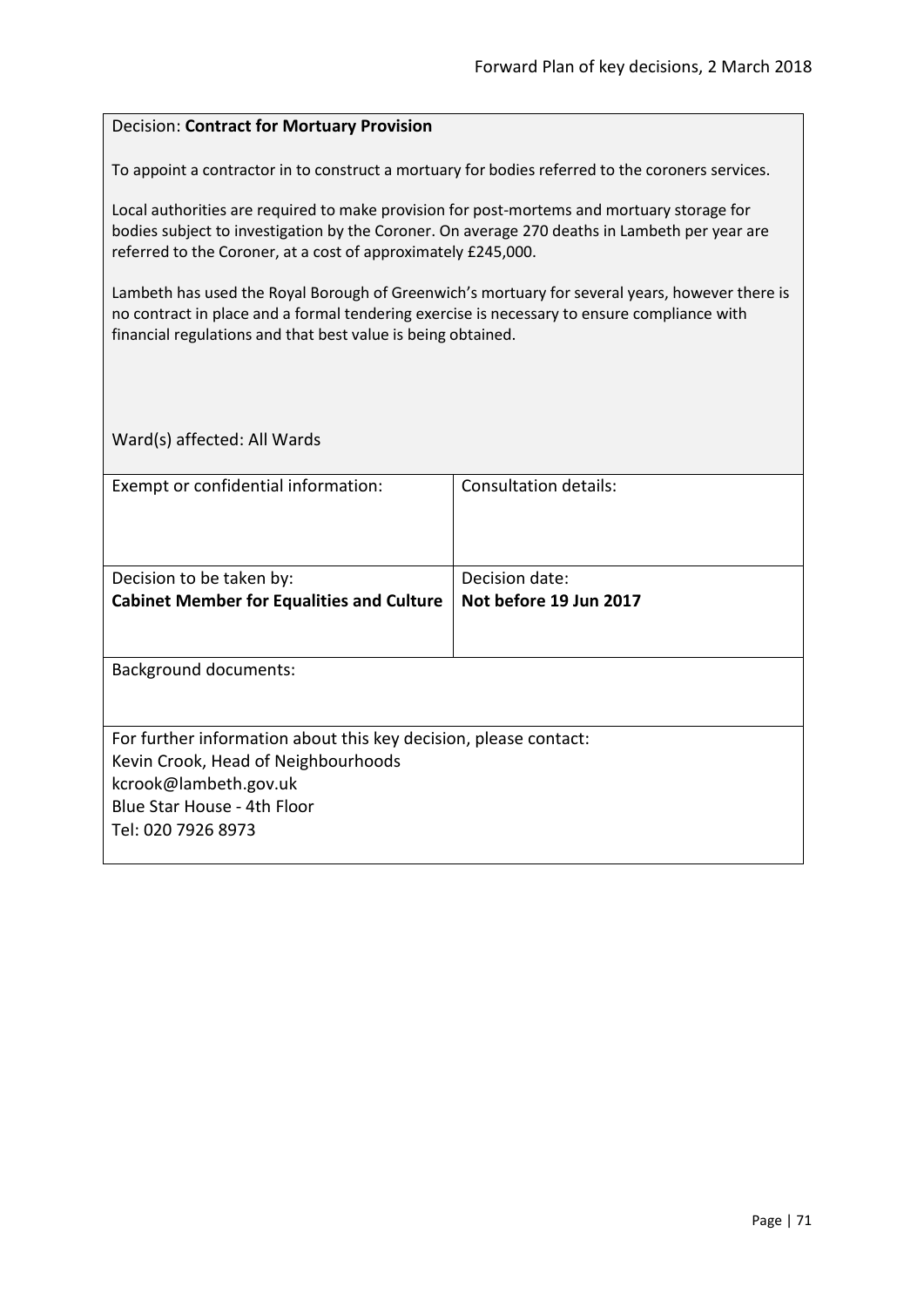# Decision: **Advertising / Sponsorship Trial**

This report seeks approval for the Council to allow Community Partners to develop a concession agreement to explore income generation opportunities for the council from sponsorship of sites and structures in the borough.

| Exempt or confidential information:                              | Consultation details:  |
|------------------------------------------------------------------|------------------------|
|                                                                  |                        |
|                                                                  |                        |
|                                                                  |                        |
| Decision to be taken by:                                         | Decision date:         |
| <b>Cabinet Member for Equalities and Culture</b>                 | Not before 16 Jan 2017 |
|                                                                  |                        |
|                                                                  |                        |
| <b>Background documents:</b>                                     |                        |
|                                                                  |                        |
|                                                                  |                        |
| For further information about this key decision, please contact: |                        |
| Jo Phillips, Head of Strategic Business Development              |                        |
| JPhillips@lambeth.gov.uk                                         |                        |
| Olive Morris House                                               |                        |
| Tel: 020 7926 0473                                               |                        |
|                                                                  |                        |
|                                                                  |                        |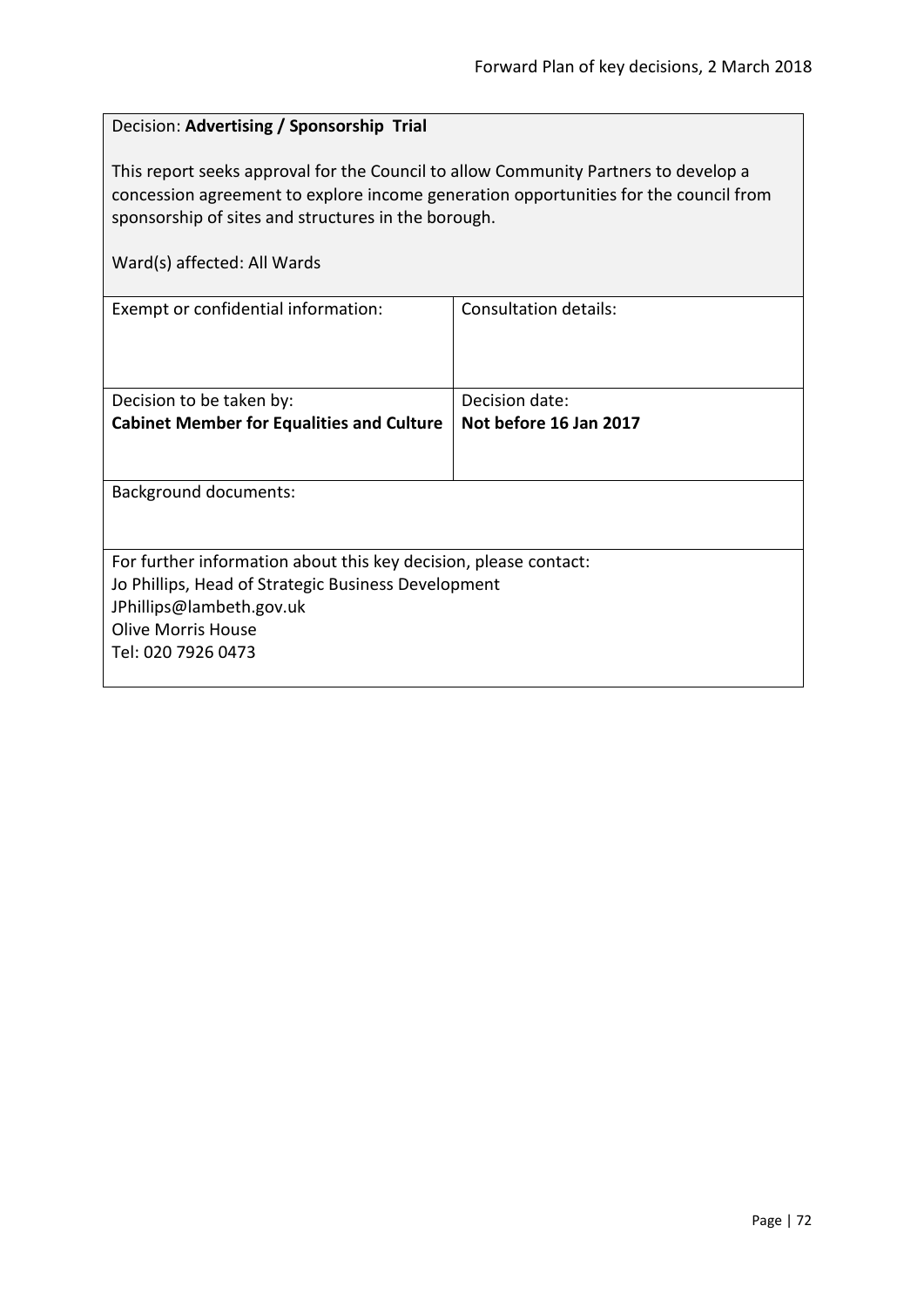## Decision: **Contract Award – Carnegie Building**

Provision of fit-out works at Carnegie building to create a library, healthy living centre and gym.

Ward(s) affected: Herne Hill

| Exempt or confidential information:                                       | Consultation details:  |  |
|---------------------------------------------------------------------------|------------------------|--|
|                                                                           |                        |  |
|                                                                           |                        |  |
|                                                                           |                        |  |
| Decision to be taken by:                                                  | Decision date:         |  |
| <b>Cabinet Member for Equalities and Culture</b>                          | Not before 11 Dec 2017 |  |
|                                                                           |                        |  |
|                                                                           |                        |  |
| Background documents:                                                     |                        |  |
|                                                                           |                        |  |
|                                                                           |                        |  |
| For further information about this key decision, please contact:          |                        |  |
| Michael Munnelly                                                          |                        |  |
| MMunnelly@lambeth.gov.uk                                                  |                        |  |
| 1st Floor, Service Team House, 185-205 Shakespeare Road, London, SE24 0PZ |                        |  |
|                                                                           |                        |  |
|                                                                           |                        |  |
|                                                                           |                        |  |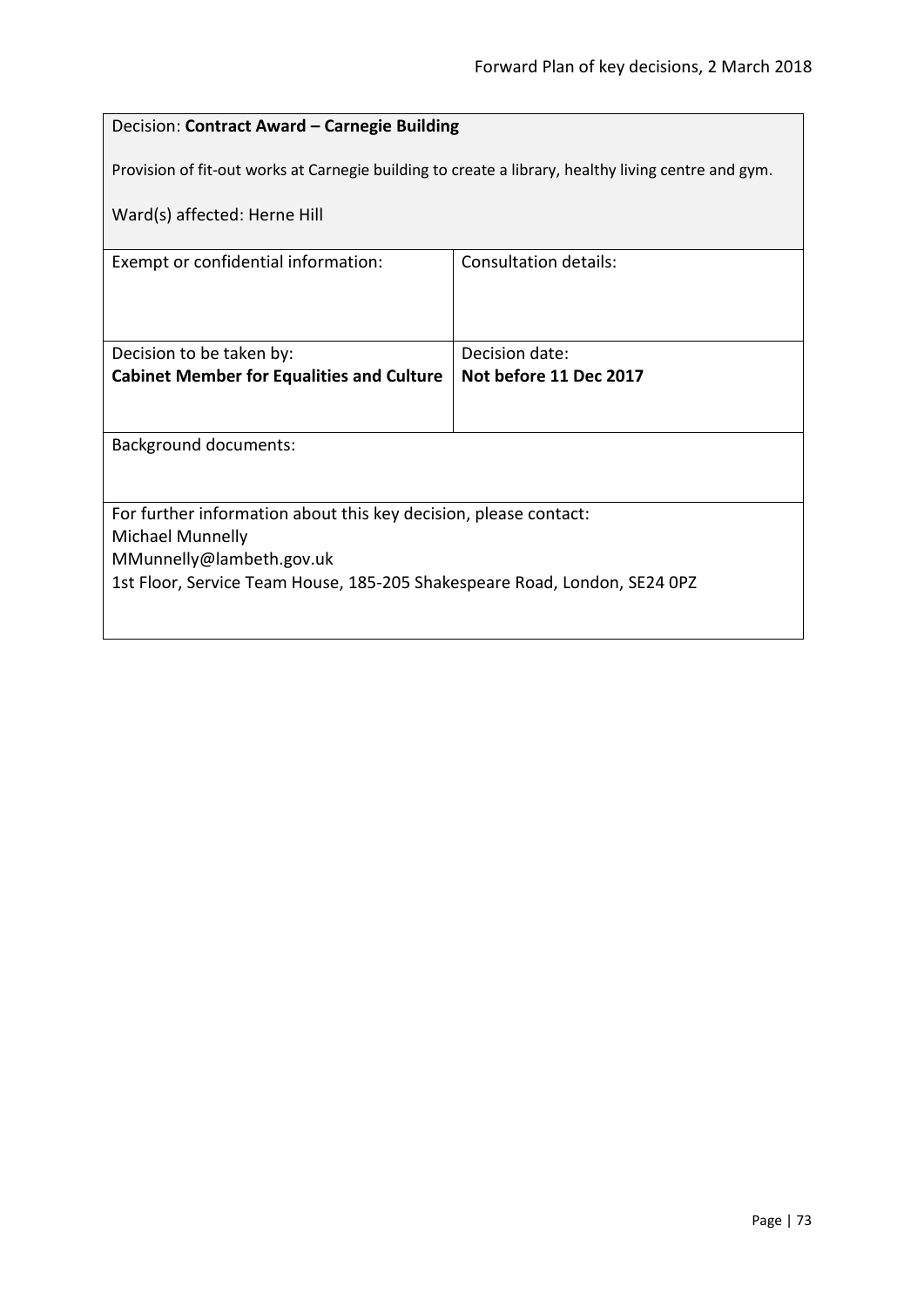#### Decision: **London Eye S106 Agreement**

Under the terms of a S106 agreement, the South Bank Employers Group (SBEG) provides specified operational and community initiatives in the South Bank area. These are financed by payments that the Council receives annually from the operator of the Coca-Cola London Eye. The Council makes payment to SBEG in arrears on the basis of goods provided and services rendered according to an agreed programme of work.

To approve the total budget of £847,998.00 and the remaining Q3 and Q4 payment of £388,380.00.

Ward(s) affected: Bishop's

| Exempt or confidential information:                                                                                        | Consultation details:  |
|----------------------------------------------------------------------------------------------------------------------------|------------------------|
| Decision to be taken by:                                                                                                   | Decision date:         |
| <b>Cabinet Member for Equalities and Culture</b>                                                                           | Not before 15 Jan 2018 |
|                                                                                                                            |                        |
| Background documents:                                                                                                      |                        |
| For further information about this key decision, please contact:<br>Andrew Burton, Head of Capital Programmes and Highways |                        |
| ABurton@lambeth.gov.uk                                                                                                     |                        |
| 5th Floor Blue Star House, 234-244 Stockwell Road, London, SW9 9SP<br>Tel: 0207 926 6221                                   |                        |
|                                                                                                                            |                        |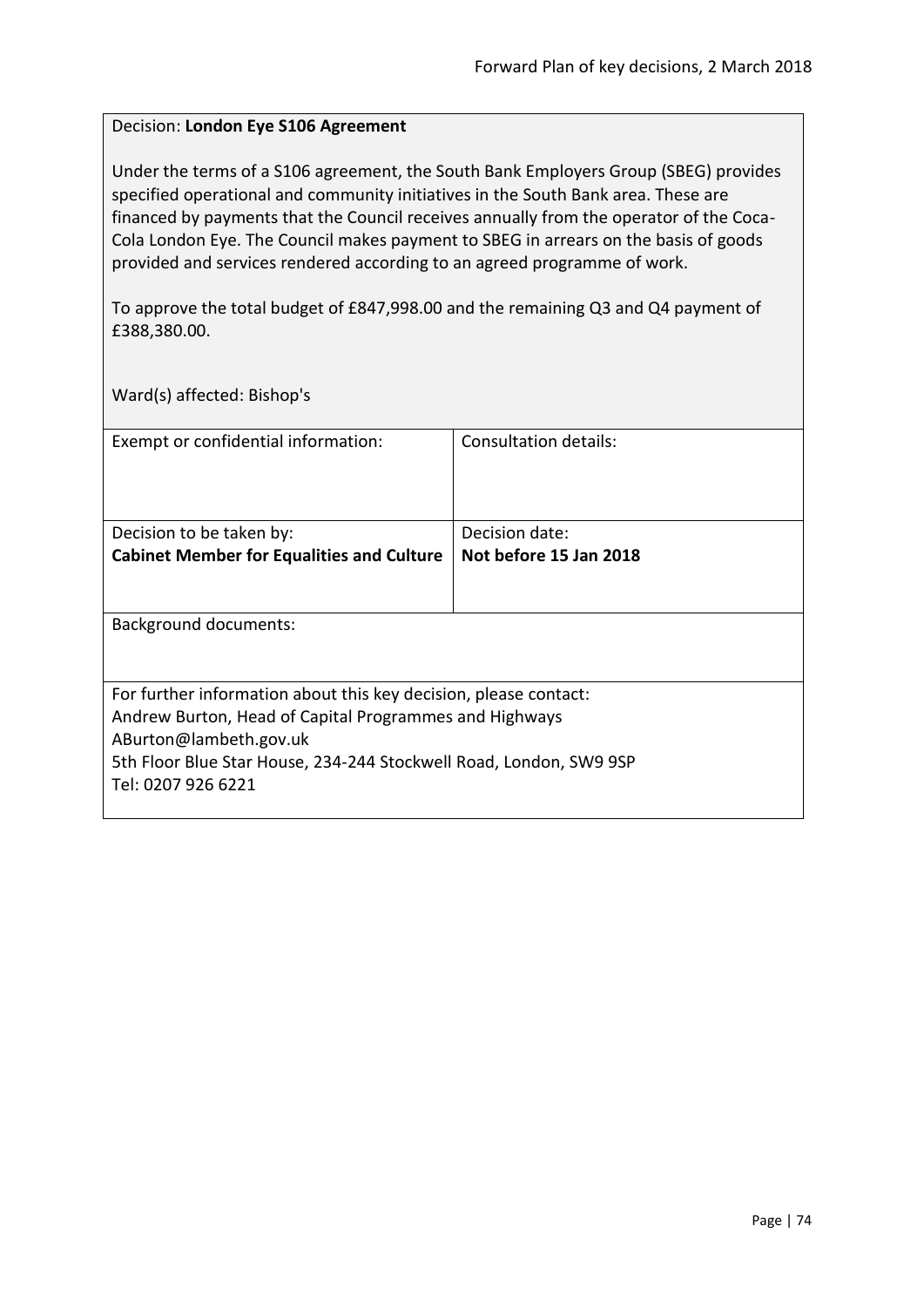# Decision: **Brixton Windmill Education and Visitors Centre** To appoint a contractor to deliver the Brixton Windmill Education and Visitors Centre Ward(s) affected: Brixton Hill Exempt or confidential information: Consultation details: Decision to be taken by: **Cabinet Member for Equalities and Culture** Decision date: **Not before 12 Mar 2018** Background documents: For further information about this key decision, please contact: Gary Meeds, Project Manager GMeeds@lambeth.gov.uk Lambeth Town Hall, Brixton Hill Tel: 020 7926 2544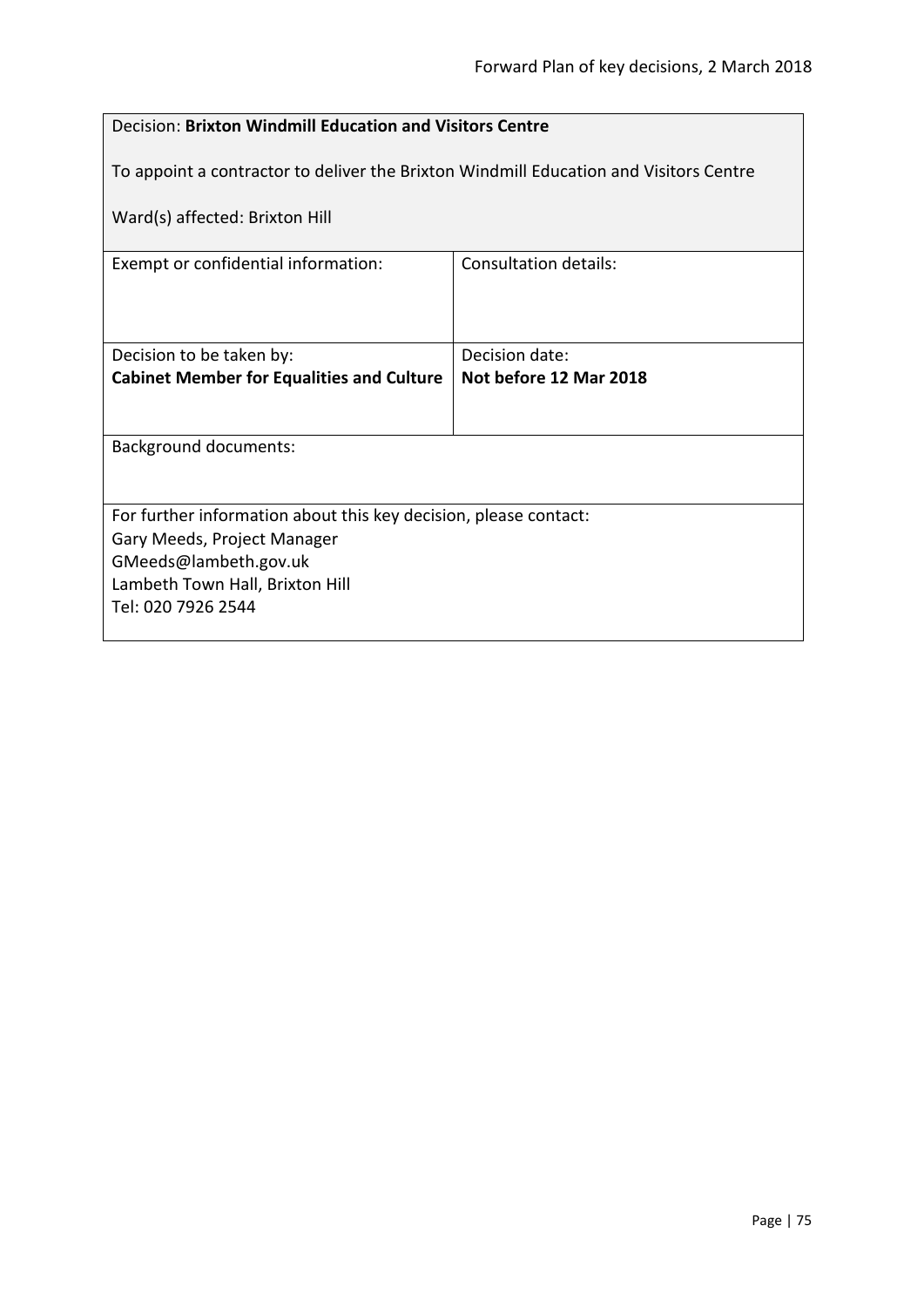| Decision: Concession Contract for Film Service with Camden, Lambeth & Islington<br><b>Councils</b>                                          |                       |  |
|---------------------------------------------------------------------------------------------------------------------------------------------|-----------------------|--|
| To appoint a contractor to deliver the Council's Film Service as a replacement for the<br>existing arrangement due to end on 30 April 2018. |                       |  |
| Ward(s) affected: All Wards                                                                                                                 |                       |  |
| Exempt or confidential information:                                                                                                         | Consultation details: |  |
| Decision to be taken by:                                                                                                                    | Decision date:        |  |
| <b>Cabinet Member for Equalities and Culture</b>                                                                                            | Not before 2 Apr 2018 |  |
| <b>Background documents:</b>                                                                                                                |                       |  |
| For further information about this key decision, please contact:<br>Lee Fiorentino, Events Service Manager                                  |                       |  |
| 3rd Floor, Phoenix House                                                                                                                    |                       |  |
| Tel: 020 7926 6207                                                                                                                          |                       |  |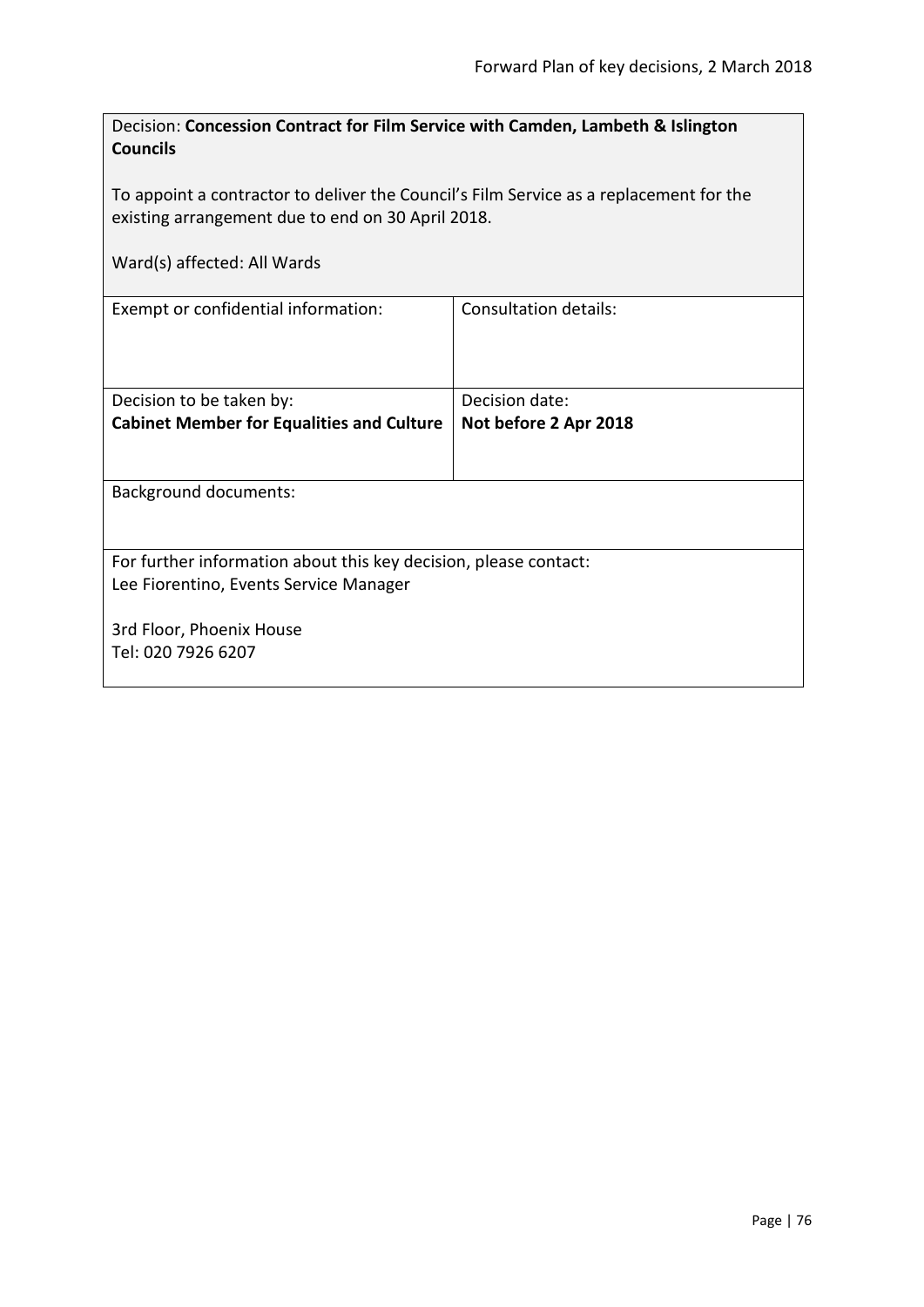### Decision: **Establishing an integrated gateway for homeless 16-21 year-olds**

This decision will enable the Council to implement an integrated gateway and assessment process for all young people aged 16-21 that are homeless or at risk of homelessness, run jointly by Housing and Children's Services.

| Ward(s) affected: All Wards                                                          |                        |
|--------------------------------------------------------------------------------------|------------------------|
| Exempt or confidential information:                                                  | Consultation details:  |
| Decision to be taken by:                                                             | Decision date:         |
| <b>Cabinet Member for Children and Schools</b>                                       | Not before 10 Jul 2016 |
|                                                                                      |                        |
| <b>Background documents:</b>                                                         |                        |
| For further information about this key decision, please contact:                     |                        |
| Emily Newell, Commissioning Officer, Strategy & Commissioning: Housing & Communities |                        |
| ENewell@lambeth.gov.uk                                                               |                        |
| <b>Phoenix House</b>                                                                 |                        |
| Tel: 0207 926 0973                                                                   |                        |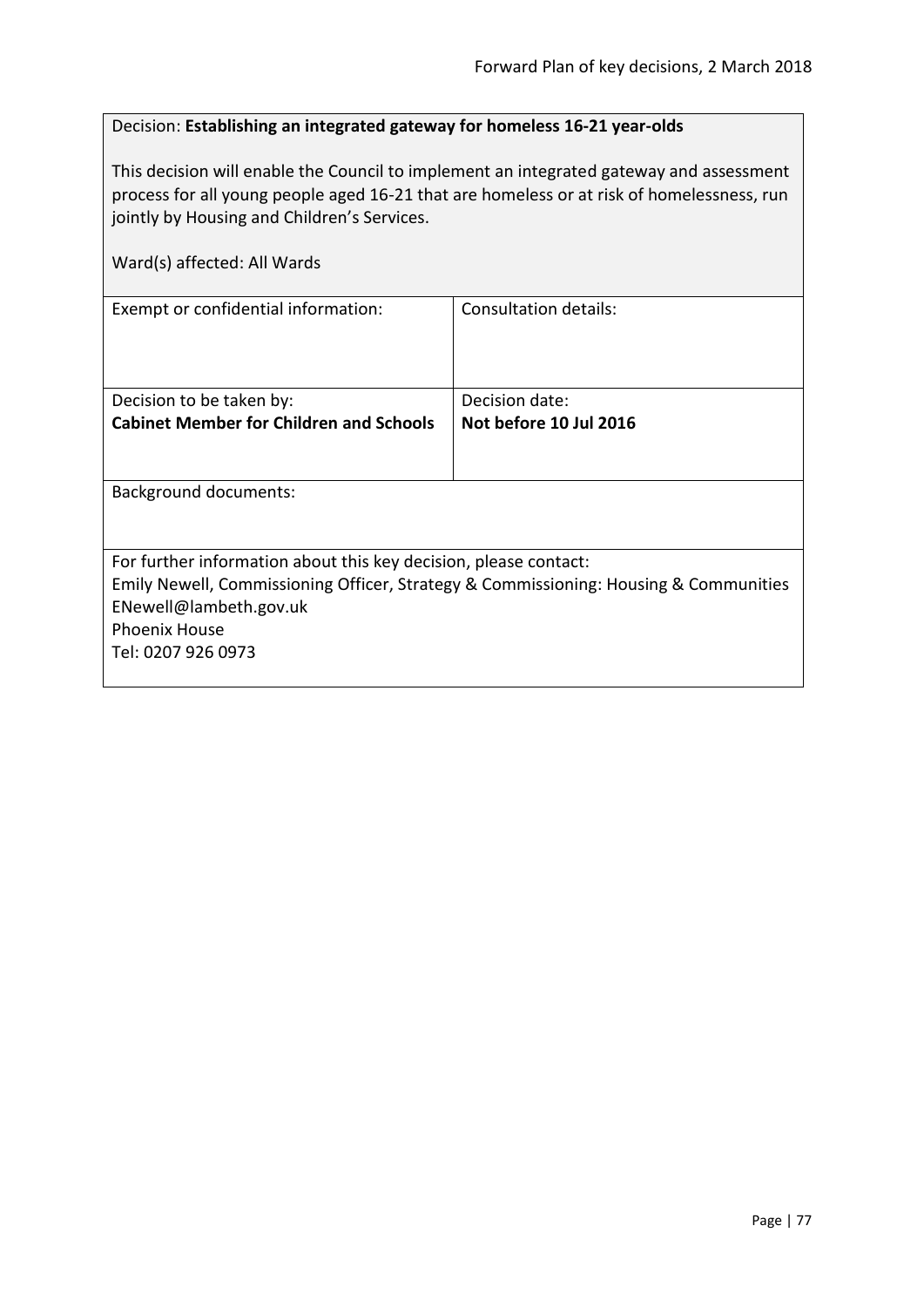| Decision: Supported housing for young people aged 16-21                                                                                                                                                                          |                        |
|----------------------------------------------------------------------------------------------------------------------------------------------------------------------------------------------------------------------------------|------------------------|
| Ward(s) affected: All Wards                                                                                                                                                                                                      |                        |
| Exempt or confidential information:                                                                                                                                                                                              | Consultation details:  |
| Decision to be taken by:                                                                                                                                                                                                         | Decision date:         |
| <b>Cabinet Member for Children and Schools</b>                                                                                                                                                                                   | Not before 17 Oct 2017 |
|                                                                                                                                                                                                                                  |                        |
| <b>Background documents:</b>                                                                                                                                                                                                     |                        |
| For further information about this key decision, please contact:<br>Emily Newell, Commissioning Officer, Strategy & Commissioning: Housing & Communities<br>ENewell@lambeth.gov.uk<br><b>Phoenix House</b><br>Tel: 0207 926 0973 |                        |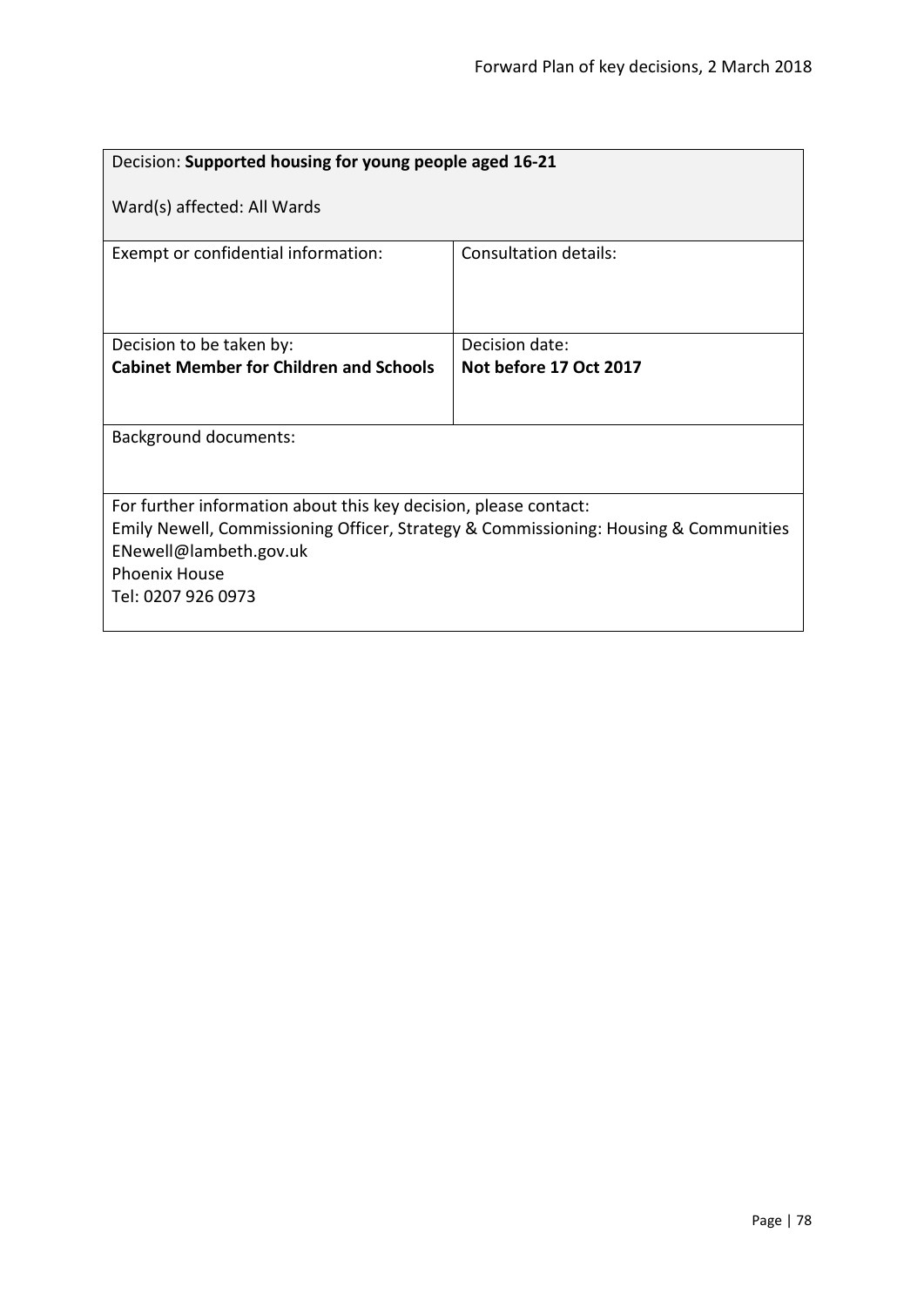#### Decision: **Schools Broadband 1st Sept 2017 – 31st August 2020**

As part of Education, Learning and Skills traded services, the schools broadband and a range of online services are aggregated on behalf of schools and this has provided an annual income stream to Lambeth. The current agreement with the service provider London Grid for Learning (LGfL) and Lambeth expires on 31st August 2017.

Ward(s) affected: All Wards

| Exempt or confidential information:                                  | Consultation details:  |
|----------------------------------------------------------------------|------------------------|
| Decision to be taken by:                                             | Decision date:         |
| <b>Cabinet Member for Children and Schools</b>                       | Not before 23 Jan 2017 |
|                                                                      |                        |
| <b>Background documents:</b>                                         |                        |
|                                                                      |                        |
| For further information about this key decision, please contact:     |                        |
| Richard Charlton, Technical Manager, Building Schools for the Future |                        |
| rcharlton@lambeth.gov.uk                                             |                        |
| <b>International House</b>                                           |                        |
| Tel: 020 7926 9543                                                   |                        |
|                                                                      |                        |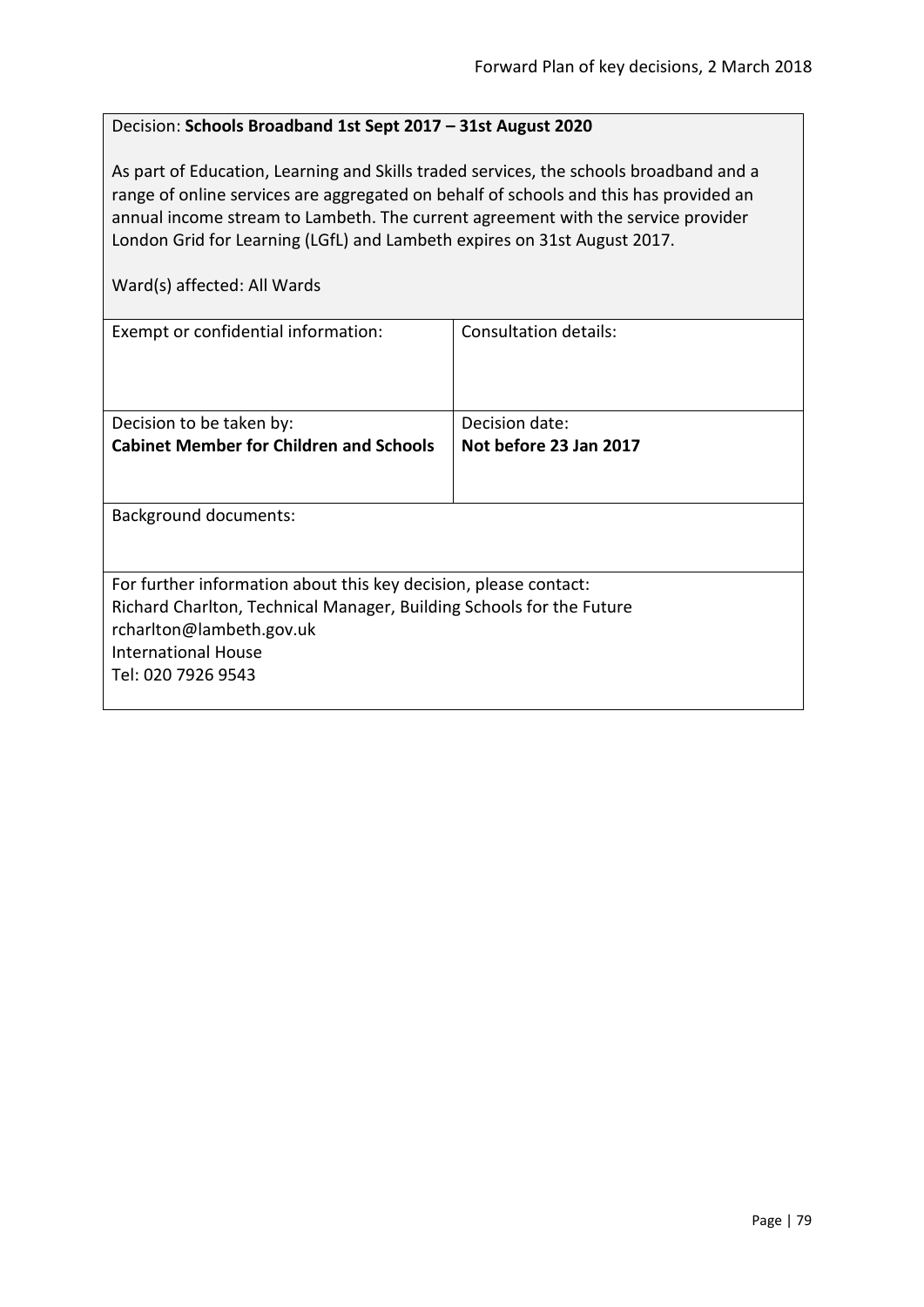| Decision: Construction of a SEND resource base at Archbishop Sumner Primary School                                                                                                                             |                        |  |
|----------------------------------------------------------------------------------------------------------------------------------------------------------------------------------------------------------------|------------------------|--|
| To award the sum of £800,000 to the Southwark Diocese Board of Education so that a SEND<br>resource base can be constructed for the benefit of the school and support 30 pupils.<br>Ward(s) affected: Prince's |                        |  |
|                                                                                                                                                                                                                |                        |  |
| Exempt or confidential information:                                                                                                                                                                            | Consultation details:  |  |
|                                                                                                                                                                                                                |                        |  |
| Decision to be taken by:                                                                                                                                                                                       | Decision date:         |  |
| <b>Cabinet Member for Children and Schools</b>                                                                                                                                                                 | Not before 20 Mar 2017 |  |
| <b>Background documents:</b>                                                                                                                                                                                   |                        |  |
| For further information about this key decision, please contact:<br>Alan Westlake<br>AWestlake@lambeth.gov.uk                                                                                                  |                        |  |
|                                                                                                                                                                                                                |                        |  |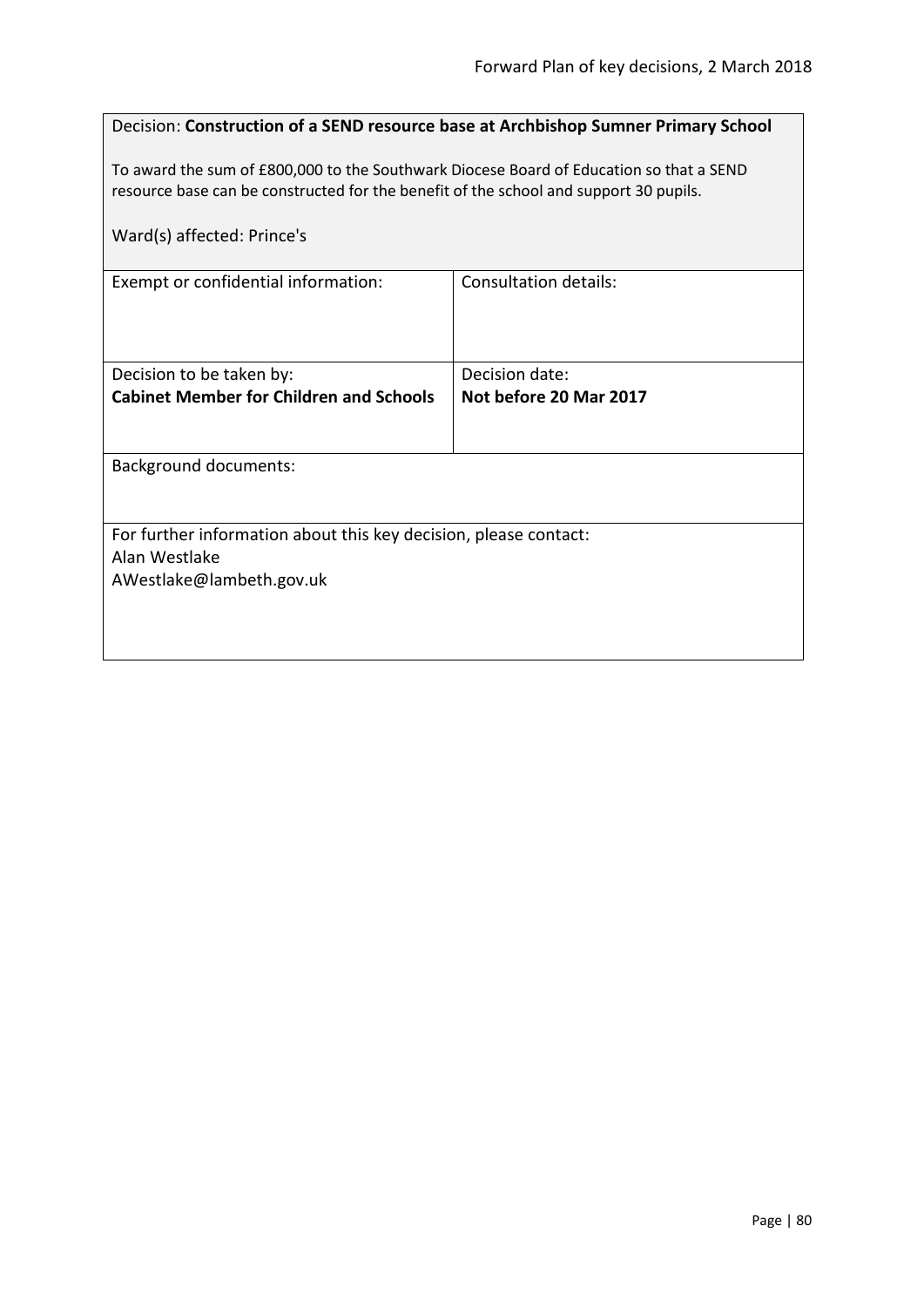Decision: **Woodmansterne Secondary Enabling Works and Minor Modifications to the Primary School.**

Willmott Dixon has been procured as the preferred bidder for the delivery of the new 5FE Secondary Department and 150 place Sixth From at Woodmansterne School.

The programme to deliver the new school is very challenging and in order to mitigate some of the delay, it is proposed to engage Willmott Dixon early in the process to undertake some enabling works, works deferred from the primary school project and to complete some of the external works and drainage.

Its also proposed to engage with Willmott Dixon earlier in the design process including progressing with surveys and detailed design development. This will enable an early start of the construction works in parallel with the Pre-Contract Agreement being signed and the award of the main contract to Willmott Dixon.

Willmott Dixon will be asked to provide 3 quotes for each package of works to be awarded (as per the terms of the SCF Framework Agreement).

Ward(s) affected: Streatham South

| Exempt or confidential information:                                                                      | <b>Consultation details:</b>             |
|----------------------------------------------------------------------------------------------------------|------------------------------------------|
| Decision to be taken by:<br><b>Cabinet Member for Children and Schools</b>                               | Decision date:<br>Not before 20 Mar 2017 |
| <b>Background documents:</b>                                                                             |                                          |
| For further information about this key decision, please contact:<br>Peter Dawes<br>PDawes@lambeth.gov.uk |                                          |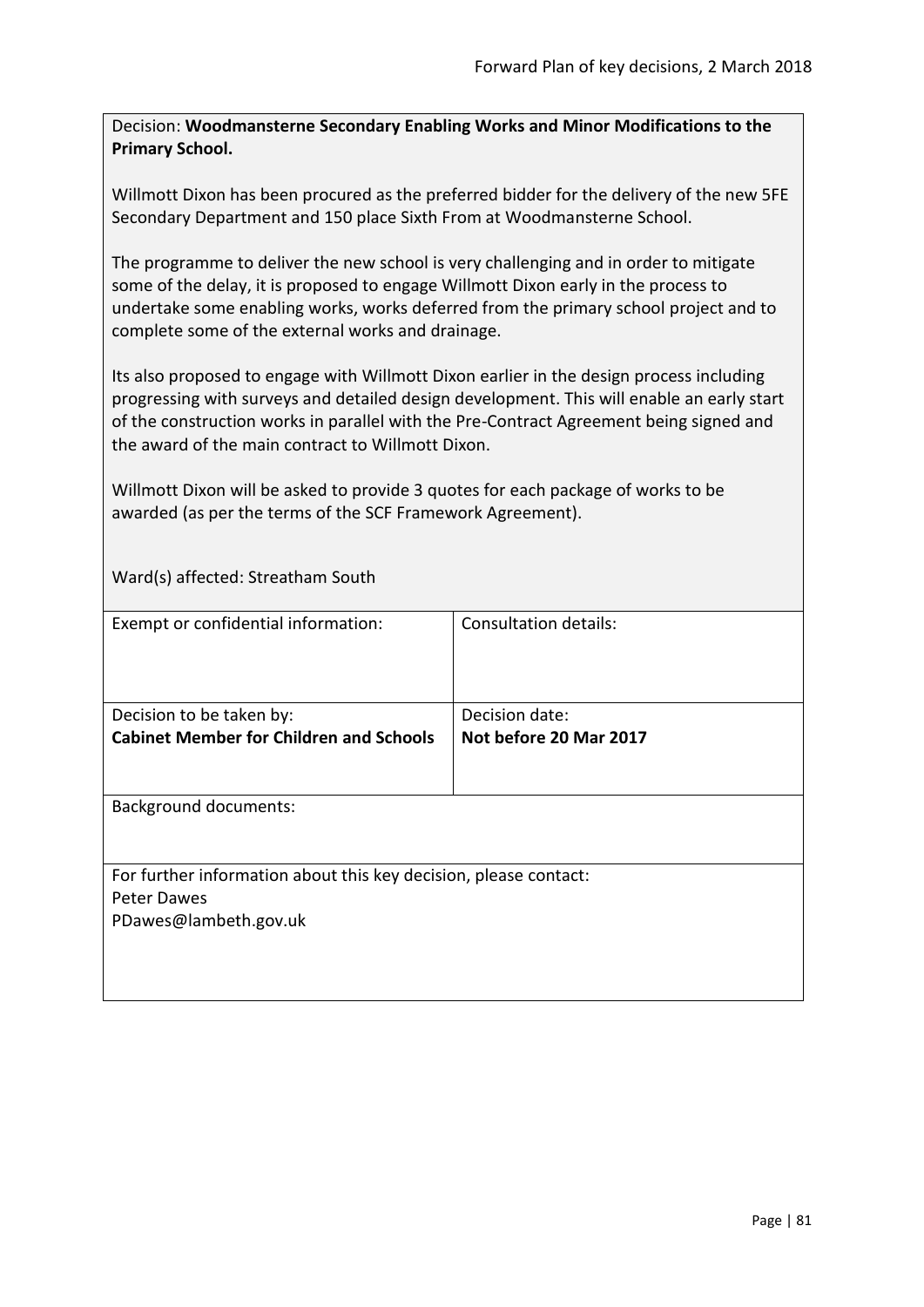| Decision: Telferscot SEN Resource Base works                                                                                                                      |                                          |  |
|-------------------------------------------------------------------------------------------------------------------------------------------------------------------|------------------------------------------|--|
| To appoint a construction contractor to undertake construction work on the for the<br>Telferscot SEN Resource base.                                               |                                          |  |
| Ward(s) affected: Thornton                                                                                                                                        |                                          |  |
| Exempt or confidential information:                                                                                                                               | <b>Consultation details:</b>             |  |
| Decision to be taken by:<br><b>Cabinet Member for Children and Schools</b>                                                                                        | Decision date:<br>Not before 13 Mar 2017 |  |
| <b>Background documents:</b>                                                                                                                                      |                                          |  |
| For further information about this key decision, please contact:<br>Rosemary Mann<br>rmann1@lambeth.gov.uk<br>6th Floor International House<br>Tel: 020 7926 3221 |                                          |  |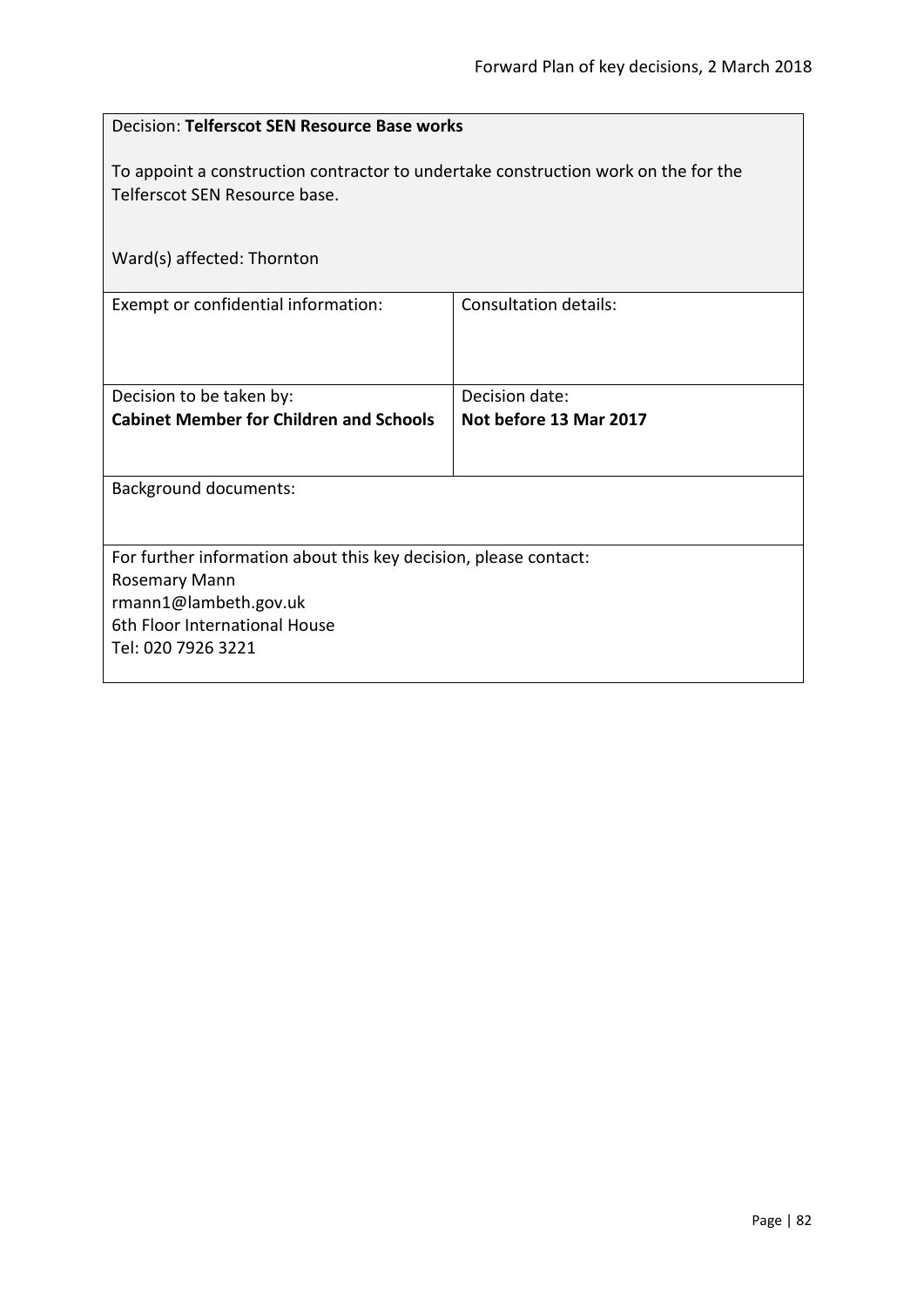| Decision: School admissions policy and arrangements for 2019/20 entry                                                                                                                                    |                       |
|----------------------------------------------------------------------------------------------------------------------------------------------------------------------------------------------------------|-----------------------|
| Ward(s) affected: All Wards                                                                                                                                                                              |                       |
| Exempt or confidential information:                                                                                                                                                                      | Consultation details: |
| Decision to be taken by:                                                                                                                                                                                 | Decision date:        |
| <b>Cabinet Member for Children and Schools</b>                                                                                                                                                           | 19 Feb 2018           |
| Background documents:                                                                                                                                                                                    |                       |
| For further information about this key decision, please contact:<br>Mark Stancer, Director of Children's Social Care<br>mstancer@lambeth.gov.uk<br>International House, Canterbury Crescent, London, SW9 |                       |